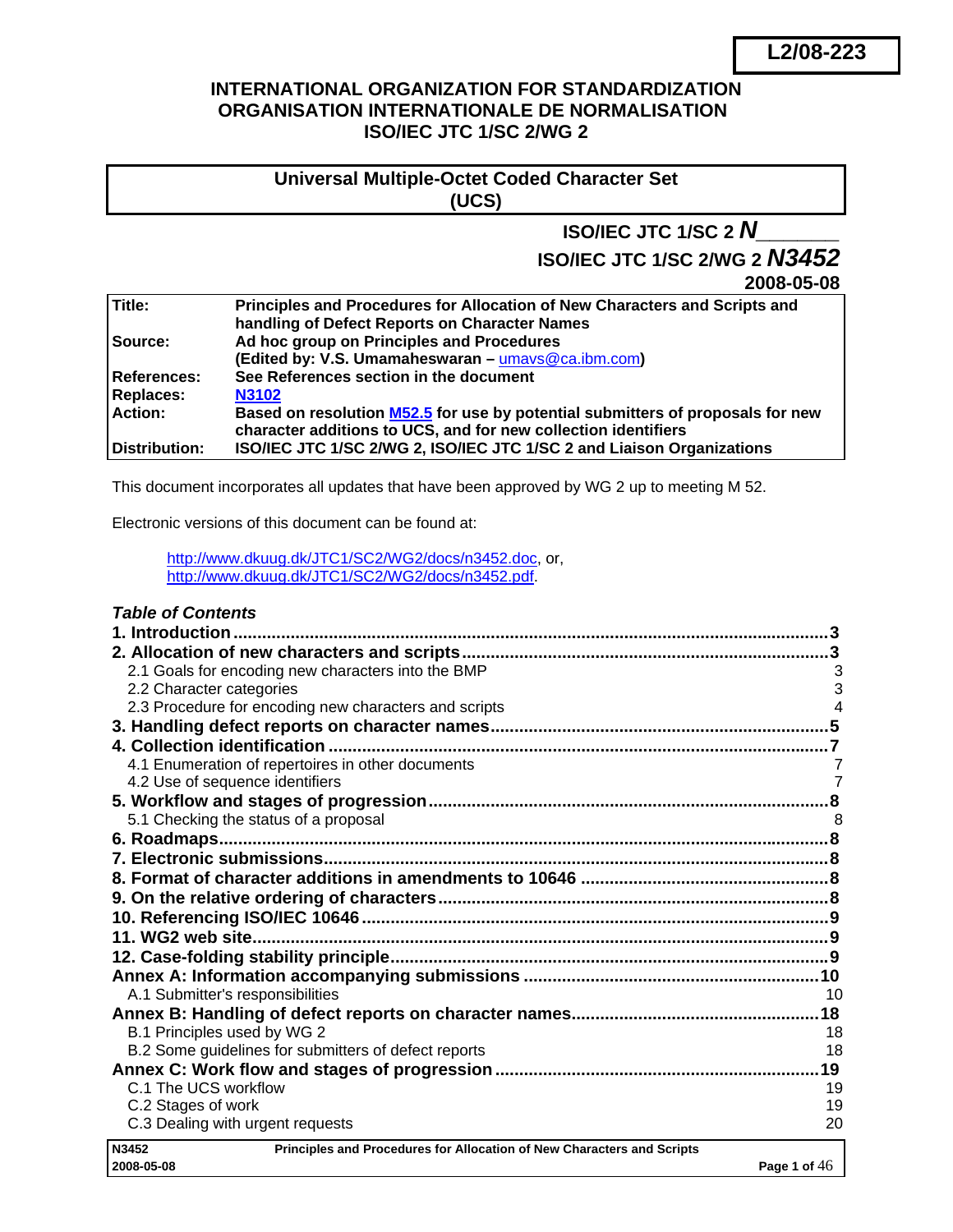| C.4 Some guidelines on proposing new material as ballot comments                         | 21       |
|------------------------------------------------------------------------------------------|----------|
|                                                                                          | 22       |
| D.1 Overview                                                                             | 22       |
| D.2 Guidelines for roadmap allotments                                                    | 22       |
|                                                                                          |          |
|                                                                                          |          |
|                                                                                          |          |
|                                                                                          |          |
|                                                                                          |          |
|                                                                                          |          |
|                                                                                          |          |
| F.1 What is disunification?                                                              | 27       |
| F.2 Cost and benefits                                                                    | 27       |
| F.3 Criteria of analysis                                                                 | 27       |
| F.4 Some examples of precedents                                                          | 28       |
| F.5 Some additional guiding principles                                                   | 29<br>29 |
| F.6 Criteria for disunification of combining diacritical marks                           | 30       |
| F.7 Criteria for encoding script-specific Dandas                                         |          |
|                                                                                          |          |
|                                                                                          |          |
| G.1 Criteria                                                                             | 32       |
| G.2 Implications of normalization on character encoding                                  | 32       |
|                                                                                          | 34       |
|                                                                                          |          |
| H.1 Symbols and plain text                                                               | 34<br>34 |
| H.2 The 'symbol fallacy'<br>H.3 Classification                                           | 34       |
|                                                                                          |          |
|                                                                                          |          |
|                                                                                          |          |
| H.4 Kinds of symbols found in ISO/IEC 10646 and Unicode                                  | 34       |
| H.5 Discussion                                                                           | 35       |
| H.6 Some criteria that strengthen the case for encoding                                  | 35       |
| H.7 Some criteria weaken the case for encoding                                           | 36       |
| H.8 Completion of a set                                                                  | 36       |
| H.9 Instability                                                                          | 36       |
| H.10 Perceived usefulness                                                                | 36       |
| Annex I: Guideline for handling of CJK ideograph unification and/or disunification error |          |
|                                                                                          | .38      |
| 1.1 Guideline for "to be unified" errors                                                 | 38       |
| 1.2 Guideline for "to be disunified" errors                                              | 38       |
| I.3 Discouragement of new disunification request                                         | 38       |
| Annex J: Guideline for correction of CJK ideograph mapping table errors 39               |          |
|                                                                                          |          |
|                                                                                          |          |
|                                                                                          |          |
|                                                                                          |          |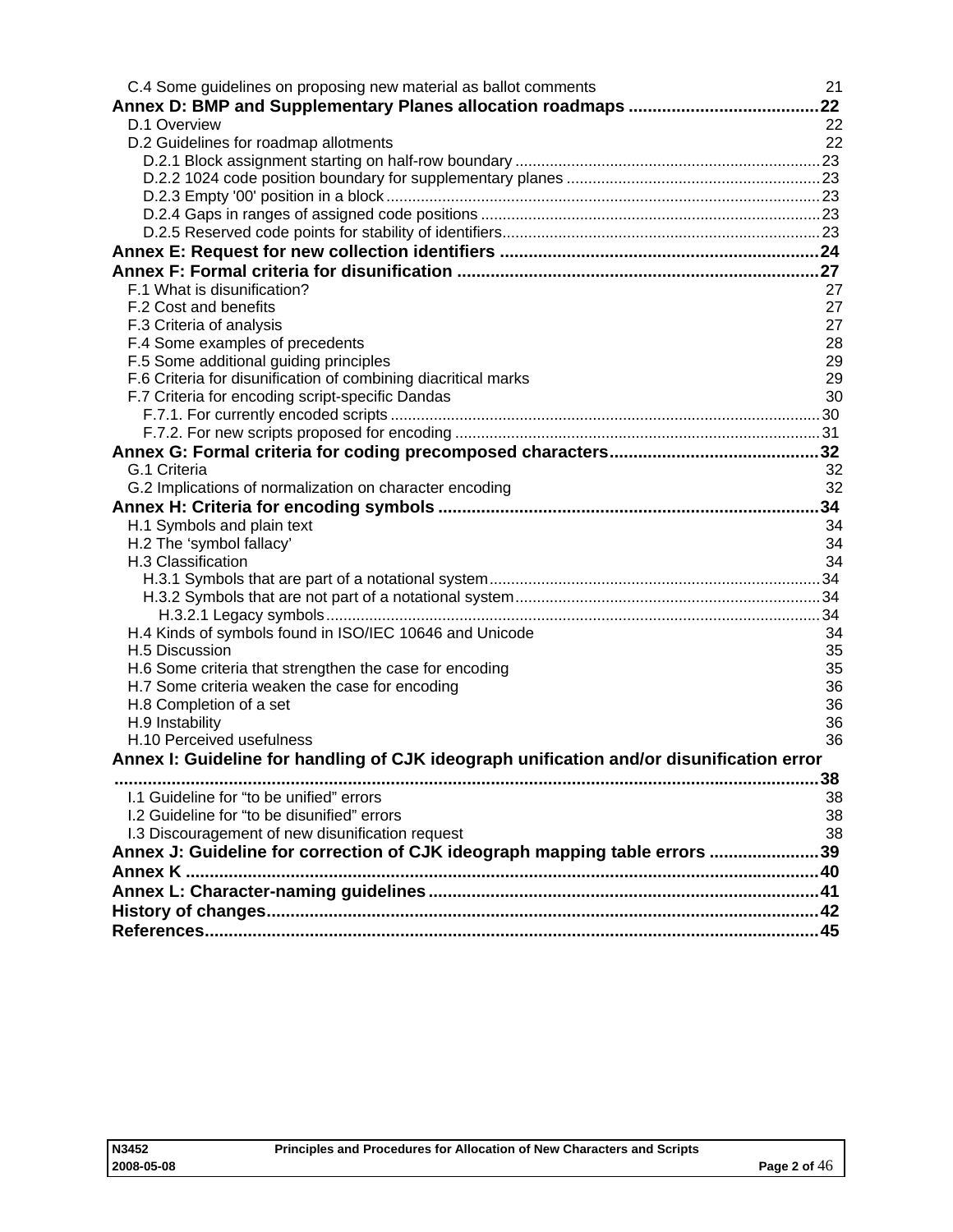## <span id="page-2-0"></span>**1. Introduction**

This document is a standing document of ISO/IEC JTC 1/SC 2 WG 2. It consists of a set of Principles and Procedures on a number of items relevant to the preparation, submission and handling of proposals for additions of characters to the repertoire of the standard ([ISO/IEC 10646](http://standards.iso.org/ittf/PubliclyAvailableStandards/c039921_ISO_IEC_10646_2003(E).zip) and the [Unicode standard\)](http://www.unicode.org/standard/standard.html). The document also contains procedures and guidelines for adding new collection identifiers to the standard. Submitters should check the standard documents (including all the amendments and corrigenda) before preparing new proposals. Submitters are encouraged to visit the "[where is my](http://www.unicode.org/standard/where/)  [character"](http://www.unicode.org/standard/where/) page on the Unicode web site for more information on checking whether a character or script is already encoded in the standard. Submitters are also encouraged to contact the convener of WG 2 (and the chair of the Unicode Technical Committee) to check if any other proposal on the intended character or script may have been considered earlier.

## **2. Allocation of new characters and scripts**

The following sections describe the principles and procedures to be used for assessing whether a proposed script or character(s) could be a candidate for inclusion in the standard, and whether it should be encoded in the BMP or in the supplementary planes.

## *2.1 Goals for encoding new characters into the BMP*

#### *A. The Basic Multilingual Plane should contain all contemporary characters in common use:*

Generally, the Basic Multilingual Plane (BMP) should be devoted to high-utility characters that are widely implemented in information technology and communication systems. These include, for example, characters from hard copy publishing systems that are awaiting computerization, and characters recognizable and useful to a large community of customers. The *utility* of a character in a computer or communications standard can be measured (at least in theory) by such factors as: number of publications (for example, newspapers or books) using the character, the size of the community who can recognize the character, etc. Characters of more limited use should be considered for encoding in supplementary planes, for example, obscure archaic characters.

#### *B. The characters encoded into the Basic Multilingual Plane will not cover all characters included in future standards:*

It is not necessary, though it may often be desirable, that all characters encoded in *future* international, national, and industry information technology and communication standards are included *in the BMP*. The first edition used characters from pre-existing standards as a means of evaluating the established utility as well as ensuring compatibility with existing practice. Characters encoded in future standards may or may not have proven utility, and may or may not establish themselves in common use.

## *2.2 Character categories*

1

WG 2 will use the following categories to aid in assessing the encoding of the proposed characters.

## *A Contemporary*

There exists a contemporary community of native users who produce new printed matter with the proposed characters in newspapers, magazines, books, signs, etc. Examples include Myanmar .<br>(Burmese), Thaana (Maldivian), Syriac, Yi, Xishuang Banna Dai<sup>[1](#page-2-1)</sup>.

## *B.1 Specialized (small collections of characters)*

The characters are part of a relatively small set. There exists a limited community of users (for example, ecclesiastical) who produce new printed material with these proposed characters. Generally, these characters have few native users, or are not in day-to-day use for ordinary communication. Examples include Javanese and Pahlavi.

## *B.2 Specialized (large collections of characters)*

The characters are part of a relatively large set. There exists a limited community of users (for example, ecclesiastical) who produce new printed material with these proposed characters.

<span id="page-2-1"></span><sup>&</sup>lt;sup>1</sup>Since the writing of this initial set of principles and procedures several scripts proposed following these guidelines have been reviewed and included in the standard.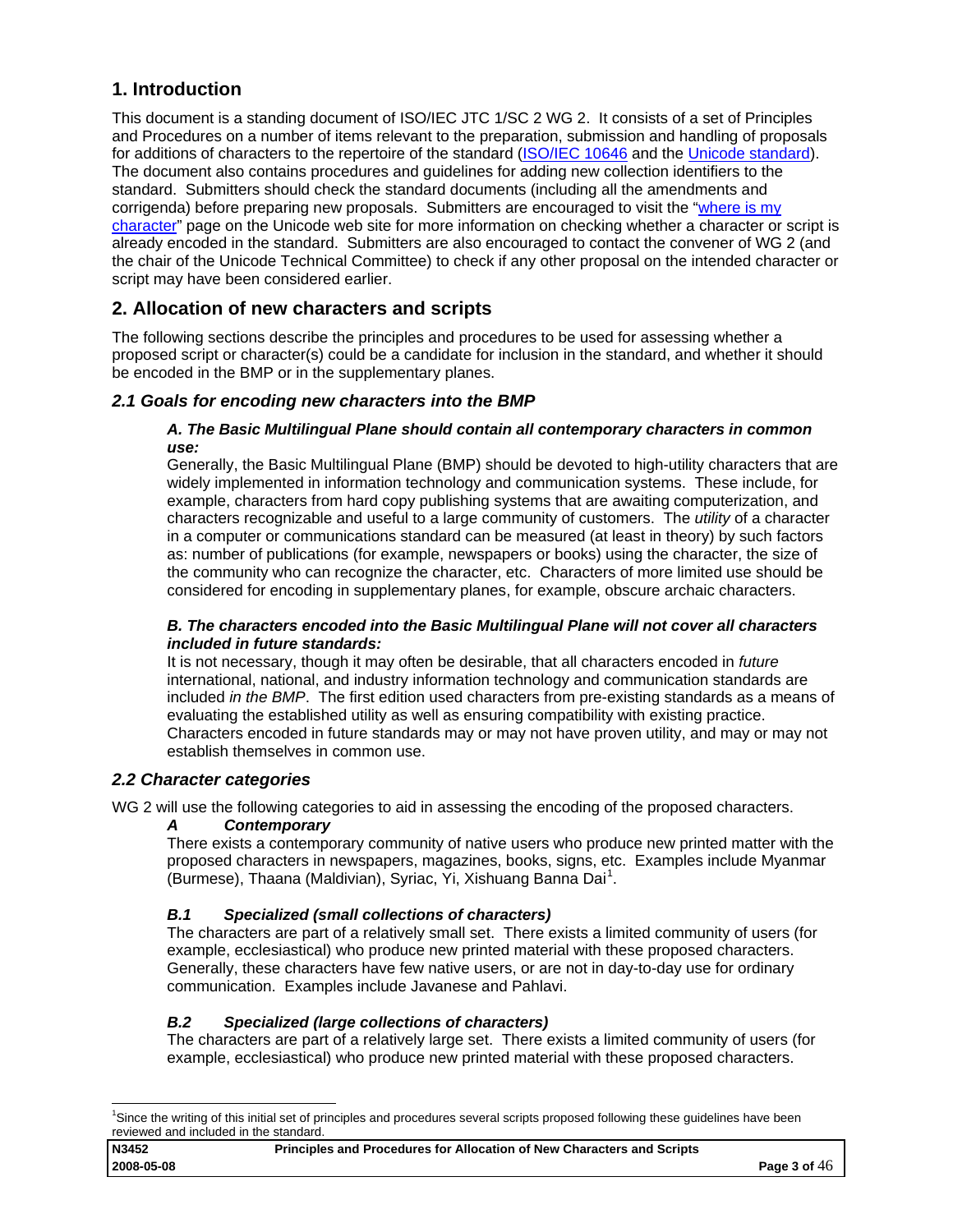<span id="page-3-0"></span>Generally, these characters have few native users, or are not in day-to-day use for ordinary communication. Examples include personal name ideographs, Chu Nom, and Archaic Han.

## *C Major extinct (small collections of characters)*

The characters are part of a relatively small set. There exists a relatively large body of literature using these characters, and a relatively large scholarly community studying that literature. Examples include Old Italic and Linear B.

## *D Attested extinct (small collections of characters)*

The characters are part of a relatively small set. There exists a relatively limited literature using these characters and a relatively small scholarly community studying that literature. Examples include Samaritan and Meroitic.

## *E Minor extinct*

The characters are part of a relatively small set. The utility of publicly encoding these characters is open to question<sup>[2](#page-3-1)</sup>. Examples are Khotanese and Lahnda.

## *F Archaic Hieroglyphic or Ideographic*

These characters are part of a large set (for example, 160 or more characters) of hieroglyphic or ideographic characters. In general, for a large character set, it is difficult to obtain information or agreement on the precise membership of the set. Examples include Lolo, Moso, Akkadian, Egyptian Hieroglyphics, Hittite (Luvian), Kitan, Mayan Hieroglyphics, and Jurchin.

## *G Obscure or questionable usage symbols*

The characters are part of a small or large collection that is not yet deciphered, or not completely understood, or not well attested by substantial literature or the scholarly community. Or they are symbols that are not normally used in in-line text, that are merely drawings, that are used only in two-dimensional diagrams, or that may be composed (such as, a slash through a symbol to indicate forbidden). Examples include Phaistos, Indus, Rongo-rongo, logos, pictures of cows, circuit components, and weather chart symbols.

As the standard evolved it was found necessary to provide guidelines on specific aspects of proposals for additional scripts and characters to the standard. See

*[Annex F: Formal criteria for disunification](#page-26-0),* on page [27,](#page-26-0)

*[Annex G: Formal criteria for coding precomposed characters](#page-31-0),* on page [32,](#page-31-0)

[Annex H: Criteria for encoding symbols,](#page-33-0) on page [34](#page-33-0),

*[Annex I: Guideline for handling of CJK ideograph unification and/or disunification error,](#page-37-0)* on page [38,](#page-37-0) and

*[Annex J: Guideline for correction of CJK ideograph mapping table errors,](#page-38-0)* on page [39.](#page-38-0)

## *2.3 Procedure for encoding new characters and scripts*

The following defines a procedure with criteria for deciding how to encode new characters in ISO/IEC 10646. This procedure shall be used for new scripts only after thorough research into the repertoire and ordering of the characters within the script.

See section *[A.1 Submitter's responsibilities](#page-9-0)* and the attached *Proposal Summary Form* in Annex A on page [10](#page-9-0), and [Annex L: Character-naming guidelines](#page-40-0) on page [41](#page-40-0).

<span id="page-3-1"></span> 2 The minor extinct category of characters may be secondary candidates for encoding elsewhere on the BMP or their limited scholarly communities may wish to encode them in the Private Use Area (PUA). Caution: Use of PUA is by agreement between sending and receiving devices and its content is NOT defined by the standard, and proposals for standardization should not include any of the PUA.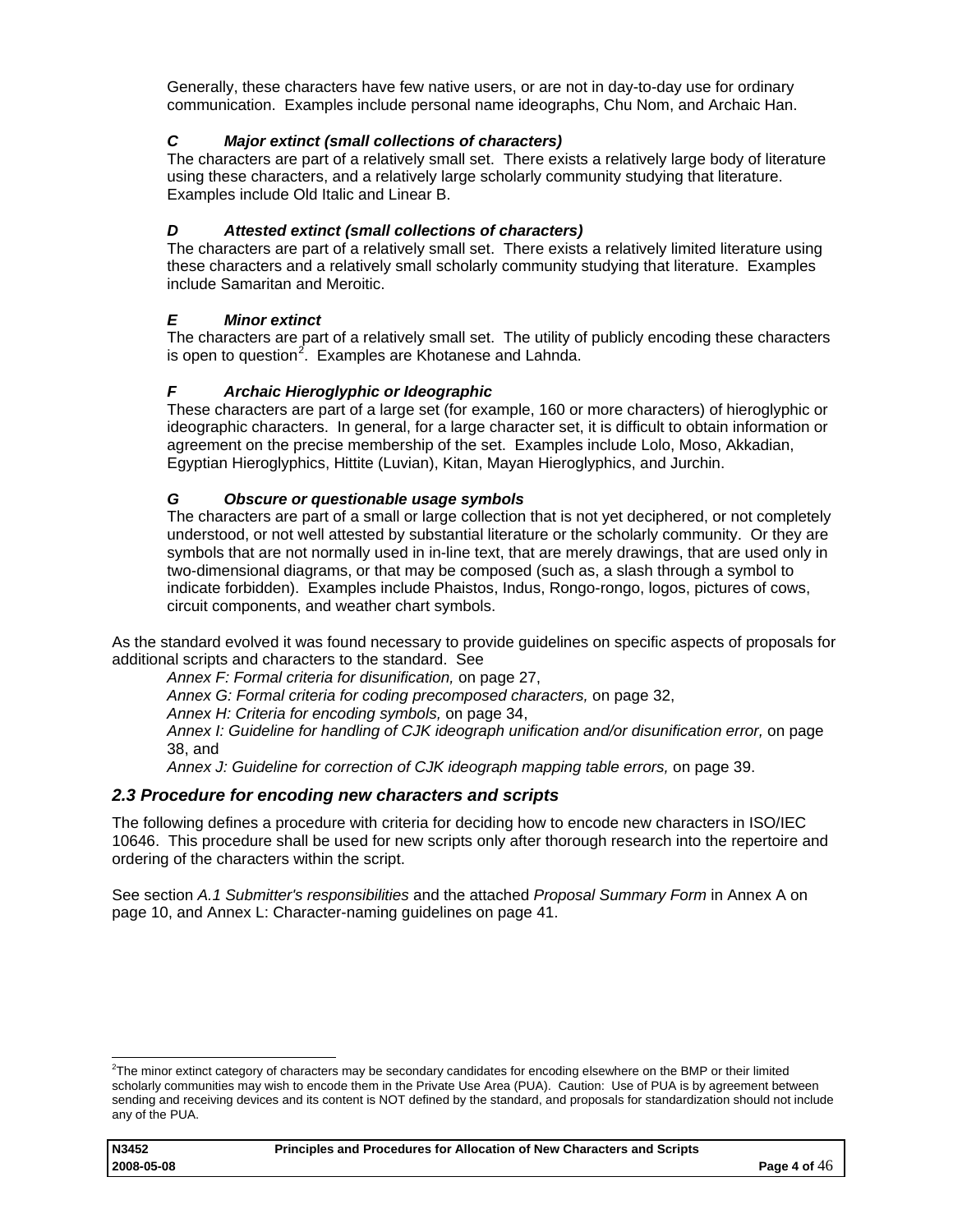## <span id="page-4-0"></span>*WG 2 evaluation procedure:*

In assessing the suitability of a proposed character for encoding, WG 2 shall evaluate the credibility of the submitter and then use the following procedure:

## *1. Do not encode.*

- a) If the proposed character is a (shape or other) variation of a character already encoded in the standard and therefore may be unified, or
- b) If the proposed character is a precomposed character and does not pass the *formal criteria for coding precomposed characters* that is detailed in Annex G on page [32,](#page-31-0) or
- c) If the proposed character is a presentation form (glyph), variant, or ligature, or
- d) If the proposed character may be better represented as a sequence of standardized encoded characters, or
- e) If the proposed character is a non-Han character, and leads to disunification with an existing character in the standard, and does not pass the *formal criteria for disunification* that is detailed in Annex F on page [27](#page-26-0).

#### *2. Suggest use of the Private Use Area*

- a) If the proposed character has an extremely small or closed community of customers, or
- b) If the proposed characters are part of a script that is very complex to implement and the script has not yet been encoded in the standard (the Private Use Area - PUA, may be used for test and evaluation).

(**Note:** Use of PUA is not standardized; its use is by agreement between sending and receiving devices, and its use should not be included in any proposal made to the standardization body for consideration.)

#### *3. Encode on a supplementary plane*

- a) If the proposed character is used infrequently, or
- b) If it is part of a set of characters for which insufficient space is available in the Basic Multilingual Plane, or
- c) If the proposed character is part of a small number of characters to be added to a script already encoded in one of the supplementary planes (for example, the characters can be encoded at unallocated code positions within the block or blocks allocated for that script).

#### *4. Encode on the Basic Multilingual Plane*

- a) If the proposed character does not fit into one of the previous criteria (1, 2, or 3 above), and
- b) If the proposed character is part of a well-defined character collection not already encoded in the standard, or
- c) If the proposed character is part of a small number of characters to be added to a script already encoded in the Basic Multilingual Plane (for example, the characters can be encoded at unallocated code positions within the block or blocks allocated for that script).

## **3. Handling defect reports on character names**

In principle, the character names in the standard are not to be changed.

The main purpose of having this international standard is the interoperability of characters of all the world scripts represented by their assigned code points. Within each language version of the standard, the names of individual characters must be unique and fixed. The initially assigned names will be somewhat meaningful to the user community. However, it may be found to have some errors or found to be less satisfactory later on. Once standardized, these names must not be changed.

The short identifiers defined in the standard (in clause 6.3) can be used for identifying the standardized characters in a language-independent manner or between different language versions of the standard. The relevant text extracted from the standard is given below:

## *"Clause 6.3 Short identifiers for code positions (UIDs):*

ISO/IEC 10646 defines short identifiers for each code position, including code positions that are reserved. A short identifier for any code position is distinct from a short identifier for any other code position. If a character is allocated at a code position, a short identifier for that code position can be used to refer to the character allocated at that code position."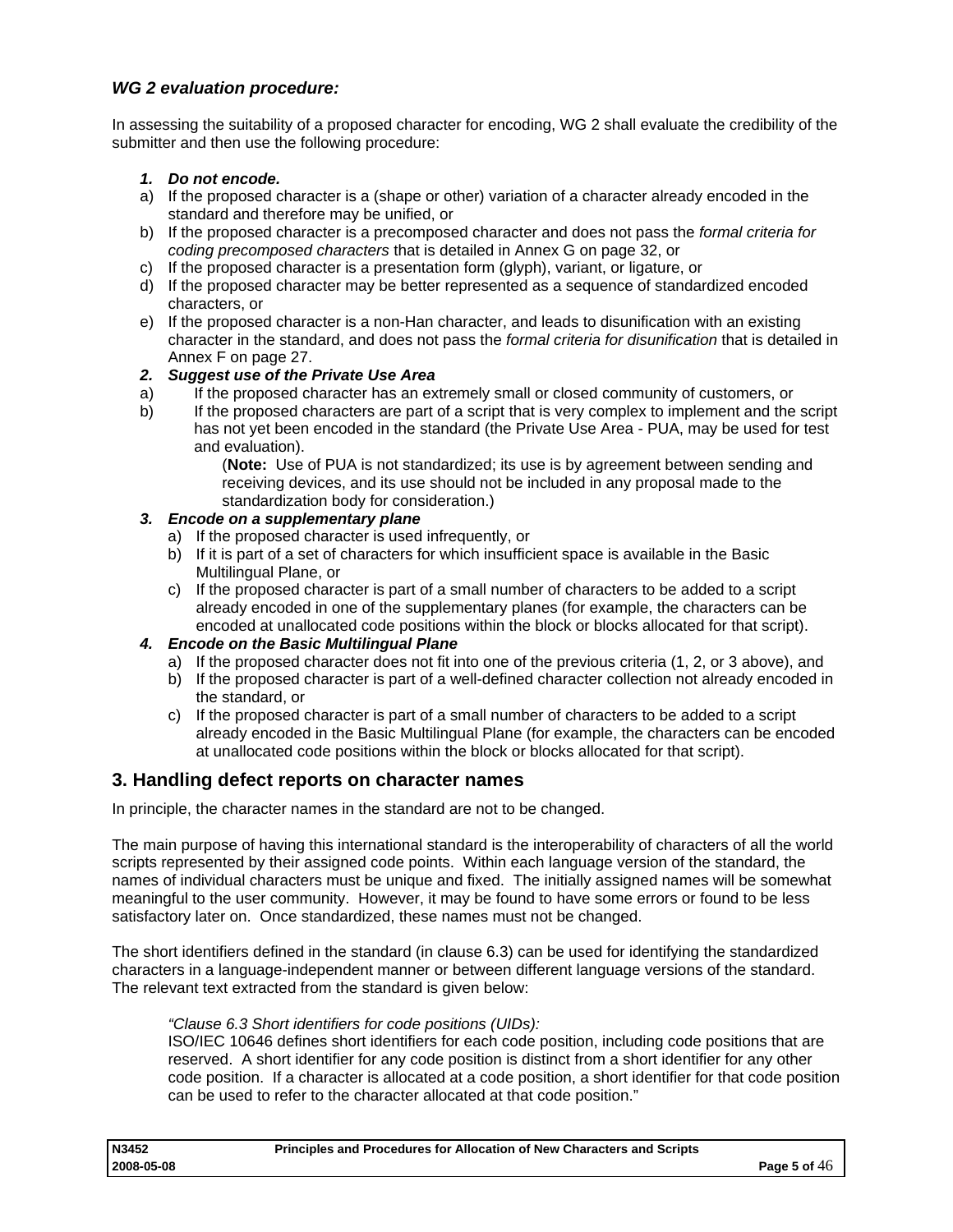These short identifiers are independent of the language in which this standard is written, and are thus retained in all translations of the text. The full syntax of the notation of a short identifier, in Backus-Naur form, is  $\{U | u\}$   $\{+}\$   $\{xxxxx \mid xxxxxx\}$   $\{+}\$   $\{xxxxxx\}$ , where "x" represents one hexadecimal digit (0 to 9, A to F, or a to f).

Some examples -- U+DC00 identifies a code position that is permanently reserved for UTF-16, and U+FFFF identifies a code position that is permanently reserved. U+0025 identifies a code position to which a character is allocated; U+0025 also identifies that character (named PERCENT SIGN). The short identifier for LATIN SMALL LETTER LONG S may be notated in any of the following forms: 0000017F, -0000017F, U0000017F, U-0000017F, 017F, +017F, U017F or U+017F. Any of the capital letters may be replaced by the corresponding small letter.

One can view the names in each language version of the standard as unique long identifier of arbitrary character sequences *in that language*. Even in the English language version of the standard these names may not be very meaningful to casual readers of the standard. Such long identifiers are used to establish correspondences with names of characters in other character collections or standards in the same (and sometimes in a different) language.

The English language version, which is developed in WG 2, is also the reference document from which other language versions are created. This makes the invariance of names in the English version even more mandatory. Translated versions are generated by groups other than WG 2 - for example, the Canadian and French national bodies helped ITTF create the French language version of ISO/IEC10646 (F).

If the names in the English language version of the standard are not suitable for clarity or accuracy for non-English users, these names can be translated in non-English versions of the standard, or in technical supplements in other languages. However, in all cases technical equivalence with the English version of the standard must be maintained from the viewpoint of all normative aspects of the standard including most importantly the interoperability of code points assigned to the characters.

There may be situations where annotations to names of characters in the English version of the standard may be warranted. Requests for such annotations to character names may be made by submitting a defect report. The principles of dealing with such defect reports by WG 2 are described in Annex B on page [18](#page-17-0).

The following policy adopted by WG 2 at its meeting [M41.11](http://std.dkuug.dk/JTC1/SC2/WG2/docs/N2404R.doc) in Singapore on 2001-10-31 captures the above paragraphs.

#### *RESOLUTION M41.11 (Policy regarding acceptable changes to 10646):*

WG 2 requests SC2 adopt the following policy regarding acceptable changes to ISO/IEC 10646 and convey the same to JTC1 for information and to SC2 membership to take note:

- a. Once a character is assigned a code position in the standard it cannot be reassigned in the interest of ensuring interoperability of standardized characters.
- b. The arrangement of the characters in the standard is fixed; sorting and collation of the characters is outside the scope of the standard.
- c. The character names chosen by WG 2 for the English version of the standard are unique, fixed and may be arbitrary; once a character name is assigned, it *cannot* be changed even if additional information is provided later. These name strings are used, for example to establish correspondences with characters in other standards.
- d. Any inconsistencies in names could be adjusted in other language versions either when the standard is translated or in supplementary external documentation.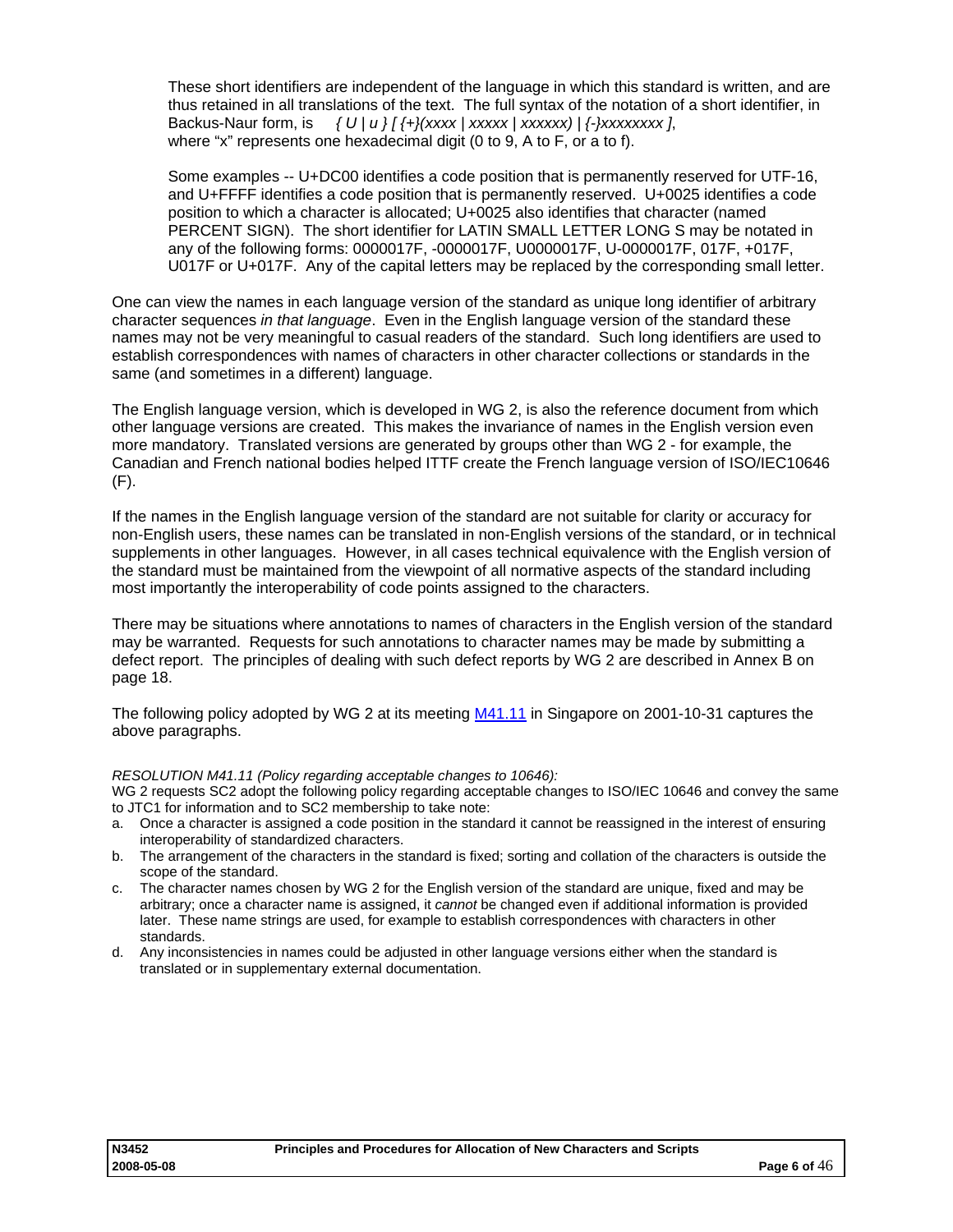## <span id="page-6-0"></span>**4. Collection identification**

ISO/IEC 10646 has the following definitions regarding collections:

#### "*Clause 4.11 - Collection:*

A set of coded characters, which is numbered and named, and which consists of those coded characters whose code positions lie within one or more identified ranges.

NOTE – If any of the identified ranges include code positions to which no character is allocated, the repertoire of the collection will change if an additional character is assigned to any of those positions at a future amendment of this International Standard. However it is intended that the collection number and name will remain unchanged in future editions of this International Standard."

The intent is to require a new collection identifier when that new collection either involves an expansion of identified range(s) or addition of new range(s) compared with an existing collection. Implementations may have associated a collection identifier using the outer bounds of defined ranges for an existing collection, and an expansion or addition of new ranges can negatively impact such an implementation.

"*Clause 4.19 – Fixed collection:* 

A collection in which every code position within the identified range(s) has a character allocated to it, and which is intended to remain unchanged in future editions of this International Standard."

A number of collections -- some marked as *fixed collections* with an asterisk (\*) in the positions column - are defined in Annex A on *Collections of graphic characters for subsets* in ISO/IEC 10646.

A collection identifier and a collection name are usually assigned whenever a new script is added to the standard. A collection could be referenced in an application by its identifier or as a collection of collections by enumerating the collection identifiers or collection names. However, there may be situations where an application needs a single identifier for a specific collection, and

- the required collection is not readily identified in the standard, or
- a reference to the required collection by an enumeration of standardized collections is not acceptable.

Annex E on page [24](#page-23-0) provides a format and guidelines for requesting new collection identifiers in the standard.

When a new collection is a proper superset of an existing collection the name of the new collection should be chosen to be able to easily identify the superset subset relationship between these collections.

## *4.1 Enumeration of repertoires in other documents*

There may be a need to enumerate a repertoire of characters in different documents such as national standards, resource definition documents or others. Such an enumeration can be in the form of:

- a listing of a sequence of one or more ranges of short identifiers (see section 3 on page [5\)](#page-4-0), or
- a listing in the form of identifiers of one or more standardized collections, or
- a combination of the above in the form of a list of one or more collection identifiers and a list of one or more ranges of short identifiers for the characters either removed from that collection or added to the listed collections.

## *4.2 Use of sequence identifiers*

Where there is a need to identify a sequence of 'n' standardized characters that represents an element of a repertoire, the UCS Sequence Identifier (USI) (defined in clause 6.6 in the standard) should be used.

"*Clause 6.6 UCS Sequence Identifiers* 

ISO/IEC 10646 defines an identifier for any sequence of code positions taken from the standard. Such an identifier is known as a UCS Sequence Identifier (USI). For a sequence of n code positions it has the form:<UID1, UID2, ..., UIDn>,

where UID1, UID2, etc. represent the short identifiers of the corresponding code positions, in the same order as those code positions appear in the sequence. If each of the code positions in such a sequence has a character allocated to it, the USI can be used to identify the sequence of characters allocated at those code positions. A COMMA character (optionally followed by a

| N3452      | Principles and Procedures for Allocation of New Characters and Scripts |                |
|------------|------------------------------------------------------------------------|----------------|
| 2008-05-08 |                                                                        | Page 7 of $46$ |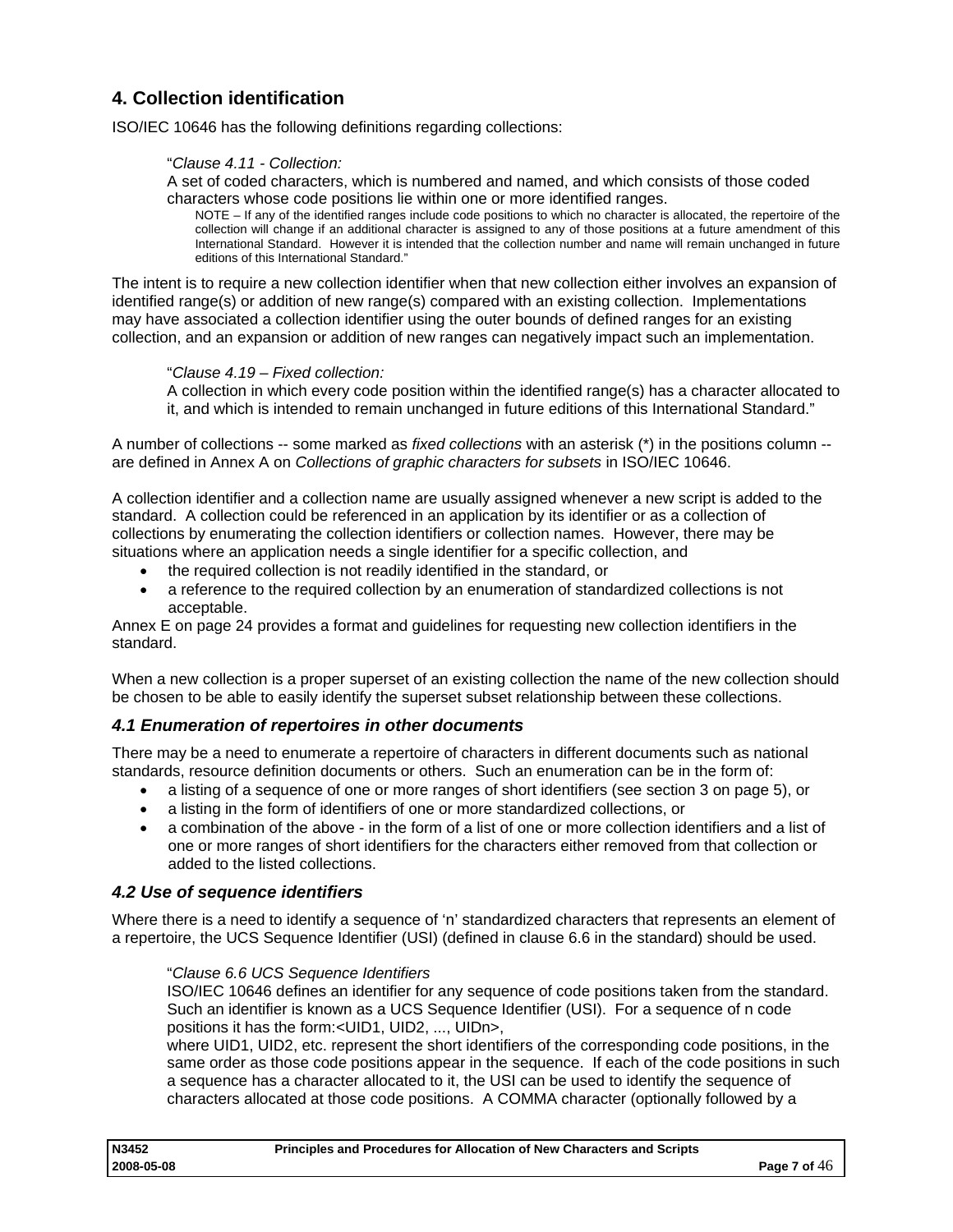<span id="page-7-0"></span>SPACE character) separates the UIDs. The UCS Sequence Identifier shall include at least two UIDs; it shall begin with a LESS-THAN SIGN and be terminated by a GREATER-THAN SIGN.

NOTE – UCS Sequences Identifiers cannot be used for specification of subset and collection content. They may be used outside this standard to identify: composite sequences for mapping purposes, font repertoire, etc."

Use of a combination of short identifiers, the collection identifiers, and UCS sequence identifiers in the manner described above provides a language-neutral way of enumerating a specific repertoire of characters. Whereas the USI definition permits code positions to which characters may not have been assigned, such a USI is not useful in defining character repertoires.

## **5. Workflow and stages of progression**

To give the submitters of proposals for new scripts an understanding of how WG 2 deals with a proposal from its initiation to completion, Annex C on page [19](#page-18-0) contains a description of the workflow and the various stages of progression of submissions to WG 2.

## *5.1 Checking the status of a proposal*

The minutes and resolutions adopted by WG 2 at each of its meeting are made available at the WG 2's web site linked from the [meetings.html](http://www.dkuug.dk/JTC1/SC2/WG2/docs/meetings.html) page. The texts of any amendments in progress are also available from the WG 2's web site or through the national standard organizations that are the national member bodies of ISO. The Unicode Consortium also maintains a document called [pipeline.html](http://www.unicode.org/alloc/Pipeline.html) listing all the characters that have been accepted for inclusion in the next version of the standard. These documents can be checked for the status of any proposal that has been submitted for consideration by the UTC and WG 2.

## **6. Roadmaps**

A summary of the scripts and characters that have been included in the standard, and known scripts which are either work in progress in WG 2 (for which some initial discussion documents have been made available to WG 2), or scripts which are known for future possible inclusion in the standard but have not matured are addressed in Annex D on page [22.](#page-21-0)

## **7. Electronic submissions**

Contributions for consideration by WG 2 (and to the Unicode Technical Committee) should be made in electronic form. The preferred formats are Word .DOC, or printable .PDF formats, with unprotected text portions and possibly copyrighted font portions. Whereas, files could be compressed to reduce the size, it should be noted that .EXE files may not be accepted in many organizations as part of their Security Policy and self-extracting .EXE files should be avoided.

## **8. Format of character additions in amendments to 10646**

Per resolution [M39.23,](http://www.dkuug.dk/JTC1/SC2/WG2/docs/N2254R.pdf) WG 2 has resolved that the format for amendments that involve character additions will be in the form of complete replacements of tables and character name lists where they exist, with an explanatory text listing the code positions to which new characters are assigned. If it is a new block it will be presented as a complete new table and names list.

## **9. On the relative ordering of characters**

The repertoire encoded in the standard is intended for use by many languages. When characters of the same script are used in multiple languages they are unified. That makes it impossible to reflect the preferred alphabetical arrangement of characters for each language; a common arrangement of the characters is used instead. When scripts are encoded in the standard, the relative ordering of characters within that script is given due consideration. To ensure stability and interoperability, that arrangement remains fixed, even if additional characters of the same script are added at a later time.

Ensuring correct ordering of the characters encoded in ISO/IEC 10646 is outside the scope of the standard. [ISO/IEC 14651](http://standards.iso.org/ittf/PubliclyAvailableStandards/c025066_ISO_IEC_14651_2001(E).zip) together with appropriate tailoring may be used to address the problem of ordering data encoded in ISO/IEC 10646 meeting the requirements of a given language or user community. The Unicode Collation Algorithm (UCA) is synchronized with ISO/IEC 14651 and is available at [http://www.unicode.org/unicode/reports/tr10.](http://www.unicode.org/unicode/reports/tr10)

| <b>N3452</b> | Principles and Procedures for Allocation of New Characters and Scripts |                |
|--------------|------------------------------------------------------------------------|----------------|
| 2008-05-08   |                                                                        | Page 8 of $46$ |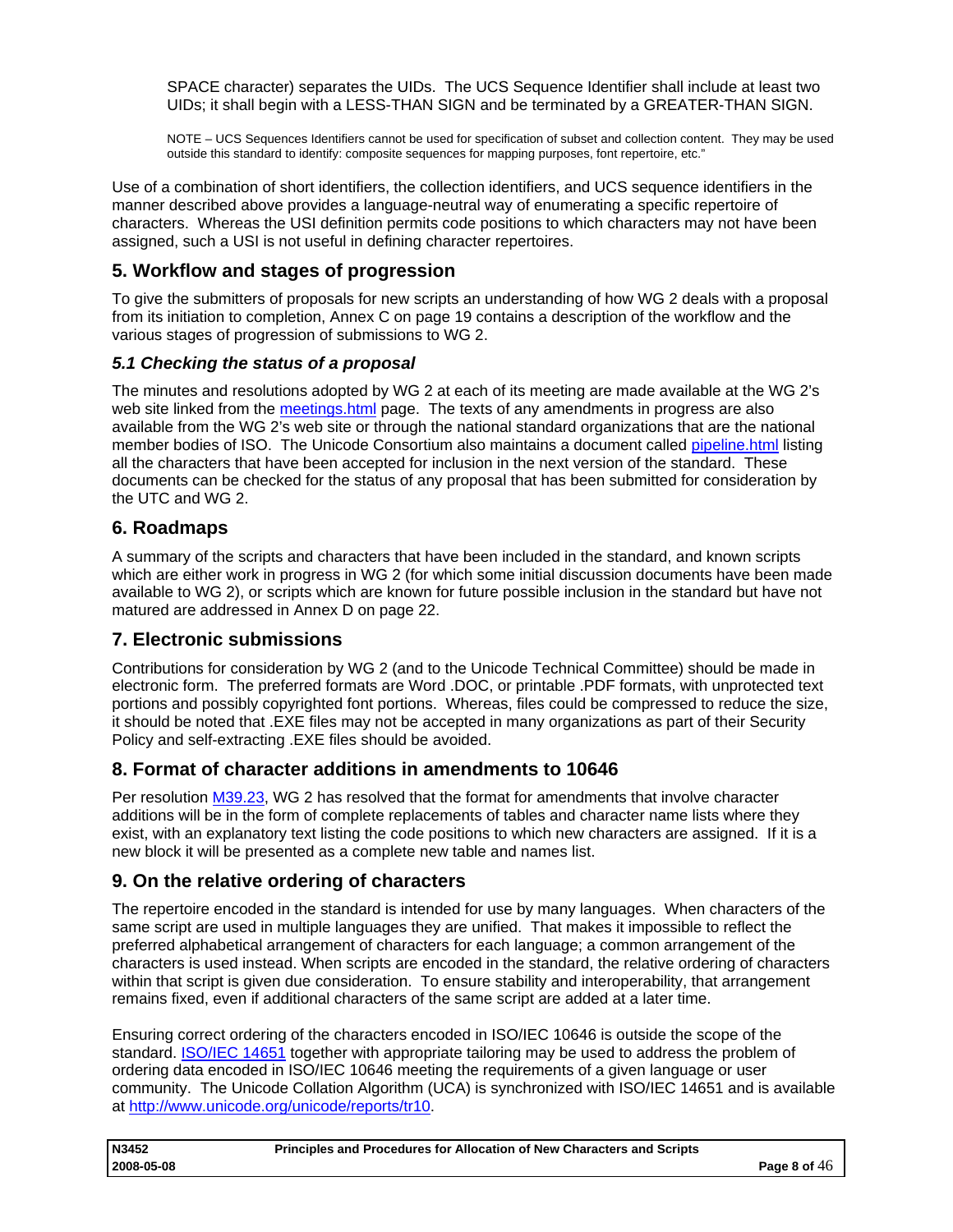## <span id="page-8-0"></span>**10. Referencing ISO/IEC 10646**

Referencing ISO/IEC 10646 should follow the format used for listing in the ISO directory. Note that the standard was published in two parts prior to end of year 2003.

#### *Generic:*

ISO/IEC 10646 Information Technology – Universal Multiple-Octet Coded Character Set (UCS).

#### *For specific editions, for example:*

ISO/IEC 10646: 2003 Information Technology – Universal Multiple-Octet Coded Character Set (UCS) -- Architecture and Basic Multilingual Plane, Supplementary Planes.

*If you need to refer to versions of the standard that were published in two parts prior to the 2003 edition, for example* 

ISO/IEC 10646-1: 2000 Information Technology – Universal Multiple-Octet Coded Character Set (UCS) – Part 1: Architecture and Basic Multilingual Plane

ISO/IEC 10646-2: 2003 Information Technology – Universal Multiple-Octet Coded Character Set (UCS) – Part 2: Supplementary Planes

Please note that the 1993 edition of 10646-1 was amended significantly for the Hangul script by its Amendment 7 and must not be used.

## **11. WG2 web site**

WG2 maintains its own web site at [www.dkuug.dk/JTC1/SC2/WG2](http://www.dkuug.dk/JTC1/SC2/WG2), hosted courtesy of Danish Unix User Group (dkuug). WG2 meeting notices, minutes, resolutions, document register, documents and standing documents are made available at this site. Since many of the documents at this site are referenced by many other documents WG2 has recognized the need for the stability of the URL of this site and has taken the following resolution:

[M45.31](http://www.dkuug.dk/JTC1/SC2/WG2/docs/n22753.pdf) (Stability of URLs for the web site):

WG2 notes the critical importance of stable URLs for the existing collection of electronically available working group documents and authorizes its convener to take the necessary precautions and steps to ensure that all past, current and future URLs for working group documents remain stable.

## **12. Case-folding stability principle**

#### (*WG2 has adopted the following per resolution [M47.1](http://std.dkuug.dk/jtc1/sc2/wg2/docs/N2954.doc)*)

WG2 acknowledges the need for guaranteeing stability of case folding of characters in scripts having two cases, and accepts to adopt the guidelines in the following text in its principles and procedures:

#### *Stability of Case Folding*

For text containing characters from scripts having two cases (bicameral scripts), case folding is an essential ingredient in case-insensitive comparisons. Such comparisons are widely applied, for example in Internationalized Domain name (IDN) lookup, or for identifier matching in caseinsensitive programming and mark-up languages. Because such operations require stable identifiers and dependable comparison results it is important that the standard be able to provide the guarantee of complete stability. For historic reasons, and because there are many characters with lowercase forms but no uppercase forms, the case folding is typically done by a *lowercasing* operation, and this also matches the definition used by the Unicode Standard for *case folding*.

In order to guarantee the case-folding stability, WG2 adopts the following principle when evaluating proposals for encoding characters for bicameral scripts:

"Subsequent to the publication of Amendment 2 of ISO/IEC 10646: 2003, if a character already has an uppercase form in the standard but no lowercase form, its corresponding lowercase form can not be added to the standard; the only way a lowercase form can be added, if proved to be absolutely essential, is by entertaining a new pair of uppercase and lowercase forms for encoding. If only a lowercase form exists and an uppercase form is deemed to be needed it can be added without affecting the stability of case folding."

Note that all the characters having only the uppercase forms in the current standard have been dealt with by resolution [M47.5](http://std.dkuug.dk/jtc1/sc2/wg2/docs/N2954.doc).

| N3452      | Principles and Procedures for Allocation of New Characters and Scripts |                |
|------------|------------------------------------------------------------------------|----------------|
| 2008-05-08 |                                                                        | Page 9 of $46$ |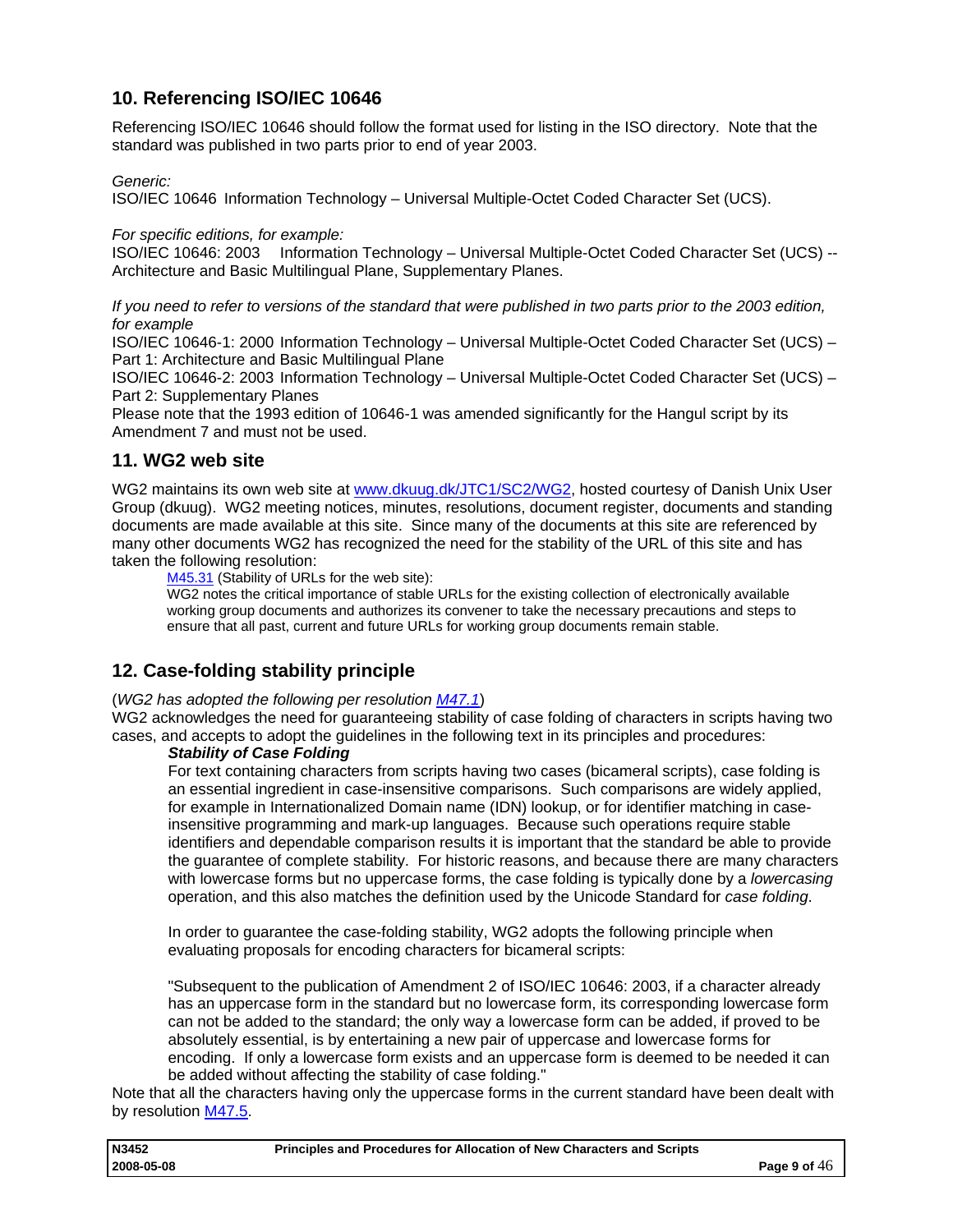## <span id="page-9-0"></span>**Annex A: Information accompanying submissions**

The process of deciding which characters should be included in the repertoire of the standard by WG 2 depends on the availability of accurate and comprehensive information about any proposed additions. WG 2, at its San Francisco meeting 26, designed a form (template) that will assist the submitters in gathering and providing the relevant information, and will assist WG 2 in making more informed decisions. This form has been revised over the years and the latest version is included in the following pages of this annex. The latest version of this form must be used in submissions. This form is also made available on line from the WG 2 web site – see [http://www.dkuug.dk/JTC1/SC2/WG2/docs/summaryform.html.](http://www.dkuug.dk/JTC1/SC2/WG2/docs/summaryform.html)

A duly completed proposal summary form must accompany each new submission. Such a form will assist WG 2 to better evaluate the proposal, and progress the proposal towards a speedier acceptance and inclusion in the standard. Submitters are also requested to ensure that a proposed character does not already exist in the standard.

Submitters are encouraged to visit the ["Where is my Character"](http://www.unicode.org/standard/where/) page on the [Unicode web site](http://www.unicode.org/) for more information on checking if their proposed character or script is already encoded in the standard, or a similar proposal has already been made by someone else. The latest version of ISO/IEC 10646 is available on line under 'Freely Available Standards' at:

<http://standards.iso.org/ittf/PubliclyAvailableStandards/>. There are also several electronic discussion lists maintained by the Unicode consortium that one could use to discuss with other experts internationally on various subjects related to the standard. Submitters are also encouraged to familiarize themselves with ISO/IEC TR15285 – Character Glyph Model (available on line from

[http://standards.iso.org/ittf/PubliclyAvailableStandards/c027163\\_ISO\\_IEC\\_TR\\_15285\\_1998\(E\).zip\)](http://standards.iso.org/ittf/PubliclyAvailableStandards/c027163_ISO_IEC_TR_15285_1998(E).zip).

National bodies should take note of the guidelines in *[C.4 Some guidelines on proposing new material as](#page-20-0)  [ballot comments](#page-20-0)*.

In addition to text extracted from the standard in *[Annex L: Character-naming guidelines](#page-40-0)* in the P&P document, the following definitions from the standard are also referenced in the proposal summary form:

## *Clause 4.12 Combining character*:

A member of an identified subset of the coded character set of ISO/IEC 10646 intended for combination with the preceding non-combining graphic character, or with a sequence of combining characters preceded by a non-combining character (see also 4.14). NOTE – ISO/IEC 10646 specifies several subset collections, which include combining characters.

#### *Clause 4.14 Composite sequence*:

A sequence of graphic characters consisting of a non-combining character followed by one or more combining characters (see also 4.12).

NOTE 1 – A graphic symbol for a composite sequence generally consists of the combination of the graphic symbols of each character in the sequence.

NOTE 2 – A composite sequence is not a character and therefore is not a member of the repertoire of ISO/IEC 10646.

## *A.1 Submitter's responsibilities*

The national body or liaison organization (or any other organization or an individual) proposing new character(s) or a new script shall provide:

- 1. Proposed category for the script or character(s), character name(s), and description of usage.
- 2. Justification for the category and name(s).
- 3. A representative glyph(s) image on paper:

If the proposed glyph image is similar to a glyph image of a previously encoded ISO/IEC 10646 character, then additional justification for encoding the new character shall be provided.

*Note:* Any proposal that suggests that one or more of such variant forms is actually a distinct character requiring separate encoding should provide detailed, printed evidence that there is actual, contrastive use of the variant form(s). It is insufficient for a proposal to claim a requirement to encode as characters in the Standard, glyphic forms which happen to occur in another character encoding that did not follow the Character-Glyph Model that guides the choice of appropriate characters for encoding in ISO/IEC 10646.

| N3452      | Principles and Procedures for Allocation of New Characters and Scripts |                 |
|------------|------------------------------------------------------------------------|-----------------|
| 2008-05-08 |                                                                        | Page 10 of $46$ |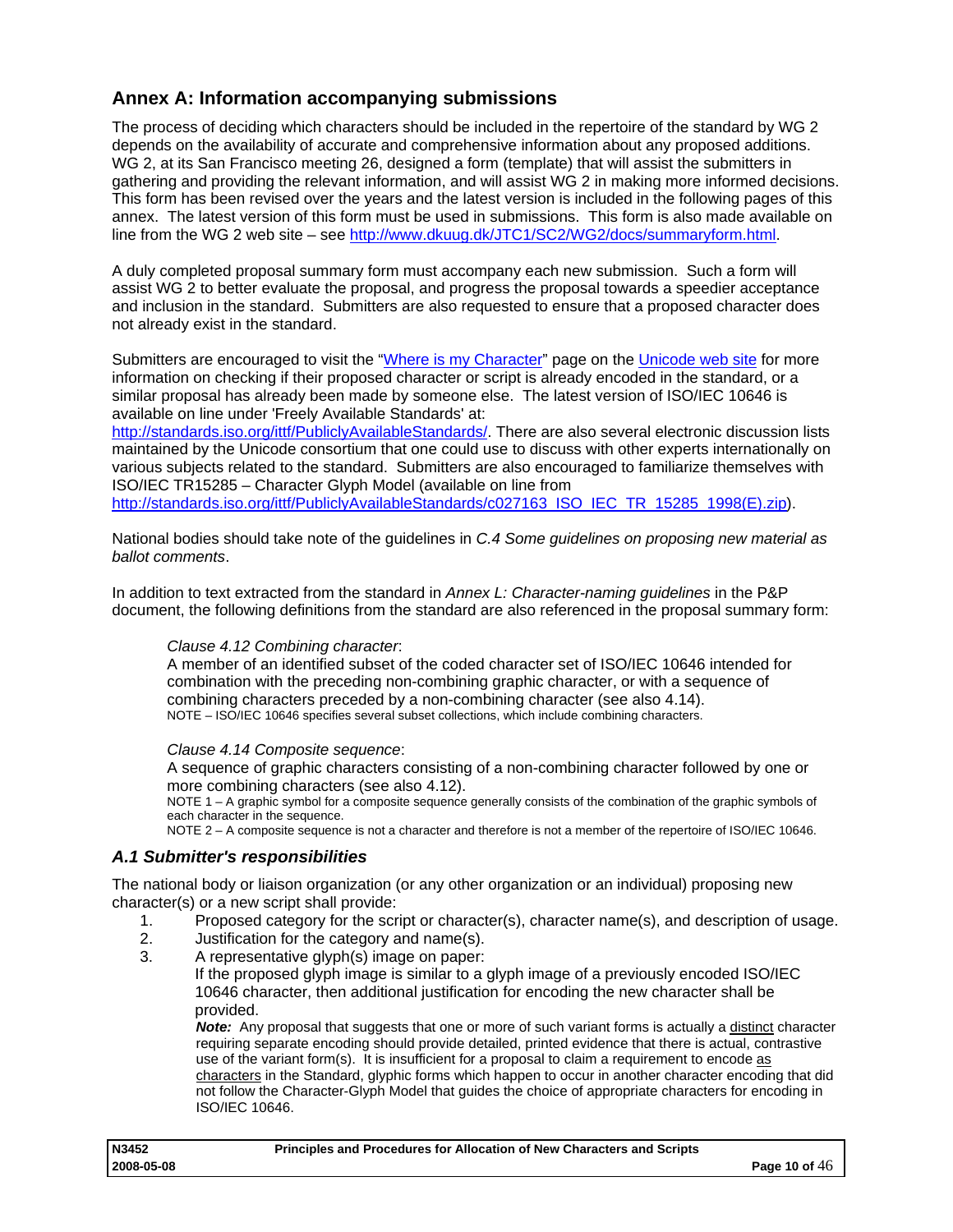*Note:* WG 2 has resolved in Resolution [M38.12](http://www.dkuug.dk/JTC1/SC2/WG2/docs/n2204r.doc) not to add any more Arabic presentation forms to the standard and suggests users to employ appropriate input methods, rendering and font technologies to meet the user requirements.

- <span id="page-10-0"></span>4. Mappings to accepted sources, for example, other standards, dictionaries, accessible published materials.
- 5. Outline font resource:

Prior to the preparation of the final text of the next amendment or version of the standard a suitable outline font resource is required. Outline fonts must be in TrueType format. Postscript fonts are acceptable if conversion to TrueType is possible using the tools available to the editors. Fonts submitted must have no license restrictions that prevent embedding into PDF documents. Because of synchronization between ISO/IEC10646 and The Unicode Standard, any grant of license must cover use in publishing both standards and related documents (see resolution [M45.30\)](http://www.dkuug.dk/JTC1/SC2/WG2/docs/n2754.pdf). For technical reasons, the editors must be able under that license to freely modify or replace glyph outlines in their copies of the fonts. The submitter should be prepared to provide fonts of suitable quality and license conditions, unless equivalent fonts are already available to the editors.

- 6. List of all the parties consulted: Towards ensuring that all significant stakeholders have been consulted, WG 2 requests that submitters solicit feedback from other groups who use the proposed characters, and list these contacts. Submitters are encouraged to provide the email id-s of the submitters as well as other experts who have been consulted to facilitate any clarification queries.
- 7. Equivalent glyph images: If the submission intends using composite sequences of proposed or existing combining and non-combining characters, a list consisting of each composite sequence and its corresponding glyph image shall be provided to better understand the intended use.
- 8. Compatibility equivalents: If the submission includes compatibility ideographic characters, identify (per resolution [M45.29\)](http://www.dkuug.dk/JTC1/SC2/WG2/docs/n2754.pdf):

the source, which contains two distinct code positions that correspond to a single unified CJK Ideograph character of ISO/IEC 10646

- the ISO 10646 unified CJK Ideograph
- the code position in the source for the unified CJK ideograph
- the code position in the source for the proposed compatibility ideograph
- 9. Properties that may affect the BiDi processing Any BiDirectional algorithm related properties associate with the characters should be spelled out (see UAX#9 - [http://www.unicode.org/reports/tr9/\)](http://www.unicode.org/reports/tr9/).
- 10. Any additional information that will assist in correct understanding of the different characteristics and linguistic processing of the proposed character(s) or script.
- 11. If any of the proposed characters are suitable as *syntax* characters please take note of guideline D.2.5 (on page [23](#page-22-0)) and of Unicode Standard Annex 31 at [http://www.unicode.org/reports/tr31/.](http://www.unicode.org/reports/tr31/)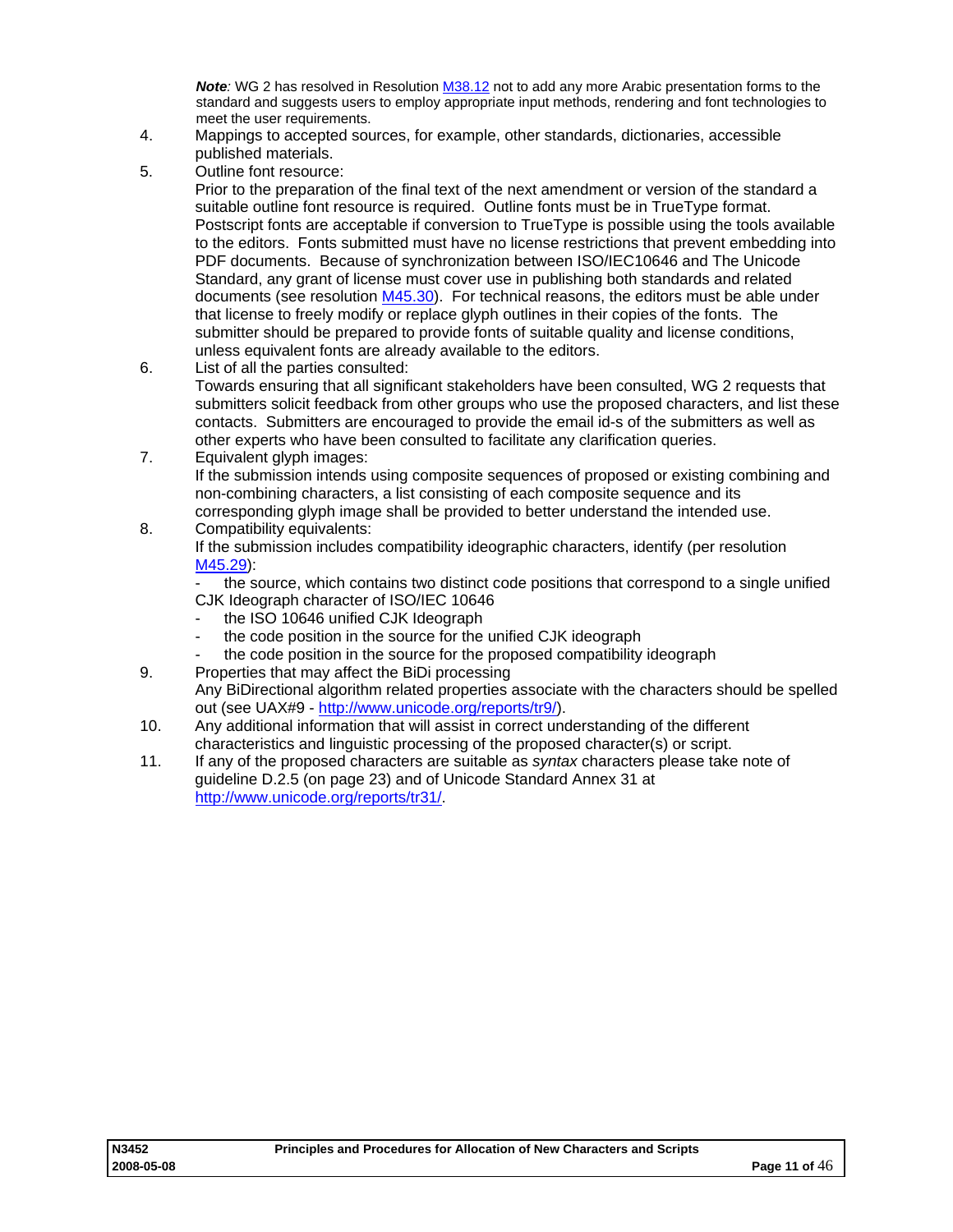| ISO/IEC JTC 1/SC 2/WG 2<br>PROPOSAL SUMMARY FORM TO ACCOMPANY SUBMISSIONS<br>FOR ADDITIONS TO THE REPERTOIRE OF ISO/IEC 10646 <sup>3</sup>                                                                                                        |
|---------------------------------------------------------------------------------------------------------------------------------------------------------------------------------------------------------------------------------------------------|
| Please fill all the sections A, B and C below.                                                                                                                                                                                                    |
| Please read Principles and Procedures Document (P & P) from http://www.dkuug.dk/JTC1/SC2/WG2/docs/principles.html for                                                                                                                             |
| guidelines and details before filling this form.<br>Please ensure you are using the latest Form from http://www.dkuug.dk/JTC1/SC2/WG2/docs/summaryform.html.<br>See also http://www.dkuug.dk/JTC1/SC2/WG2/docs/roadmaps.html for latest Roadmaps. |
| A. Administrative                                                                                                                                                                                                                                 |
| 1. Title:                                                                                                                                                                                                                                         |
| 2. Requester's name:                                                                                                                                                                                                                              |
|                                                                                                                                                                                                                                                   |
| 4. Submission date:                                                                                                                                                                                                                               |
| 5. Requester's reference (if applicable):<br>6. Choose one of the following:                                                                                                                                                                      |
| This is a complete proposal:                                                                                                                                                                                                                      |
| (or) More information will be provided later:                                                                                                                                                                                                     |
| <b>B. Technical - General</b>                                                                                                                                                                                                                     |
| 1. Choose one of the following:                                                                                                                                                                                                                   |
| a. This proposal is for a new script (set of characters):                                                                                                                                                                                         |
| Proposed name of script:                                                                                                                                                                                                                          |
| b. The proposal is for addition of character(s) to an existing block:<br>Name of the existing block:                                                                                                                                              |
| 2. Number of characters in proposal:                                                                                                                                                                                                              |
| 3. Proposed category (select one from below - see section 2.2 of P&P document):                                                                                                                                                                   |
| A-Contemporary _____ B.1-Specialized (small collection) _______<br>B.2-Specialized (large collection)                                                                                                                                             |
| E-Minor extinct<br>C-Major extinct<br>D-Attested extinct                                                                                                                                                                                          |
| G-Obscure or questionable usage symbols<br>F-Archaic Hieroglyphic or Ideographic                                                                                                                                                                  |
| 4. Is a repertoire including character names provided?                                                                                                                                                                                            |
| a. If YES, are the names in accordance with the "character naming guidelines"<br>in Annex L of P&P document?                                                                                                                                      |
| b. Are the character shapes attached in a legible form suitable for review?                                                                                                                                                                       |
| 5. Who will provide the appropriate computerized font (ordered preference: True Type, or PostScript format) for                                                                                                                                   |
| publishing the standard?                                                                                                                                                                                                                          |
| If available now, identify source(s) for the font (include address, e-mail, ftp-site, etc.) and indicate the tools<br>used:                                                                                                                       |
| 6. References:                                                                                                                                                                                                                                    |
| a. Are references (to other character sets, dictionaries, descriptive texts etc.) provided?                                                                                                                                                       |
| b. Are published examples of use (such as samples from newspapers, magazines, or other sources)<br>of proposed characters attached?                                                                                                               |
| 7. Special encoding issues:                                                                                                                                                                                                                       |
| Does the proposal address other aspects of character data processing (if applicable) such as input,                                                                                                                                               |
| presentation, sorting, searching, indexing, transliteration etc. (if yes please enclose information)?                                                                                                                                             |
|                                                                                                                                                                                                                                                   |
| 8. Additional Information:                                                                                                                                                                                                                        |
| Submitters are invited to provide any additional information about Properties of the proposed Character(s) or Script<br>that will assist in correct understanding of and correct linguistic processing of the proposed character(s) or script.    |
| Examples of such properties are: Casing information, Numeric information, Currency information, Display behaviour                                                                                                                                 |
| information such as line breaks, widths etc., Combining behaviour, Spacing behaviour, Directional behaviour, Default                                                                                                                              |
| Collation behaviour, relevance in Mark Up contexts, Compatibility equivalence and other Unicode normalization                                                                                                                                     |
| related information. See the Unicode standard at http://www.unicode.org for such information on other scripts. Also<br>see http://www.unicode.org/Public/UNIDATA/UCD.html and associated Unicode Technical Reports for information                |
| needed for consideration by the Unicode Technical Committee for inclusion in the Unicode Standard.                                                                                                                                                |

<span id="page-11-0"></span> 3 Form number: N3152-F (Original 1994-10-14; Revised 1995-01, 1995-04, 1996-04, 1996-08, 1999-03, 2001-05, 2001-09, 2003-11, 2005-01, 2005-09, 2005-10, 2007-03, 2008-05)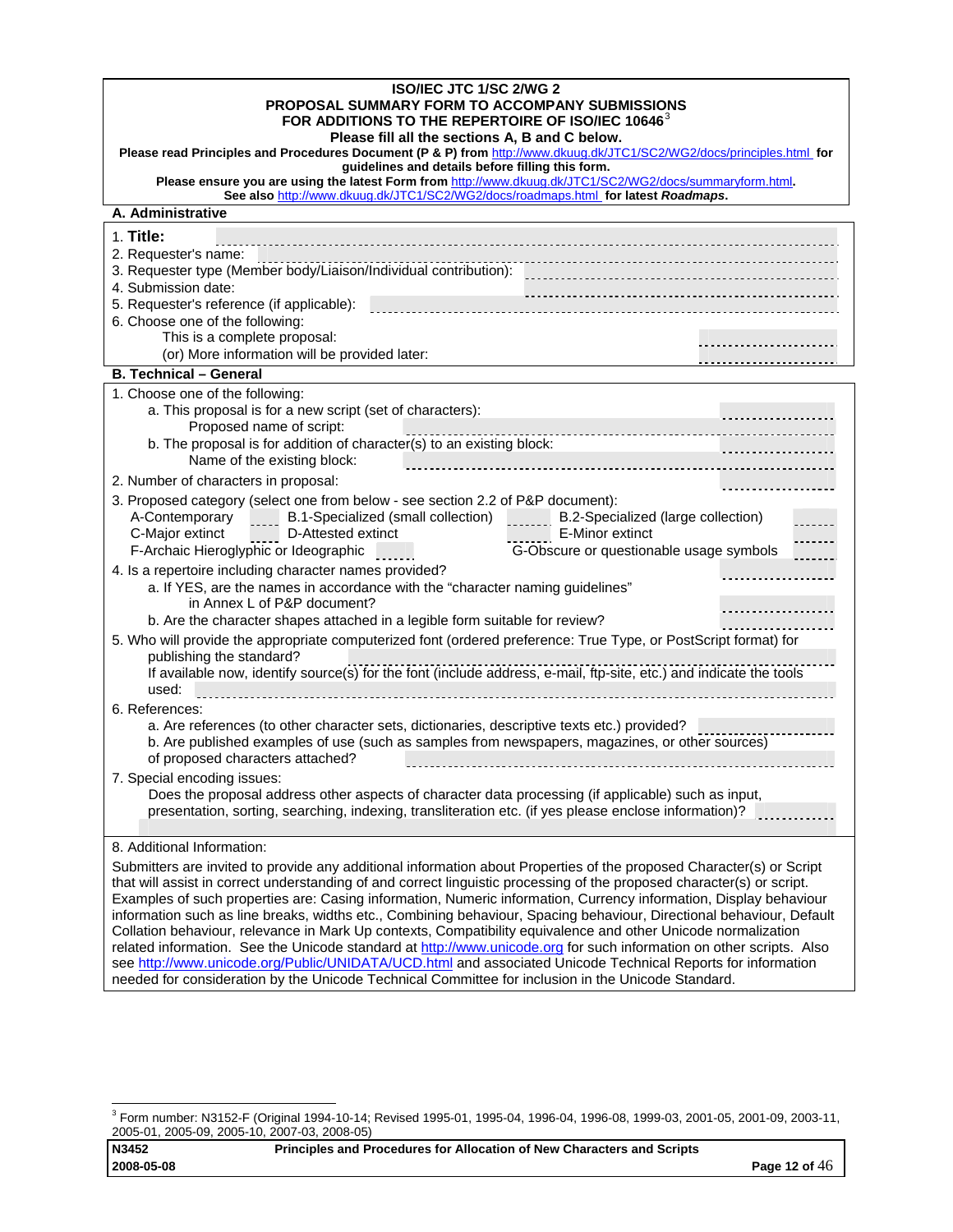## **C. Technical - Justification**

| 1. Has this proposal for addition of character(s) been submitted before?                                          |   |
|-------------------------------------------------------------------------------------------------------------------|---|
| If YES explain                                                                                                    |   |
| 2. Has contact been made to members of the user community (for example: National Body,                            |   |
| user groups of the script or characters, other experts, etc.)?                                                    |   |
| If YES, with whom?                                                                                                |   |
|                                                                                                                   |   |
| 3. Information on the user community for the proposed characters (for example:                                    |   |
| size, demographics, information technology use, or publishing use) is included?                                   |   |
| Reference:                                                                                                        |   |
| 4. The context of use for the proposed characters (type of use; common or rare)                                   |   |
| Reference:                                                                                                        |   |
| 5. Are the proposed characters in current use by the user community?                                              |   |
| If YES, where? Reference:                                                                                         |   |
| 6. After giving due considerations to the principles in the P&P document must the proposed characters be entirely |   |
| in the BMP?                                                                                                       |   |
| If YES, is a rationale provided?                                                                                  |   |
| If YES, reference:                                                                                                |   |
| 7. Should the proposed characters be kept together in a contiguous range (rather than being scattered)?           |   |
| 8. Can any of the proposed characters be considered a presentation form of an existing                            |   |
| character or character sequence?                                                                                  |   |
| If YES, is a rationale for its inclusion provided?                                                                | . |
| If YES, reference:                                                                                                |   |
| 9. Can any of the proposed characters be encoded using a composed character sequence of either                    |   |
| existing characters or other proposed characters?                                                                 |   |
| If YES, is a rationale for its inclusion provided?                                                                |   |
| If YES, reference:                                                                                                |   |
| 10. Can any of the proposed character(s) be considered to be similar (in appearance or function)                  |   |
| to an existing character?                                                                                         | . |
| If YES, is a rationale for its inclusion provided?                                                                |   |
| If YES, reference:                                                                                                |   |
| 11. Does the proposal include use of combining characters and/or use of composite sequences?                      |   |
| If YES, is a rationale for such use provided?                                                                     |   |
| If YES, reference:                                                                                                |   |
| Is a list of composite sequences and their corresponding glyph images (graphic symbols) provided?                 |   |
| If YES, reference:                                                                                                |   |
| 12. Does the proposal contain characters with any special properties such as                                      |   |
| control function or similar semantics?                                                                            |   |
| If YES, describe in detail (include attachment if necessary)                                                      |   |
|                                                                                                                   |   |
|                                                                                                                   |   |
| 13. Does the proposal contain any Ideographic compatibility character(s)?                                         |   |
| If YES, is the equivalent corresponding unified ideographic character(s) identified?                              |   |
| If YES, reference:                                                                                                |   |
|                                                                                                                   |   |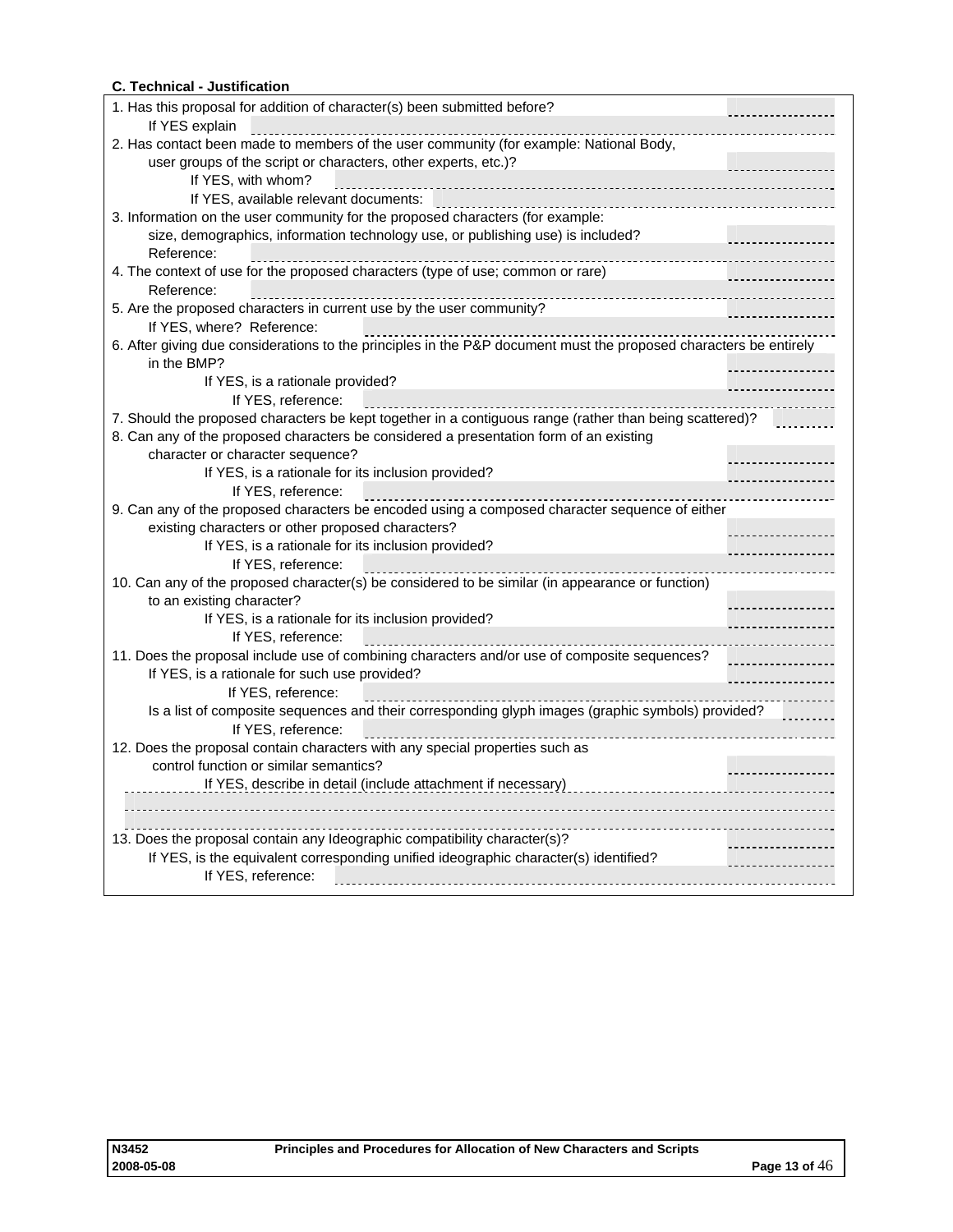| <b>Example 1</b><br>ISO/IEC JTC 1/SC 2/WG 2<br><b>PROPOSAL SUMMARY FORM TO ACCOMPANY SUBMISSIONS</b><br>FOR ADDITIONS TO THE REPERTOIRE OF ISO/IEC 10646 <sup>4</sup><br>Please fill all the sections A, B and C below.<br>Please read Principles and Procedures Document (P & P) from http://www.dkuug.dk/JTC1/SC2/WG2/docs/principles.html for<br>guidelines and details before filling this form.<br>Please ensure you are using the latest Form from http://www.dkuug.dk/JTC1/SC2/WG2/docs/summaryform.html.<br>See also http://www.dkuug.dk/JTC1/SC2/WG2/docs/roadmaps.html for latest Roadmaps.<br>A. Administrative                                                                                                                                                                                                                                                                                                                                                                                                                                                                                                                                                                         |                                                                                                                                                                     |
|----------------------------------------------------------------------------------------------------------------------------------------------------------------------------------------------------------------------------------------------------------------------------------------------------------------------------------------------------------------------------------------------------------------------------------------------------------------------------------------------------------------------------------------------------------------------------------------------------------------------------------------------------------------------------------------------------------------------------------------------------------------------------------------------------------------------------------------------------------------------------------------------------------------------------------------------------------------------------------------------------------------------------------------------------------------------------------------------------------------------------------------------------------------------------------------------------|---------------------------------------------------------------------------------------------------------------------------------------------------------------------|
|                                                                                                                                                                                                                                                                                                                                                                                                                                                                                                                                                                                                                                                                                                                                                                                                                                                                                                                                                                                                                                                                                                                                                                                                    |                                                                                                                                                                     |
| 1. Title:<br><b>Braille</b><br>Kohji Shibano, Japan<br>2. Requester's name:<br>$1994 - 10 - 10^5$<br>4. Submission date:<br>$J2-94-xy$<br>5. Requester's reference (if applicable):<br>6. Choose one of the following:<br>This is a complete proposal:<br>(or) More information will be provided later:                                                                                                                                                                                                                                                                                                                                                                                                                                                                                                                                                                                                                                                                                                                                                                                                                                                                                            | and a construction of the control of the control of the control of the control of the control of the control of<br><b>Exercise Service SPR</b>                      |
| <b>B. Technical - General</b>                                                                                                                                                                                                                                                                                                                                                                                                                                                                                                                                                                                                                                                                                                                                                                                                                                                                                                                                                                                                                                                                                                                                                                      |                                                                                                                                                                     |
| 1. Choose one of the following:<br>a. This proposal is for a new script (set of characters):<br>Braille<br>Proposed name of script:<br>b. The proposal is for addition of character(s) to an existing block:<br>Name of the existing block:<br>2. Number of characters in proposal:<br>3. Proposed category (select one from below - see section 2.2 of P&P document):<br>A-Contemporary $X$ B.1-Specialized (small collection) $\frac{1}{2}$<br>B.2-Specialized (large collection)<br>C-Major extinct D-Attested extinct<br>E-Minor extinct<br>F-Archaic Hieroglyphic or Ideographic<br>G-Obscure or questionable usage symbols<br>4. Is a repertoire including character names provided?<br>a. If YES, are the names in accordance with the "character naming guidelines"<br>in Annex L of P&P document?<br>b. Are the character shapes attached in a legible form suitable for review?<br>5. Who will provide the appropriate computerized font (ordered preference: True Type, or PostScript format) for<br>publishing the standard?<br>Japan<br>If available now, identify source(s) for the font (include address, e-mail, ftp-site, etc.) and indicate the tools<br>used:<br>6. References: | Yes<br>No.<br>448<br>a a Yes Mes<br>No-will provide<br><b>Example Street Yes</b><br>the contract of the contract of the contract of the contract of the contract of |
| a. Are references (to other character sets, dictionaries, descriptive texts etc.) provided? ISO/TC 173<br>b. Are published examples of use (such as samples from newspapers, magazines, or other sources)<br>of proposed characters attached?<br>No (will provide)<br>7. Special encoding issues:<br>Does the proposal address other aspects of character data processing (if applicable) such as input,<br>presentation, sorting, searching, indexing, transliteration etc. (if yes please enclose information)?                                                                                                                                                                                                                                                                                                                                                                                                                                                                                                                                                                                                                                                                                  | <b>No</b>                                                                                                                                                           |
| 8. Additional Information:                                                                                                                                                                                                                                                                                                                                                                                                                                                                                                                                                                                                                                                                                                                                                                                                                                                                                                                                                                                                                                                                                                                                                                         |                                                                                                                                                                     |
| Submitters are invited to provide any additional information about Properties of the proposed Character(s) or Script<br>that will assist in correct understanding of and correct linguistic processing of the proposed character(s) or script.<br>Examples of such properties are: Casing information, Numeric information, Currency information, Display behaviour<br>information such as line breaks, widths etc., Combining behaviour, Spacing behaviour, Directional behaviour, Default<br>Collation behaviour, relevance in Mark Up contexts, Compatibility equivalence and other Unicode normalization<br>related information. See the Unicode standard at http://www.unicode.org for such information on other scripts. Also<br>see http://www.unicode.org/Public/UNIDATA/UCD.html and associated Unicode Technical Reports for information<br>needed for consideration by the Unicode Technical Committee for inclusion in the Unicode Standard.                                                                                                                                                                                                                                           |                                                                                                                                                                     |

<span id="page-13-1"></span><span id="page-13-0"></span> 4 Form number: N3152-F (Original 1994-10-14; Revised 1995-01, 1995-04, 1996-04, 1996-08, 1999-03, 2001-05, 2001-09, 2003-11, 2005-01, 2005-09, 2005-10, 2007-03, 2008-05) 5 The date of this example is retained as originally created even though the form has been revised since that date.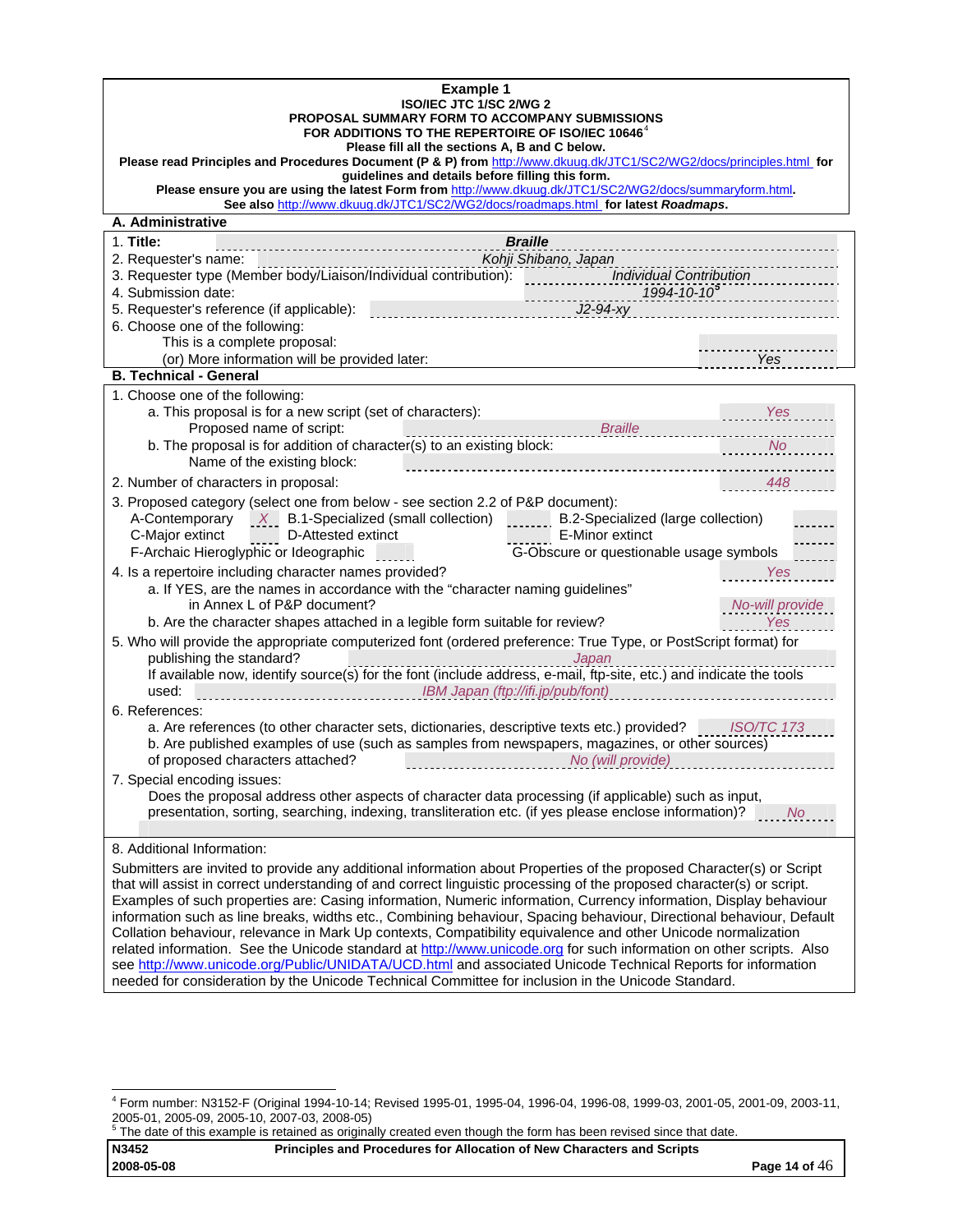## **C. Technical - Justification**

| 1. Has this proposal for addition of character(s) been submitted before?                                          | No        |
|-------------------------------------------------------------------------------------------------------------------|-----------|
| If YES explain                                                                                                    |           |
| 2. Has contact been made to members of the user community (for example: National Body,                            |           |
| user groups of the script or characters, other experts, etc.)?                                                    | <b>No</b> |
| If YES, with whom?                                                                                                |           |
| If YES, available relevant documents:                                                                             |           |
| 3. Information on the user community for the proposed characters (for example:                                    |           |
| size, demographics, information technology use, or publishing use) is included?                                   |           |
| People with impaired vision (info will be provided)<br>Reference:<br>.                                            |           |
| 4. The context of use for the proposed characters (type of use; common or rare)                                   | Common    |
| on-line database services for Braille-translated text (e.g. www: braille.dknet.dk)<br>Reference:                  |           |
| 5. Are the proposed characters in current use by the user community?                                              | Yes       |
| Worldwide<br>If YES, where? Reference:                                                                            |           |
| 6. After giving due considerations to the principles in the P&P document must the proposed characters be entirely |           |
| in the BMP?                                                                                                       | Yes       |
| If YES, is a rationale provided?                                                                                  |           |
| If YES, reference:                                                                                                |           |
| 7. Should the proposed characters be kept together in a contiguous range (rather than being scattered)?           |           |
| 8. Can any of the proposed characters be considered a presentation form of an existing                            |           |
| character or character sequence?                                                                                  | <b>No</b> |
| If YES, is a rationale for its inclusion provided?                                                                |           |
| If YES, reference:                                                                                                |           |
| 9. Can any of the proposed characters be encoded using a composed character sequence of either                    |           |
| existing characters or other proposed characters?                                                                 | No        |
| If YES, is a rationale for its inclusion provided?                                                                |           |
| If YES, reference:                                                                                                |           |
| 10. Can any of the proposed character(s) be considered to be similar (in appearance or function)                  |           |
| to an existing character?                                                                                         | <b>No</b> |
| If YES, is a rationale for its inclusion provided?                                                                |           |
| If YES, reference:                                                                                                |           |
| 11. Does the proposal include use of combining characters and/or use of composite sequences?                      | <b>No</b> |
| If YES, is a rationale for such use provided?                                                                     |           |
| If YES, reference:                                                                                                |           |
| Is a list of composite sequences and their corresponding glyph images (graphic symbols) provided?                 |           |
| If YES, reference:                                                                                                |           |
| 12. Does the proposal contain characters with any special properties such as                                      |           |
| control function or similar semantics?                                                                            | <b>No</b> |
| If YES, describe in detail (include attachment if necessary)                                                      |           |
|                                                                                                                   |           |
|                                                                                                                   |           |
| 13. Does the proposal contain any Ideographic compatibility character(s)?                                         | No        |
| If YES, is the equivalent corresponding unified ideographic character(s) identified?                              |           |
| If YES, reference:                                                                                                |           |
|                                                                                                                   |           |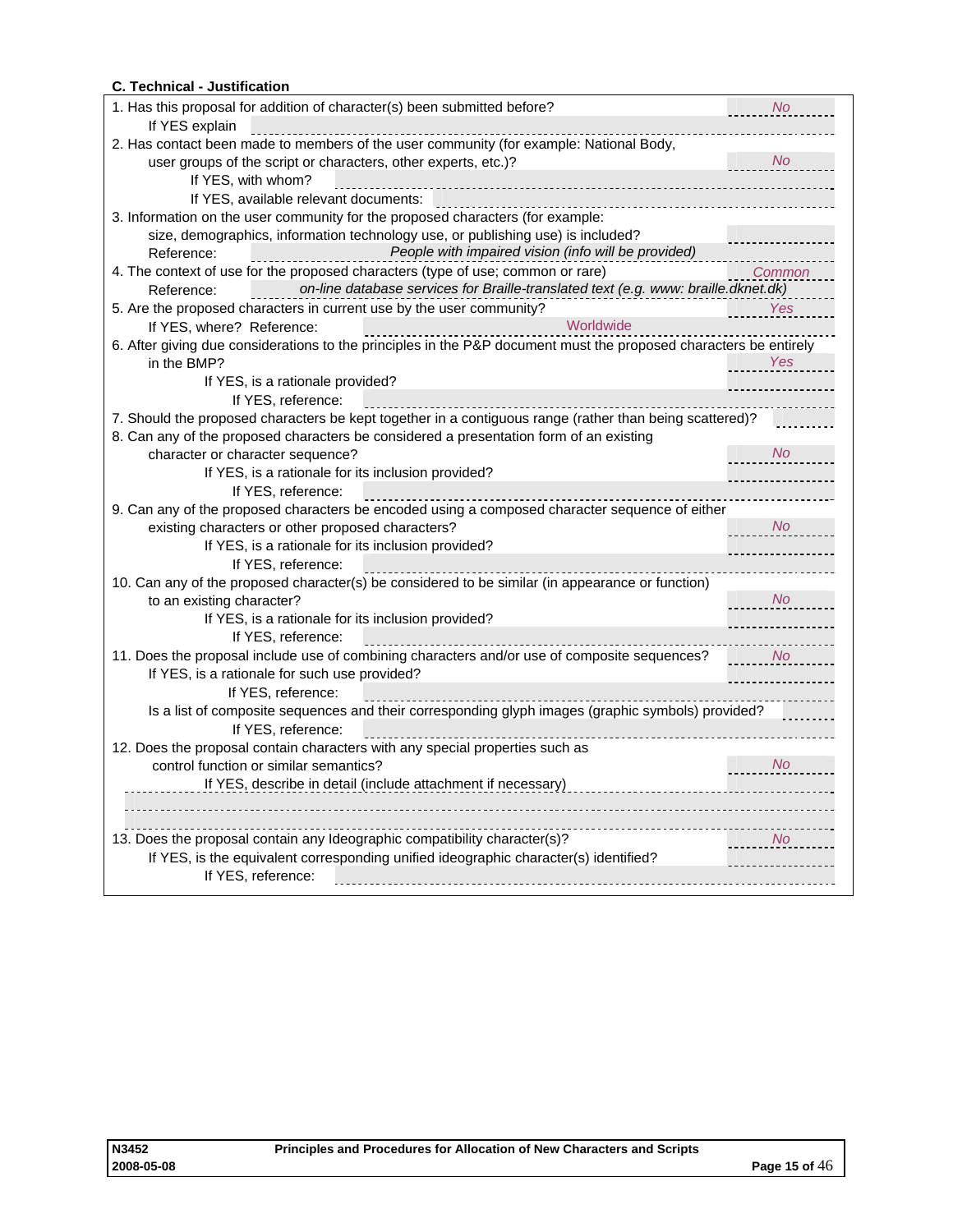| <b>Example 2</b><br>ISO/IEC JTC 1/SC 2/WG 2<br><b>PROPOSAL SUMMARY FORM TO ACCOMPANY SUBMISSIONS</b><br>FOR ADDITIONS TO THE REPERTOIRE OF ISO/IEC 10646 <sup>6</sup><br>Please fill all the sections A, B and C below.<br>Please read Principles and Procedures Document (P & P) from http://www.dkuug.dk/JTC1/SC2/WG2/docs/principles.html for<br>guidelines and details before filling this form.<br>Please ensure you are using the latest Form from http://www.dkuug.dk/JTC1/SC2/WG2/docs/summaryform.html.<br>See also http://www.dkuug.dk/JTC1/SC2/WG2/docs/roadmaps.html for latest Roadmaps.                                                                                                                                                                                                                                                                                                                                                                                  |
|----------------------------------------------------------------------------------------------------------------------------------------------------------------------------------------------------------------------------------------------------------------------------------------------------------------------------------------------------------------------------------------------------------------------------------------------------------------------------------------------------------------------------------------------------------------------------------------------------------------------------------------------------------------------------------------------------------------------------------------------------------------------------------------------------------------------------------------------------------------------------------------------------------------------------------------------------------------------------------------|
| A. Administrative                                                                                                                                                                                                                                                                                                                                                                                                                                                                                                                                                                                                                                                                                                                                                                                                                                                                                                                                                                      |
| 1. Title:<br><b>Addition of two Latin characters</b><br>2. Requester's name:<br><b>Danish Standards Association</b><br>3. Requester type (Member body/Liaison/Individual contribution):<br>NB<br>4. Submission date:<br>5. Requester's reference (if applicable):<br>6. Choose one of the following:<br>This is a complete proposal:<br>Yes<br>(or) More information will be provided later:<br><b>B. Technical - General</b>                                                                                                                                                                                                                                                                                                                                                                                                                                                                                                                                                          |
|                                                                                                                                                                                                                                                                                                                                                                                                                                                                                                                                                                                                                                                                                                                                                                                                                                                                                                                                                                                        |
| 1. Choose one of the following:<br>a. This proposal is for a new script (set of characters):<br>No.<br>Proposed name of script:<br>.<br>b. The proposal is for addition of character(s) to an existing block:<br>Yes<br>Name of the existing block:<br>Table 4 - Row 01: Latin Extended-B<br>2. Number of characters in proposal:<br>3. Proposed category (select one from below - see section 2.2 of P&P document):                                                                                                                                                                                                                                                                                                                                                                                                                                                                                                                                                                   |
| A-Contemporary $X$ B.1-Specialized (small collection)<br>B.2-Specialized (large collection)<br>C-Major extinct<br>D-Attested extinct<br>E-Minor extinct<br>G-Obscure or questionable usage symbols<br>F-Archaic Hieroglyphic or Ideographic<br>4. Is a repertoire including character names provided?<br>Yes<br>a. If YES, are the names in accordance with the "character naming guidelines"<br>in Annex L of P&P document?<br>Yes<br>Yes                                                                                                                                                                                                                                                                                                                                                                                                                                                                                                                                             |
| b. Are the character shapes attached in a legible form suitable for review?<br>5. Who will provide the appropriate computerized font (ordered preference: True Type, or PostScript format) for<br>publishing the standard?<br><b>Michael Everson</b><br>publishing the standard?<br>If available now, identify source(s) for the font (include address, e-mail, ftp-site, etc.) and indicate the tools<br>used:                                                                                                                                                                                                                                                                                                                                                                                                                                                                                                                                                                        |
| 6. References:<br>a. Are references (to other character sets, dictionaries, descriptive texts etc.) provided? Yes<br>b. Are published examples of use (such as samples from newspapers, magazines, or other sources)<br>of proposed characters attached?                                                                                                                                                                                                                                                                                                                                                                                                                                                                                                                                                                                                                                                                                                                               |
| 7. Special encoding issues:<br>Does the proposal address other aspects of character data processing (if applicable) such as input,<br>presentation, sorting, searching, indexing, transliteration etc. (if yes please enclose information)?<br>Specifications enclosed                                                                                                                                                                                                                                                                                                                                                                                                                                                                                                                                                                                                                                                                                                                 |
| 8. Additional Information:<br>Submitters are invited to provide any additional information about Properties of the proposed Character(s) or Script<br>that will assist in correct understanding of and correct linguistic processing of the proposed character(s) or script.<br>Examples of such properties are: Casing information, Numeric information, Currency information, Display behaviour<br>information such as line breaks, widths etc., Combining behaviour, Spacing behaviour, Directional behaviour, Default<br>Collation behaviour, relevance in Mark Up contexts, Compatibility equivalence and other Unicode normalization<br>related information. See the Unicode standard at http://www.unicode.org for such information on other scripts. Also<br>see http://www.unicode.org/Public/UNIDATA/UCD.html and associated Unicode Technical Reports for information<br>needed for consideration by the Unicode Technical Committee for inclusion in the Unicode Standard. |

<span id="page-15-1"></span><span id="page-15-0"></span> 6 Form number: N3152-F (Original 1994-10-14; Revised 1995-01, 1995-04, 1996-04, 1996-08, 1999-03, 2001-05, 2001-09, 2003-11, 2005-01, 2005-09, 2005-10, 2007-03, 2008-05)<br><sup>7</sup> The date of this example is retained as originally created even though the form has been revised since that date.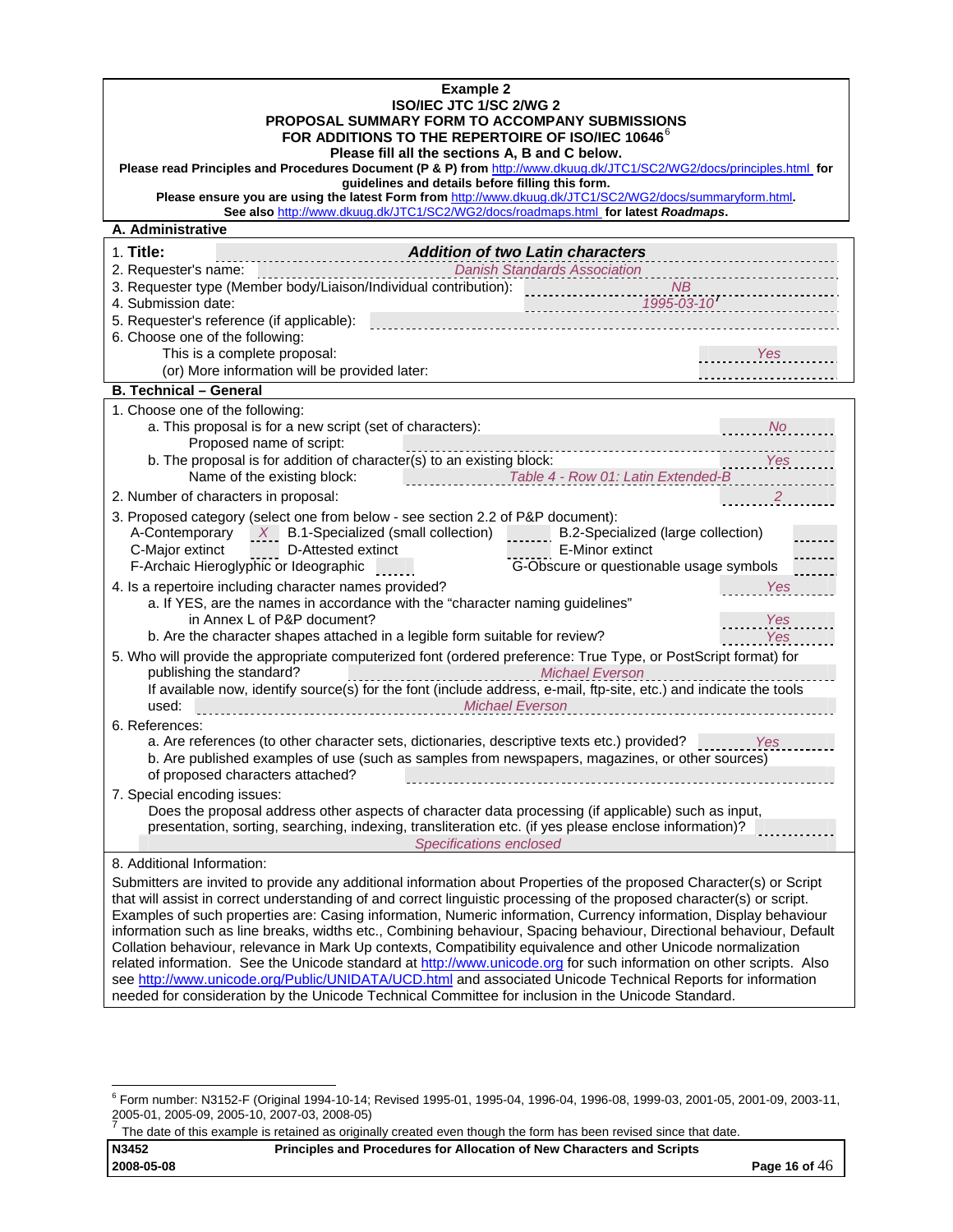## **C. Technical - Justification**

| 1. Has this proposal for addition of character(s) been submitted before?<br>If YES explain                        | <b>No</b>      |
|-------------------------------------------------------------------------------------------------------------------|----------------|
| 2. Has contact been made to members of the user community (for example: National Body,                            |                |
| user groups of the script or characters, other experts, etc.)?                                                    | Yes            |
| Irish National Body, Oxford University<br>If YES, with whom?                                                      |                |
| Enclosed                                                                                                          |                |
| 3. Information on the user community for the proposed characters (for example:                                    |                |
| size, demographics, information technology use, or publishing use) is included?                                   | Yes            |
| Reference:                                                                                                        |                |
| 4. The context of use for the proposed characters (type of use; common or rare)                                   | Rare           |
| The Community of Gothic and Medieval English Literature<br>Reference:                                             |                |
| 5. Are the proposed characters in current use by the user community?                                              | Yes            |
| Scholar Communities<br>If YES, where? Reference:                                                                  |                |
| 6. After giving due considerations to the principles in the P&P document must the proposed characters be entirely |                |
| in the BMP?                                                                                                       | Yes            |
| If YES, is a rationale provided?                                                                                  | Yes            |
| Enclosed<br>If YES, reference:                                                                                    |                |
| 7. Should the proposed characters be kept together in a contiguous range (rather than being scattered)?           | <b>No</b>      |
| 8. Can any of the proposed characters be considered a presentation form of an existing                            |                |
| character or character sequence?                                                                                  | <b>No</b>      |
| If YES, is a rationale for its inclusion provided?                                                                |                |
| If YES, reference:                                                                                                |                |
| 9. Can any of the proposed characters be encoded using a composed character sequence of either                    |                |
| existing characters or other proposed characters?                                                                 | <b>No</b>      |
| If YES, is a rationale for its inclusion provided?                                                                |                |
| If YES, reference:                                                                                                |                |
| 10. Can any of the proposed character(s) be considered to be similar (in appearance or function)                  |                |
| to an existing character?                                                                                         | <b>No</b>      |
| If YES, is a rationale for its inclusion provided?                                                                |                |
| If YES, reference:                                                                                                |                |
| 11. Does the proposal include use of combining characters and/or use of composite sequences?                      | <b>No</b>      |
| If YES, is a rationale for such use provided?                                                                     |                |
| If YES, reference:                                                                                                |                |
| Is a list of composite sequences and their corresponding glyph images (graphic symbols) provided?                 |                |
| If YES, reference:                                                                                                |                |
| 12. Does the proposal contain characters with any special properties such as                                      |                |
| control function or similar semantics?                                                                            | No.            |
| If YES, describe in detail (include attachment if necessary)                                                      |                |
|                                                                                                                   |                |
|                                                                                                                   |                |
| 13. Does the proposal contain any Ideographic compatibility character(s)?                                         | N <sub>o</sub> |
| If YES, is the equivalent corresponding unified ideographic character(s) identified?                              |                |
| If YES, reference:                                                                                                |                |
|                                                                                                                   |                |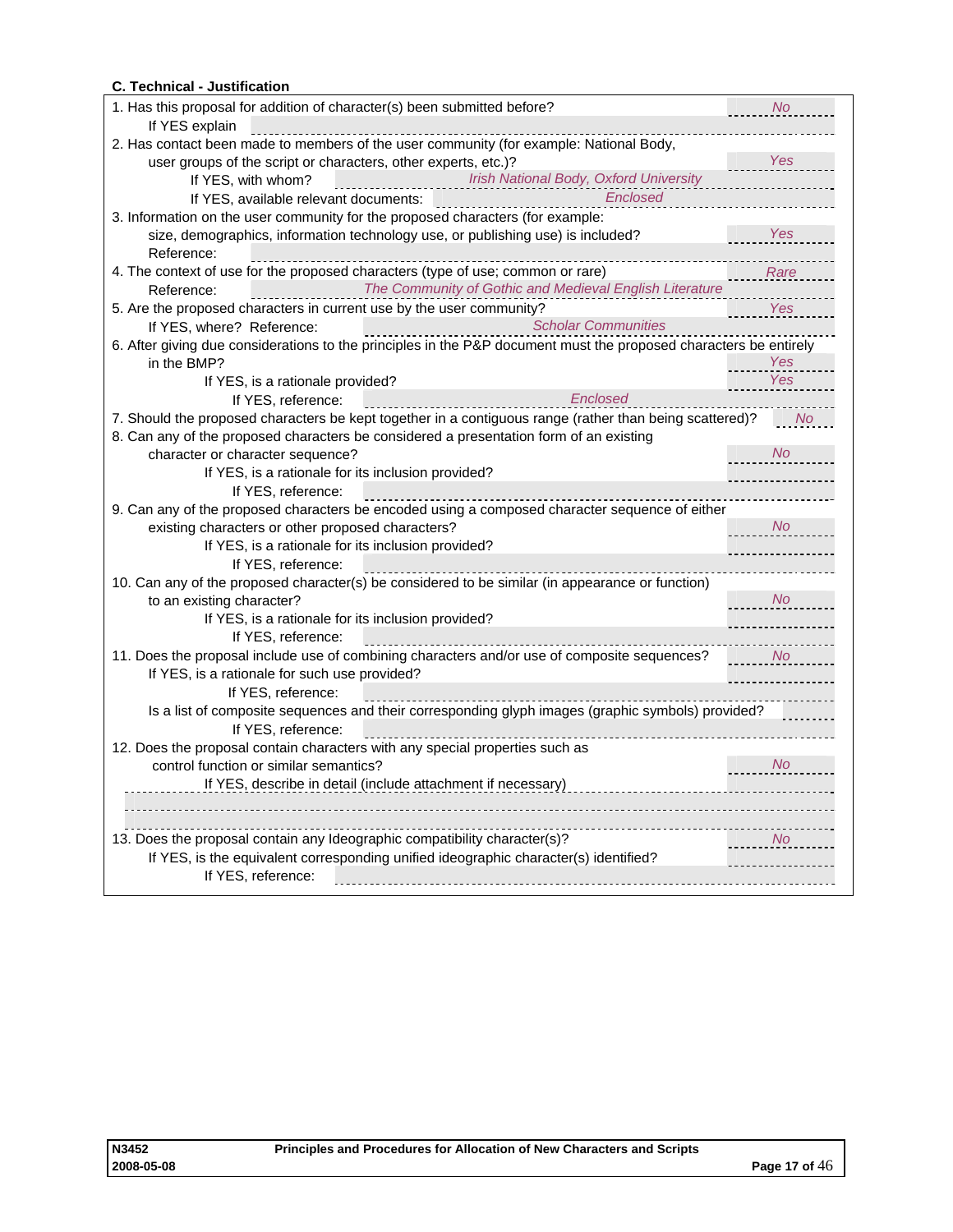## <span id="page-17-0"></span>**Annex B: Handling of defect reports on character names**

Since the first publication of ISO/IEC 10646 in May 1993, WG 2 has received several defect reports requesting changes to character names. In principle, the names in the standard are not to be changed. However, there may be situations where an annotation to the character name may be warranted.

## *B.1 Principles used by WG 2*

The following paragraphs describe the principles of dealing with defect reports on character names:

- A. Explanatory information in Annex P on *Additional information on characters* in the standard: If WG 2 decides that the request is justified, WG 2 will first consider accommodating the request by adding explanatory text to Annex P of the standard.
- B. Non-normative parenthetic annotation of the name: If WG 2 considers that the request falls within the guidelines of Rule 12 in Annex L on *Character naming guidelines* in the standard, then an appropriate annotation will be added to the character name.
- C. In instances where a name causes a potential problem for compliance by implementations of existing standard, and if the concern expressed in the defect report may be handled with a simple explanatory note, a note may be added.
- D. Deprecation:

If WG 2 considers that the character identified in the defect report should not have been in the standard, for reasons such as duplication, or incorrect inclusion in a block, then that coded character will be marked with the annotation *(deprecated character)* after its name. Note, however, that the character will never be removed from the standard.

E. Reject:

In all other situations, where WG 2 considers that the request is not sufficiently justified or none of the above-mentioned measures is warranted, the defect report will be rejected with an explanation.

## *B.2 Some guidelines for submitters of defect reports*

As a supplement to the above information on dealing with defect reports, the submitters can assist the working group by following the guidelines given below:

- a) report all defects associated with characters from the same block or set of characters as a single defect report (for example, use a single one for all defects from within a character block such as Malayalam), instead of one for each character.
- b) avoid including defective characters from different character blocks or sets in the same report.
- c) please check if the defect has already been reported by some one else or considered earlier by WG 2. Copies of the dispositions of prior defect reports can be obtained from the SC 2 Secretariat.
- d) if one or more new character(s) with their own new name and glyph is proposed to be added in conjunction with a defect report, please submit the addition requests separate from the defect report along with the Proposal Summary Form for the new characters.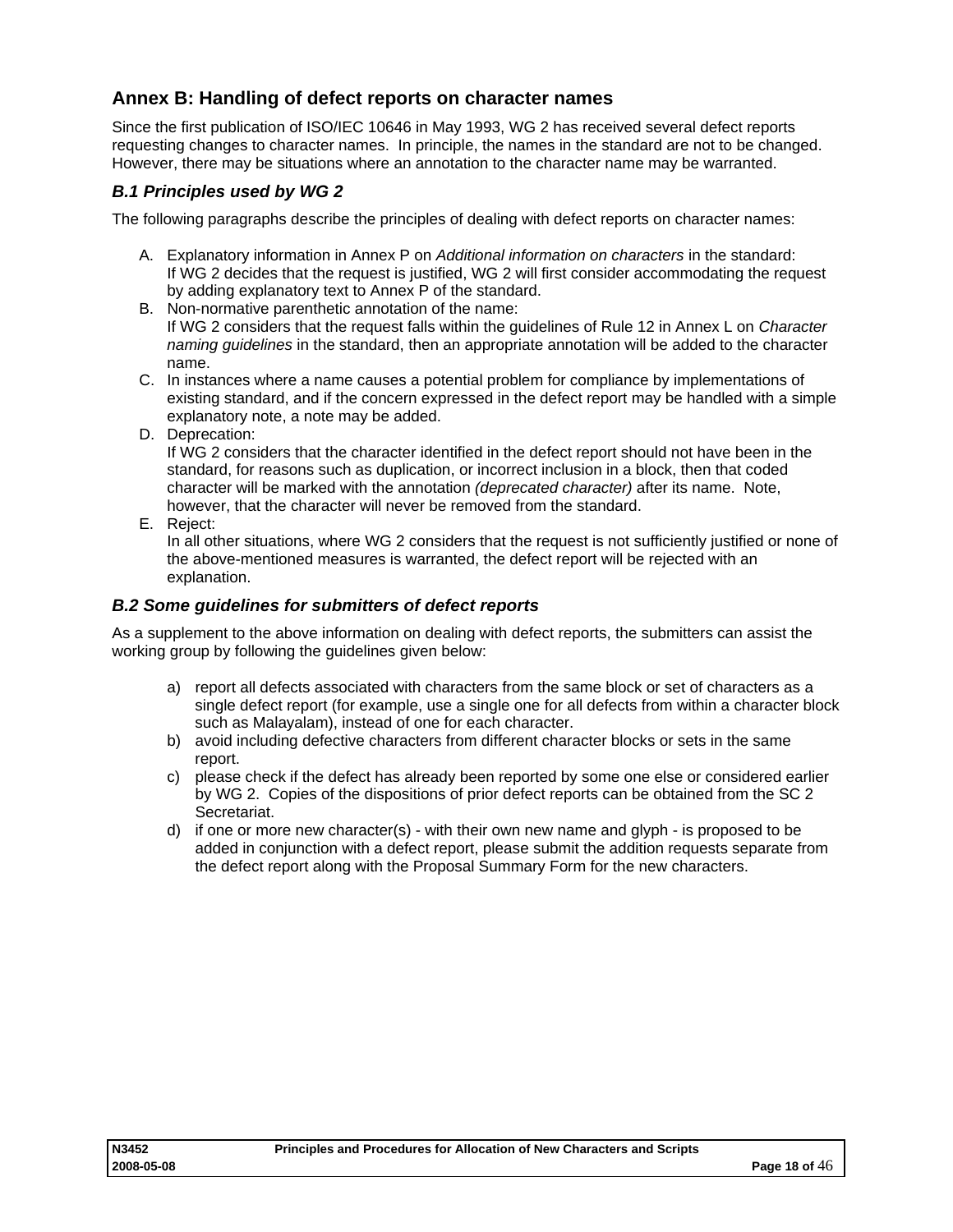## <span id="page-18-0"></span>**Annex C: Work flow and stages of progression**

This annex contains a description of the UCS workflow and stages in progression from initial proposal to final publication.

## *C.1 The UCS workflow*

UCS workflow can be illustrated in a simplified form as follows:

|                                                                   | Communication to WG 2 and communication inside WG 2 related to<br>populating the standard                                                                                                                                                                     |                                        |                                                    | <b>Communication from WG 2 to the</b><br>world outside                                                                                                                                                            |                                                     |  |
|-------------------------------------------------------------------|---------------------------------------------------------------------------------------------------------------------------------------------------------------------------------------------------------------------------------------------------------------|----------------------------------------|----------------------------------------------------|-------------------------------------------------------------------------------------------------------------------------------------------------------------------------------------------------------------------|-----------------------------------------------------|--|
|                                                                   | Input                                                                                                                                                                                                                                                         | <b>Process</b><br>Output               |                                                    | Output                                                                                                                                                                                                            |                                                     |  |
| From whom                                                         | What                                                                                                                                                                                                                                                          | <b>Under</b><br>meetings               | <b>After meetings</b>                              | What                                                                                                                                                                                                              | To whom                                             |  |
| • Convener<br>$\bullet$ SC 2<br>$\bullet$ JTC 1<br>$\bullet$ ITTF | · Agenda; (see<br>meetings.html).<br>• Ballots                                                                                                                                                                                                                | Resolutions;<br>(see<br>meetings.html) | • Minutes (see<br>meetings.html)<br>• Action Items | Result of request:<br>• Acceptance<br>• Rejection                                                                                                                                                                 | Requester                                           |  |
| $\bullet$ NBs<br>• WG experts<br>• IRG-group<br>• Liaisons        | Input documents:<br>• Requests (e.g.<br>N2555)<br>• Defect reports (e.g.<br>N1806)<br>• Working documents<br>• Liaison statements<br>(see documents.html)<br>(see Note 1)                                                                                     |                                        |                                                    | · Editorial corrigenda.<br>• Technical corrigenda<br>(e.g. N1393)<br>• Amendments (e.g.<br>http://std.dkuug.dk/jtc<br>1/sc2/open/02n3760.<br>zip)<br>· Standards (e.g.<br>ISO/IEC 10646:<br>2003)<br>(see Note 2) | $\bullet$ SC 2<br>$\bullet$ JTC 1<br>$\bullet$ ITTF |  |
| • Secretary<br>$\bullet$ Editor                                   | • Minutes (see<br>meetings.html).<br>• Action Items (included<br>in latest Minutes)<br>• Standing documents<br>(see principles.html and<br>roamdaps.html)                                                                                                     |                                        |                                                    |                                                                                                                                                                                                                   | $\bullet$ IRG                                       |  |
|                                                                   |                                                                                                                                                                                                                                                               | <b>Types of Documents</b>              |                                                    | <b>How</b>                                                                                                                                                                                                        |                                                     |  |
| • Secretary<br>$\bullet$ Editor                                   | Standing documents:<br>• WG 2 distribution list (e.g. N1351)<br>• Document register (e.g. N1300)<br>• Summary of WG 2 work (e.g. N1302)<br>• List of character names and code positions allocated (e.g.<br>N <sub>1675</sub> )<br>• Principles and procedures |                                        |                                                    | Presentation forms:<br>• Paper documents<br>• Web site (the WG 2 web site at<br>DKUUG and the IRG web site in<br>HKSAR)                                                                                           |                                                     |  |
|                                                                   | • Roadmaps to BMP and Supplementary Planes                                                                                                                                                                                                                    |                                        |                                                    |                                                                                                                                                                                                                   |                                                     |  |

Note 1: Review and feedback by national bodies and from user communities are highly encouraged at this first stage, in order to identify and work through potential problems (such as naming, character repertoire, order, etc.).

Note 2: Editorial and Technical corrigenda may be rolled into an amendment that may be in progress by consensus at a WG2 meeting. This permits ITTF to publish and maintain less number of separate documents associated with the standard.

## *C.2 Stages of work*

Any new proposal for addition of new characters will pass a number of stages from initial proposal to finalized publication. The stages are:

- Initial proposal
- Provisional acceptance
- Final acceptance (Bucket)
- Hold for ballot

This terminology indicates the stage of maturity of the proposal and the WG's confidence in the proposal.

| N3452      | Principles and Procedures for Allocation of New Characters and Scripts |                 |
|------------|------------------------------------------------------------------------|-----------------|
| 2008-05-08 |                                                                        | Page 19 of $46$ |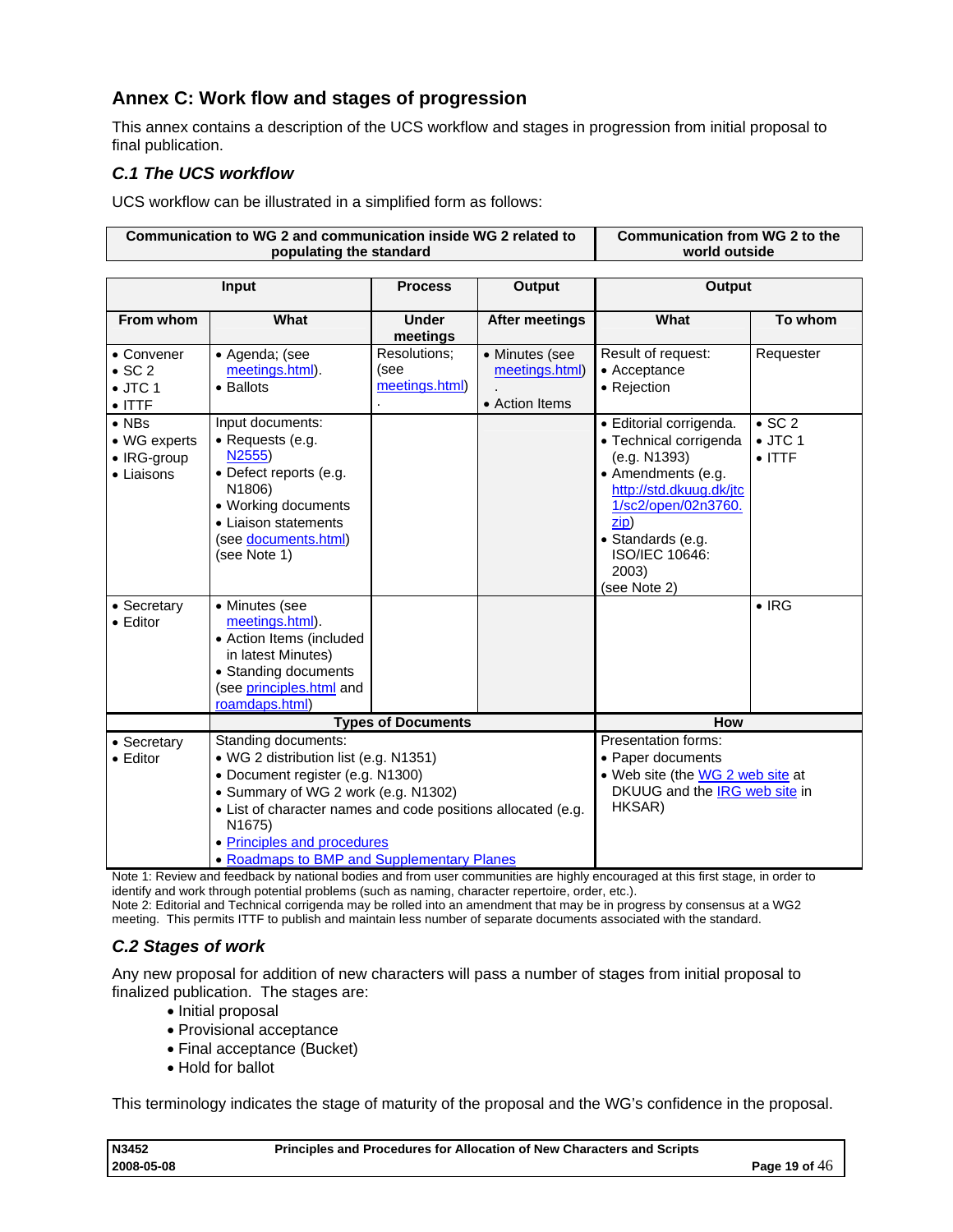<span id="page-19-0"></span>

|                                                    |                                                        | In process within WG 2     |                           |                                                  | <b>Further progression</b> |                                  |                              |                                        |
|----------------------------------------------------|--------------------------------------------------------|----------------------------|---------------------------|--------------------------------------------------|----------------------------|----------------------------------|------------------------------|----------------------------------------|
| <b>Stage</b><br>$\Rightarrow$<br><b>Item</b><br>IJ |                                                        | <b>Initial</b><br>proposal | Provisional<br>acceptance | Final<br>acceptance<br>(allocation<br>of bucket) | <b>Hold for</b><br>ballot  |                                  |                              | <b>Progression/ Publication status</b> |
|                                                    |                                                        |                            |                           |                                                  |                            | SC <sub>2</sub><br><b>Ballot</b> | <b>JTC1</b><br><b>Ballot</b> | <b>ITTF</b><br><b>Publication</b>      |
|                                                    |                                                        | $\mathbf{1}$               | $\overline{2}$            | $\mathbf{3}$                                     | $\overline{\mathbf{4}}$    | $5***$                           | $6***$                       | $7**$                                  |
| $1*$                                               | Character<br>shapes                                    | 1.1                        | 2.1                       |                                                  |                            |                                  |                              |                                        |
| $2^*$                                              | Character<br>names                                     | 1.2                        | 2.2                       |                                                  |                            |                                  |                              |                                        |
| $3^*$                                              | Code<br>position<br>allocation                         | $\overline{1.3}$           | 2.3                       |                                                  |                            |                                  |                              |                                        |
| $4^*$                                              | Text to be<br>included in<br>the<br>standard           | 1.4                        | 2.4                       |                                                  |                            |                                  |                              |                                        |
| $5*$                                               | Font**                                                 | 1.5                        | 2.5                       |                                                  |                            |                                  |                              |                                        |
| 6                                                  | Other items 1.6<br>from<br>proposal<br>summary<br>form |                            | 2.6                       |                                                  |                            |                                  |                              |                                        |

\* Items 1 through 5 are mandatory for entering 'final acceptance' stage

\*\* Outline fonts of publication quality are needed for charts prepared from SC2 ballot onwards. For information on the format of the font see the *Proposal summary form* in Annex A (item on *Outline font resource* on page [11\)](#page-10-0).

• Stages 1 to 3 may contain provisionally allocated code positions. When a proposal enters stage 4 the code positions are final.

*Note: As part of the approval process, before a proposal reaches Stage 4, WG 2 should ensure various user communities*  who use the proposed characters have been actively solicited for their feedback. In this way consensus can be reached *on the proposed characters. Last-minute controversies with stake-holders can jeopardize the approval process, so early contact and dialog with communities is highly recommended.* 

- The contents of the Buckets are reviewed at every meeting to decide whether the content shall progress for balloting (stage 4).
- The progress of each proposal is recorded in the WG 2 meeting minutes and resolutions.
- When a proposal reaches stage 4 its status is included in *List of character names and code positions allocated* (see also [pipeline.html,](http://www.unicode.org/alloc/Pipeline.html) which is in synch with 10646 repertoire additions).

## *C.3 Dealing with urgent requests*

Progression through the different stages involves at least one ballot at SC2 before the JTC1 ballot and subsequent publication of an amendment or a revision to the standard. However, WG2 has received requests where more expediency is required to meet the customer requirement in a timely fashion. WG2 has adopted the following guideline (per resolution M47.3), to deal with such exception cases.

#### *Guideline to deal with requests for direct addition to an FDAM being generated:*

- If:
	- a) the request for additions is for a small set of characters to be added to an already standardized script or collection, or consists of a technical change with minor impact
	- b) the proposal is sound and stable after exercising due diligence
	- c) the proposal does not introduce potential difficulties for existing implementations
	- d) the request is received at a meeting when an FDAM would be generated, and
	- e) the normal processing time of at least one ballot cycle (FPDAM balloting) is demonstrated to be unacceptable for the user requirement from timeliness point of view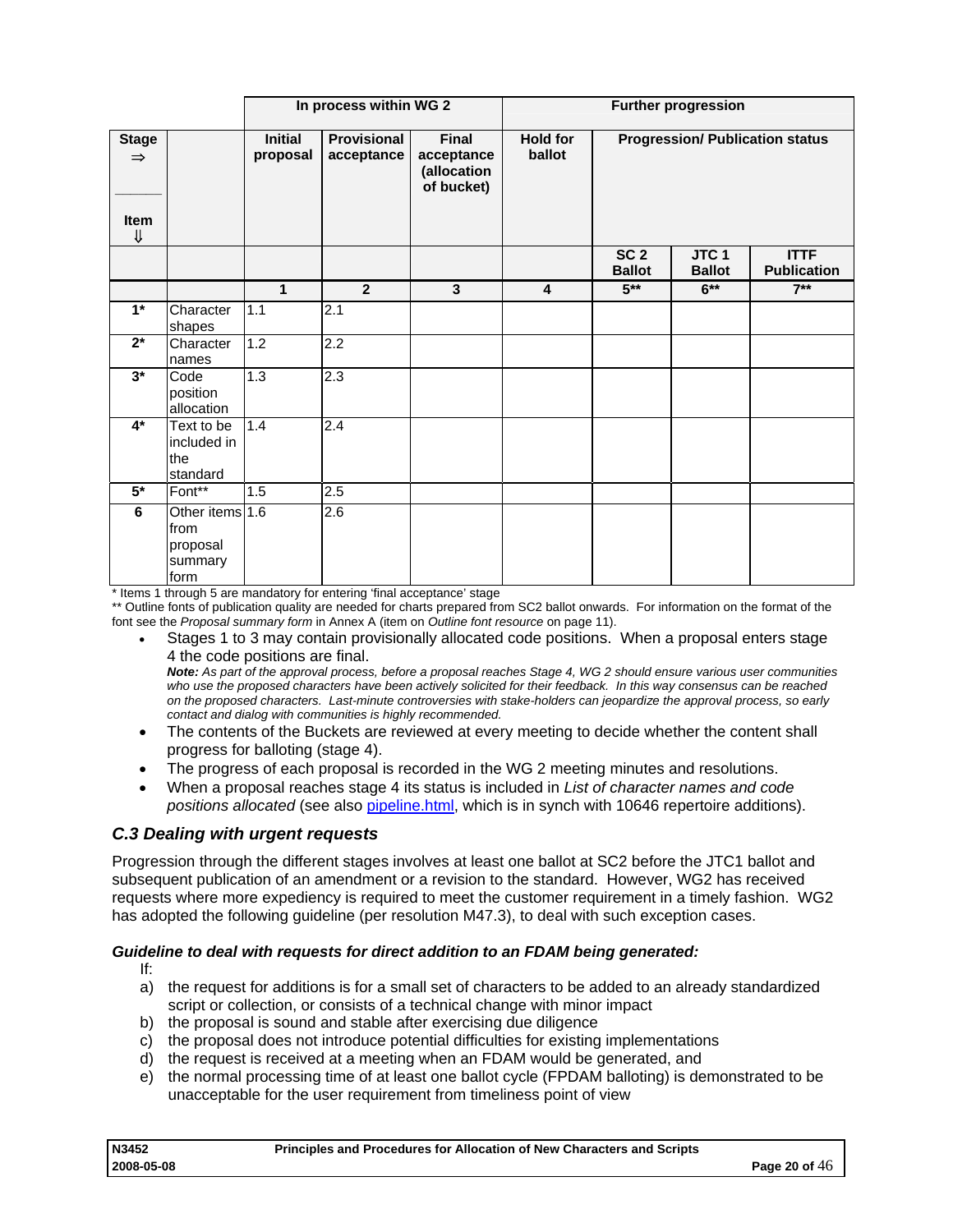<span id="page-20-0"></span>then, with the consensus of the experts at the meeting, WG2 may elect to include the mature solution directly in the FDAM.

In all other cases the normal steps will be followed.

#### *C.4 Some guidelines on proposing new material as ballot comments*

In meeting [M49](http://www.dkuug.dk/JTC1/SC2/WG2/docs/n3153.pdf) WG2 had a discussion on guidelines for national body comments in ballot responses, which you should follow in order to assist the project editor in evaluating and drafting the proposed disposition of comments that get reviewed and adopted at WG2 meetings.

As far as possible, ballot comments should be restricted to the text, characters or scripts that are under ballot. If a proposal for new text or additional characters is deemed necessary to be included in the ballot response, for example it modifies a collection of characters under ballot, the national body should clearly indicate its relationship to the text under ballot, along with the usual justification required of any proposal. The national body should indicate in the ballot response how its ballot position may be affected if WG2 decision on the proposal is unfavourable.

All other proposals for new characters or new material for the standard should be made as independent contributions outside the ballot comments. If a proposal does not influence the national body's ballot position adversely, or if there is no clear relationship to the text or characters under ballot, the proposal should be submitted as a separate contribution with an indication of any urgency or preference to include it in a specific amendment under ballot. The net result may be that WG2 decides in favour of the request.

The project editor has the prerogative of ruling unrelated proposals contained in ballot comments to be "out of order", as not related to the text under ballot and ignore them completely in preparing the proposed disposition of comments.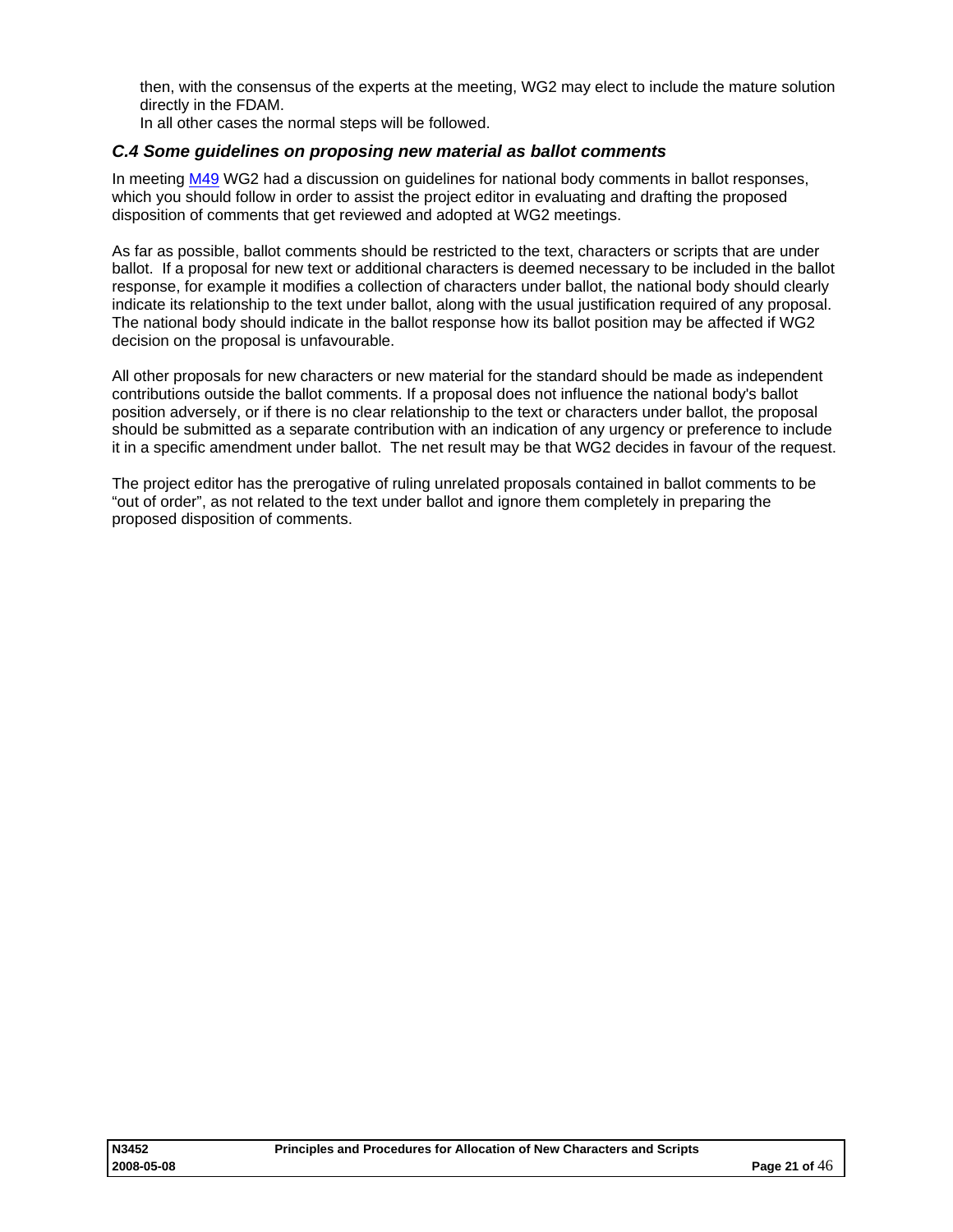## <span id="page-21-0"></span>**Annex D: BMP and Supplementary Planes allocation roadmaps**

## *D.1 Overview*

The intent of the *roadmaps* document is to show a visual layout of the coding space for further allocation of scripts in ISO/IEC 10646 (also in the Unicode Standard), in the BMP and in the Supplementary planes. The roadmap document is to be used as a general guideline – it *does not attempt to make detailed allocations of characters*.

The planes described in the roadmap document, as well as all other planes accessible by UTF-16 are explicitly enumerated in the following table.

| <b>Range of Code Positions (Hex)</b>        | Plane#     | Name of Plane                                                                                                                                                                                                                    |
|---------------------------------------------|------------|----------------------------------------------------------------------------------------------------------------------------------------------------------------------------------------------------------------------------------|
| 00000000  0000FFFF                          | 0          | Basic Multilingual Plane - BMP; envisioned for encoding<br>all contemporary scripts and symbols including most<br>frequently used ideographs.                                                                                    |
| 00010000  0001FFFF                          |            | Supplementary Multilingual Plane for scripts and symbols<br>- SMP; envisioned for encoding future non-ideographic<br>and non-CJK ideographic scripts and symbols.                                                                |
| 00020000  0002FFFF                          |            | Supplementary Ideographic Plane - SIP; envisioned as<br>containing future CJK unified ideographic characters.                                                                                                                    |
| 00030000  0003FFFF                          | 3          | Reserved for Future Allocations; should Plane 2, the SIP<br>(Supplementary Ideographic Plane) prove insufficient for<br>future Han character encoding, it is anticipated that<br>further allocations may be provided on Plane 3. |
| 00040000  0004FFFF to<br>000D0000  000DFFFF | 4 to<br>13 | Reserved for Future Allocations.                                                                                                                                                                                                 |
| 000E0000  000EFFFF                          | 14         | Supplementary Special-purpose Plane - SSP; envisioned<br>for encoding special characters such as alphabet used<br>for language tagging.                                                                                          |
| 000F0000  000FFFFF                          | 15         | Reserved for Private Use.                                                                                                                                                                                                        |
| 00100000  0010FFFF                          | 16         | Reserved for Private Use.                                                                                                                                                                                                        |

## **Allocations for Planes in ISO 10646**

The roadmap layouts are maintained by an ad hoc group on Roadmaps. This group's latest working document is located at [Roadmaps to Unicode.](http://www.unicode.org/roadmaps) The roadmap layouts show the different scripts in various stages of progression – published, accepted but not yet published, under evaluation in UTC and WG 2, exploratory having some preliminary documentation, or open with no proposal documents.

The status of script proposals and their progress at any given time can be found in the meeting resolutions, meeting minutes as well as from WG 2's document register (the document number for registers by convention is a multiple of 50 and will be the latest xx00 or xx50), available from WG 2's web [site.](http://std.dkuug.dk/JTC1/SC2/WG2)

A snapshot of the roadmap layouts is submitted for acceptance at each WG 2 meeting for the continued work on ISO/IEC 10646 and is closely coordinated with the work on the Unicode Standard in liaison with the Unicode Consortium. Please note that this roadmap snapshot consolidates the information for each of the planes 0, 1, 2 and 14 in one document. The latest snapshot is located at:

Roadmaps.html – [http://www.dkuug.dk/JTC1/SC2/WG2/docs/roadmaps.html.](http://www.dkuug.dk/JTC1/SC2/WG2/docs/roadmaps.html)

See that document for more information.

## *D.2 Guidelines for roadmap allotments*

Some principles that are followed in assigning scripts in the roadmaps and for encoding in the standard are given below.

| N3452      | Principles and Procedures for Allocation of New Characters and Scripts |                 |
|------------|------------------------------------------------------------------------|-----------------|
| 2008-05-08 |                                                                        | Page 22 of $46$ |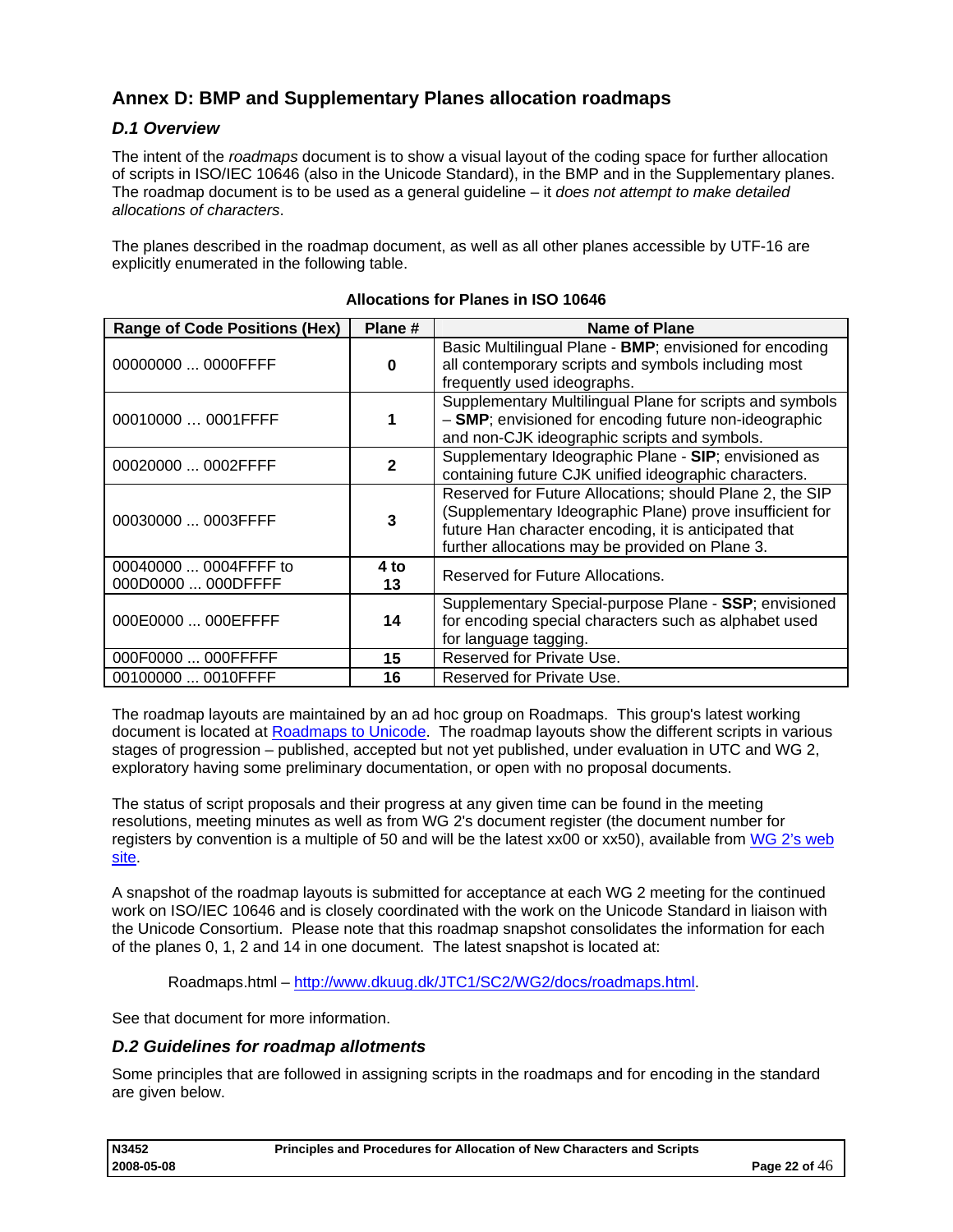## <span id="page-22-0"></span>**D.2.1 Block assignment starting on half-row boundary**

When allocating code space to a block requiring fewer than 128 positions, these positions should not cross a 128-code position (half row) boundary. Wherever possible, if the number of positions is close to 128, it is preferable to start the collection at the half-row boundary. For blocks slightly larger than 128 positions the highest frequency characters should all be allocated within the first 128 positions. This highest frequency allocation principle may be overridden when there is justification to do otherwise. The purpose of this guideline is to insure greater compression ratios for run-length compression techniques. (See resolution [M33.11](http://www.dkuug.dk/JTC1/SC2/WG2/docs/n1604.htm)). Further, for blocks requiring closer to 128 positions it is desirable to start at a half-row boundary.

## **D.2.2 1024 code position boundary for supplementary planes**

Supplementary planes 1 to 16 are accessed using pairs of High and Low S-zone values employing UTF-16 transformation. Each High S-zone value corresponds to a block of 1024 code positions. When large blocks are considered for encoding in the supplementary planes it is desirable to start the block at the 1024-code position boundary. This facilitates range-checking operations for particular blocks in the supplementary planes by examining the High S-zone value alone.

## **D.2.3 Empty '00' position in a block**

Proposals for code allocations should not leave position 00 unassigned in each block unless there are compelling documented reasons for doing so.

## **D.2.4 Gaps in ranges of assigned code positions**

At the time of initial encoding of a script or a set of related characters, gaps may have been left in the range of assigned code positions. These gaps are reserved for future assignment of characters that are related in terms of its properties to the surrounding characters, for example a gap in a range of superscripted characters can be assigned a future superscripted character. In the supplementary planes, specifically in Plane 1, some gaps in the Math Alphanumerics and in the Western Musical symbols blocks are left there for transient mappings, since some of the characters needed for these scripts were already encoded in the BMP before their encoding in Plane 1. Transient mappings permit more efficient processing of scripts that are split across the BMP and a supplementary plane.

## **D.2.5 Reserved code points for stability of identifiers**

Implementers of programming languages, markup languages, scripting languages, regular expression engines, character-based protocols, and similar programs or systems require the ability to clearly distinguish between characters that can serve in identifiers, and those that are for syntactic elements. Moreover, a high degree of stability is required. To provide the necessary level of stability, all of the reserved code points in the following blocks are reserved for syntax characters.

| [U+2300-U+23FF] | Miscellaneous_Technical              |
|-----------------|--------------------------------------|
| [U+2400-U+243F] | Control Pictures                     |
| [U+2440-U+245F] | Optical_Character_Recognition        |
| [U+2600-U+26FF] | Miscellaneous_Symbols                |
| [U+2700-U+27BF] | Dingbats                             |
| [U+27C0-U+27EF] | Miscellaneous_Mathematical_Symbols_A |
| [U+2B00-U+2BFF] | Miscellaneous_Symbols_And_Arrows     |
| [U+2E00-U+2E7F] | Supplemental_Punctuation             |

What this means is that **no** new letters suitable for identifiers (letters, combining marks, or numbers) will be allocated in these ranges. In addition, it is strongly encouraged (but not required) that any new characters that are suitable as programmatic syntax characters be allocated in these blocks. (For more information, see *Unicode Standard Annex #31 Identifier and Pattern Syntax* at http://www.unicode.org/reports/tr31/.)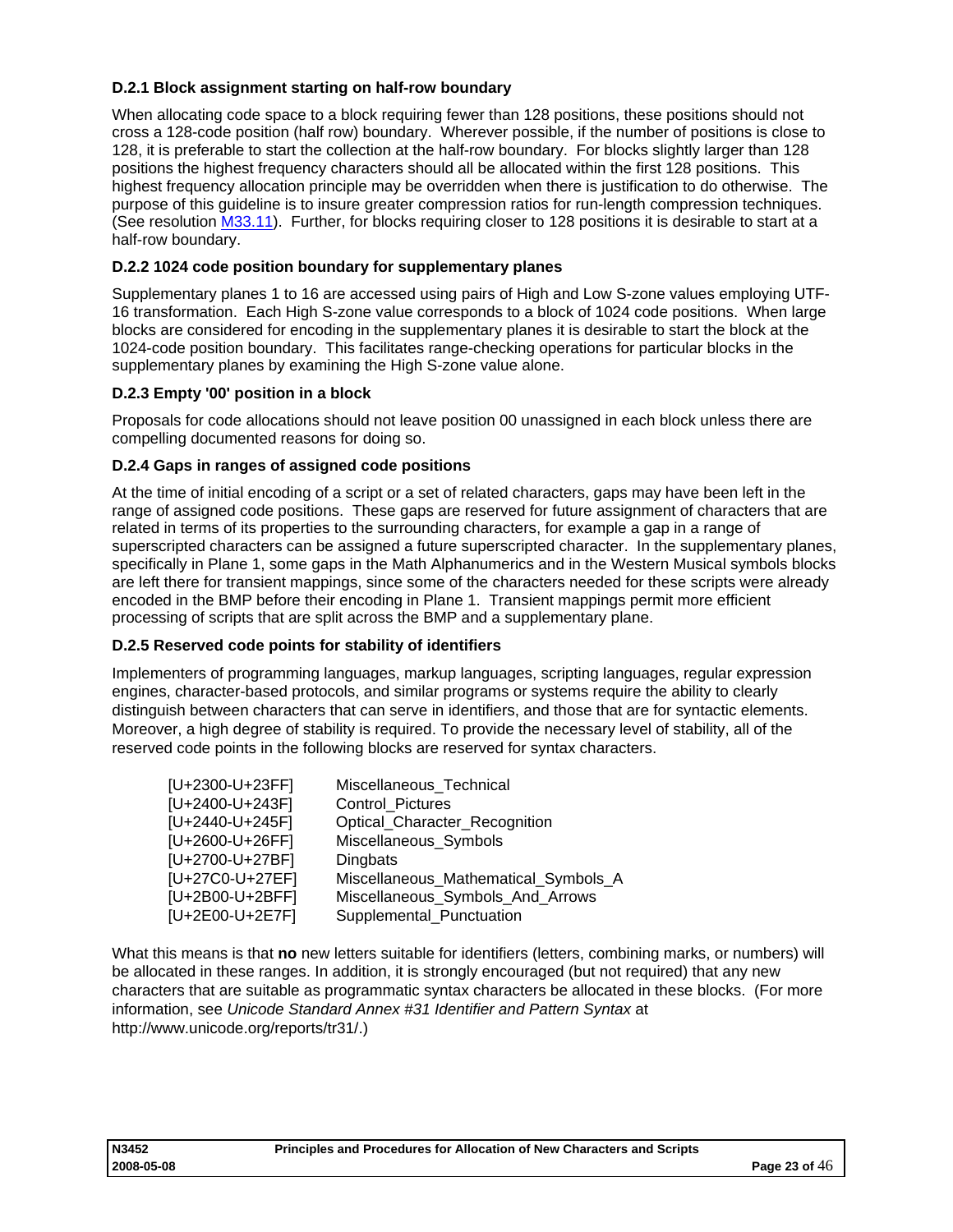## <span id="page-23-0"></span>**Annex E: Request for new collection identifiers**

**(Source: [ISO/IEC JTC 1/SC 2/WG 2 N1877](http://www.dkuug.dk/JTC1/SC2/WG2/docs/n1877.pdf) -1998-09-20 - modified based on discussion at M35; AI-M35-6b)** 

| <b>Request For Collection Identifier</b><br>For a Sub-Repertoire Of ISO/IEC 10646 |                                                                                                     |  |  |  |
|-----------------------------------------------------------------------------------|-----------------------------------------------------------------------------------------------------|--|--|--|
|                                                                                   |                                                                                                     |  |  |  |
| <b>SOURCE:</b>                                                                    |                                                                                                     |  |  |  |
| <b>Email address of source:</b>                                                   |                                                                                                     |  |  |  |
| Phone number of source:                                                           |                                                                                                     |  |  |  |
| Fax number of source:                                                             |                                                                                                     |  |  |  |
| <b>Address of source:</b>                                                         |                                                                                                     |  |  |  |
|                                                                                   |                                                                                                     |  |  |  |
|                                                                                   |                                                                                                     |  |  |  |
|                                                                                   |                                                                                                     |  |  |  |
| <b>WG 2 SPONSOR</b>                                                               |                                                                                                     |  |  |  |
| groups)                                                                           | (Preferably a member body or liaison organization of ISO/IEC JTC 1 or its subcommittees and working |  |  |  |
| <b>SUBMITTER'S REFERENCE:</b>                                                     |                                                                                                     |  |  |  |

## **SUBMITTER AND THE SPONSOR SHOULD DO THE FOLLOWING:**

- A. Ensure that no existing collection identified with a Collection Identifier in ISO/IEC 10646 satisfies their needs. If a single collection does not exist, provide justification why an enumeration of two or more identified collections cannot satisfy the need.
- B. Ensure that the proposed collection of characters is a true subset of the repertoire of characters of ISO/IEC 10646 (including all its amendments and corrigenda). The list of character names in Annex G of ISO/IEC 10646 can be used as an aid. If any character is NOT currently encoded in the standard, that character should be submitted for inclusion in the standard, following the guidelines documented in section 1 on page [1,](#page-2-0) and in Annex A on page [10](#page-9-0) of this document.
- C. Prepare a list of existing collections that are fully contained in the proposed collection. Ensure that you have considered all the approved amendments of the Standard while preparing this list of collections.
- D. List any code positions that are included in the proposed collection, but are NOT included in the list of existing collections identified in step C above.
- E. For each of the existing collection that is identified in step C above, list any code position that is to be excluded from the proposed collection.
- F. If the proposed collection is to be marked as FIXED, provide a list of individual code positions that are NOT allocated in each of the collections identified in step C above and therefore to be excluded from the proposed collection.
- G. Decide if the collection is to be marked as a FIXED collection (see section 4 on page [7](#page-6-0) of this document).
- H. Prepare a background document, including the rationale and intended use of the collection and forward it to the Convener of ISO/IEC JTC 1/SC 2/WG 2 for consideration, acceptance and assignment of a Collection Identifier by WG 2.
- I. If the proposed collection is a superset or subset of an existing collection select a suitable collection name to easily identify the subset superset relationship. The following WG2 resolution is relevant in this context:

[M45.32](http://www.dkuug.dk/JTC1/SC2/WG2/docs/n2754.pdf) (Stability of IICORE collection):

With reference to document N2780 on International Ideograph Core subset, WG2 accepts that any future amendments of the International Ideograph Core should be recorded as new collections with their own unique collection names. The new collection must be a true superset of all existing IICORE and any of its amended collections in an upwardly compatible manner.

| N3452      | Principles and Procedures for Allocation of New Characters and Scripts |                 |
|------------|------------------------------------------------------------------------|-----------------|
| 2008-05-08 |                                                                        | Page 24 of $46$ |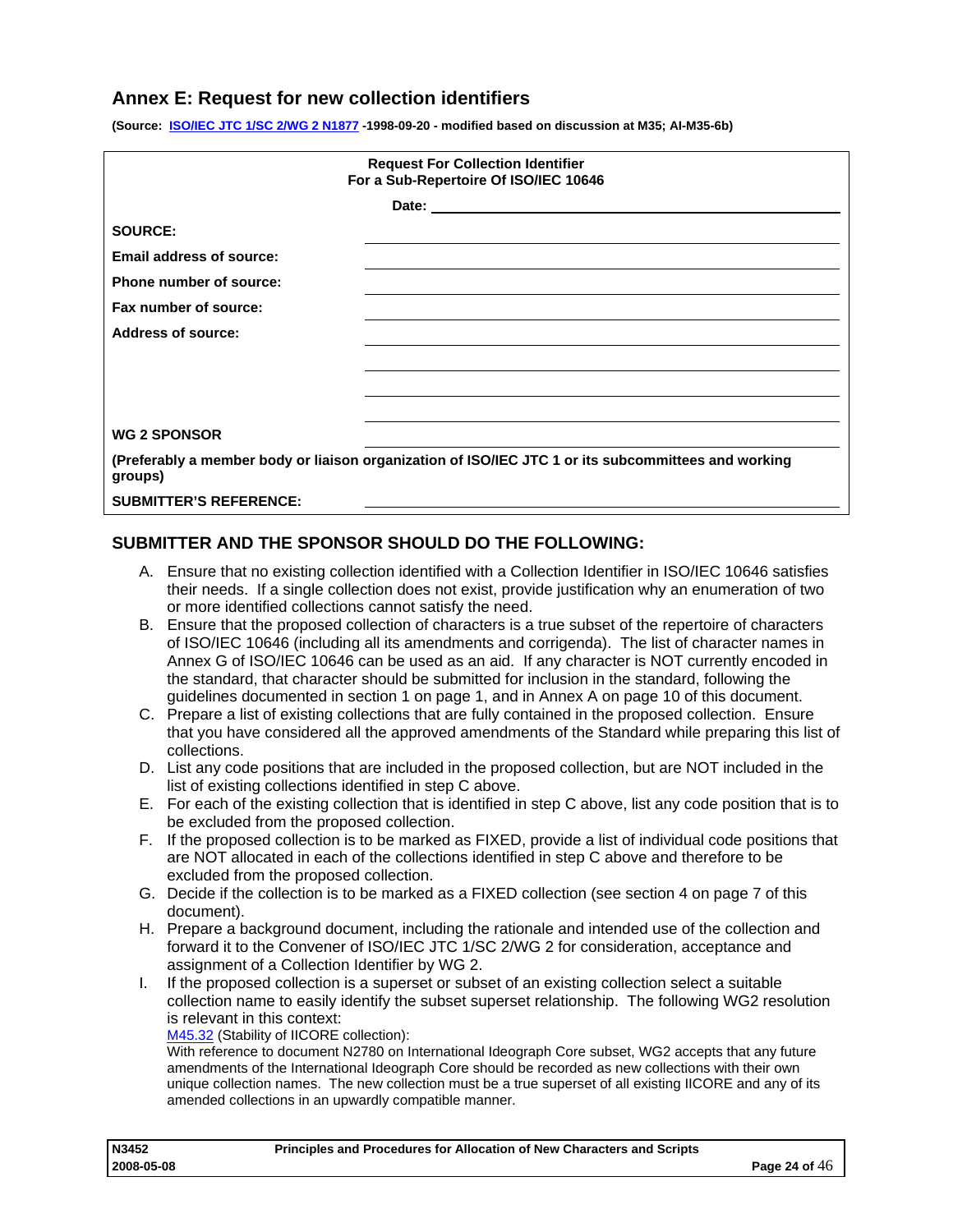## *Format to be used for sub-repertoire submission*

An example format of the proposal for collection definition is given below. The final form of documenting the sub-repertoire in the standard is at the discretion of the project editor(s).

## **Collection Name:** EXAMPLE COLLECTION<sup>[8](#page-24-0)</sup>

**Collection to be marked as Fixed (Yes / No): YES**

| Plane 00    |                                     |  |  |
|-------------|-------------------------------------|--|--|
| <b>Rows</b> | <b>Positions (Cells)</b>            |  |  |
| 00          | 20-7E, A0-FF                        |  |  |
| 01          | 00-13 16-2B 2E-4D 50-7E             |  |  |
| 02          | C7 D8-DB DD                         |  |  |
| 1F          | 80-85 F <sub>2</sub> F <sub>3</sub> |  |  |
| 20          | 15 18 19 1C 1D AC                   |  |  |
| 21          | 22 26 5B-5E 90-93                   |  |  |
| 26          | RΔ                                  |  |  |

## **Collections containing the proposed sub-repertoire**

The following UCS collections from Annex A of ISO/IEC 10646 contain characters of the above-proposed collection:

#### *ID UCS-Collection Name / Code Positions Positions to be included or excluded*

- 1 BASIC LATIN 0020-007E All are included
- 2 LATIN-1 SUPPLEMENT 00A0-00FF All are included
- 
- 6 SPACING MODIFIER LETTERS 02B0-02FF Only 02C7, 02D8—02DB and 02DD are included.
- 
- 
- 34 CURRENCY SYMBOLS 20A0-20CF Only 20AC is included.
- 36 LETTERLIKE SYMBOLS 2100-214F Only 2122 and 2126 are included.
- 
- 
- 47 MISCELLANEOUS SYMBOLS 2600-26FF Only 266A is included.

3 LATIN EXTENDED-A 0100-017F 0114, 0115, 012C, 012D, 014E, 014F, and 017F are excluded. 30 LATIN EXTENDED ADDITIONAL Only 1E80-1E85, 1EF2, and 1EF3 are included. 32 GENERAL PUNCTUATION 2000-206F Only 2015, 2018, 2019, 201C and 201D are included. 37 NUMBER FORMS 2150-218F CONSERVIEW Only 215B-215E are included. 38 ARROWS 2190-21FF Only 2190—2193 are included.

## **Justification for a Single Collection Identifier Request**

(For example) A single collection identifier is required to tag textual data in a particular protocol with a character set identifier.

## **Format for Ideograph Collections**

Large collections such as IICORE containing a number of ideographs taken from different sources from Asia Pacific countries/regions are documented differently. Given its large size (9810 characters) and the large number of sparse ranges, the collection is not specified by Rows/positions but instead by a linked content. Supplementary informative references are included as a guide to the use of each ideograph in the collection in the different countries/regions. The following is how the fixed collection 370 IICORE is recorded in the standard:

The content linked to is a plain text file (IICORE.txt), using ISO/IEC 646-IRV characters with LINE FEED as end of line mark, that specifies, after a 11-lines header, as many lines as IICORE characters; each containing the following information in fixed length field:

- 1st field: BMP or SIP code position (0hhhh), (2hhhh), normative.
- 2nd field: Hanzi G usage identifier (G0a), (G1a), (G3a), (G5a), (G7a), (G8a), (G9a), or (GEa), informative.
- 3rd field: Hanzi T usage identifier (T1a), (T2a), (T3a), (T4a), (T5a) or (TFa), informative.
- 4th field: Kanji J usage identifier (J1A), informative.
- 5th field: Hanzi H usage identifier (H1a), informative.

<span id="page-24-0"></span>l 8 This example is based on an input document on Latin Characters based on ISO/IEC 6937:1994, from Mr. Johan van Wingen, Netherlands; the Euro Sign has been added; see WG 2 N2211 - Request for Collection Identifiers for European Repertoires.

| N3452      | Principles and Procedures for Allocation of New Characters and Scripts |                 |
|------------|------------------------------------------------------------------------|-----------------|
| 2008-05-08 |                                                                        | Page 25 of $46$ |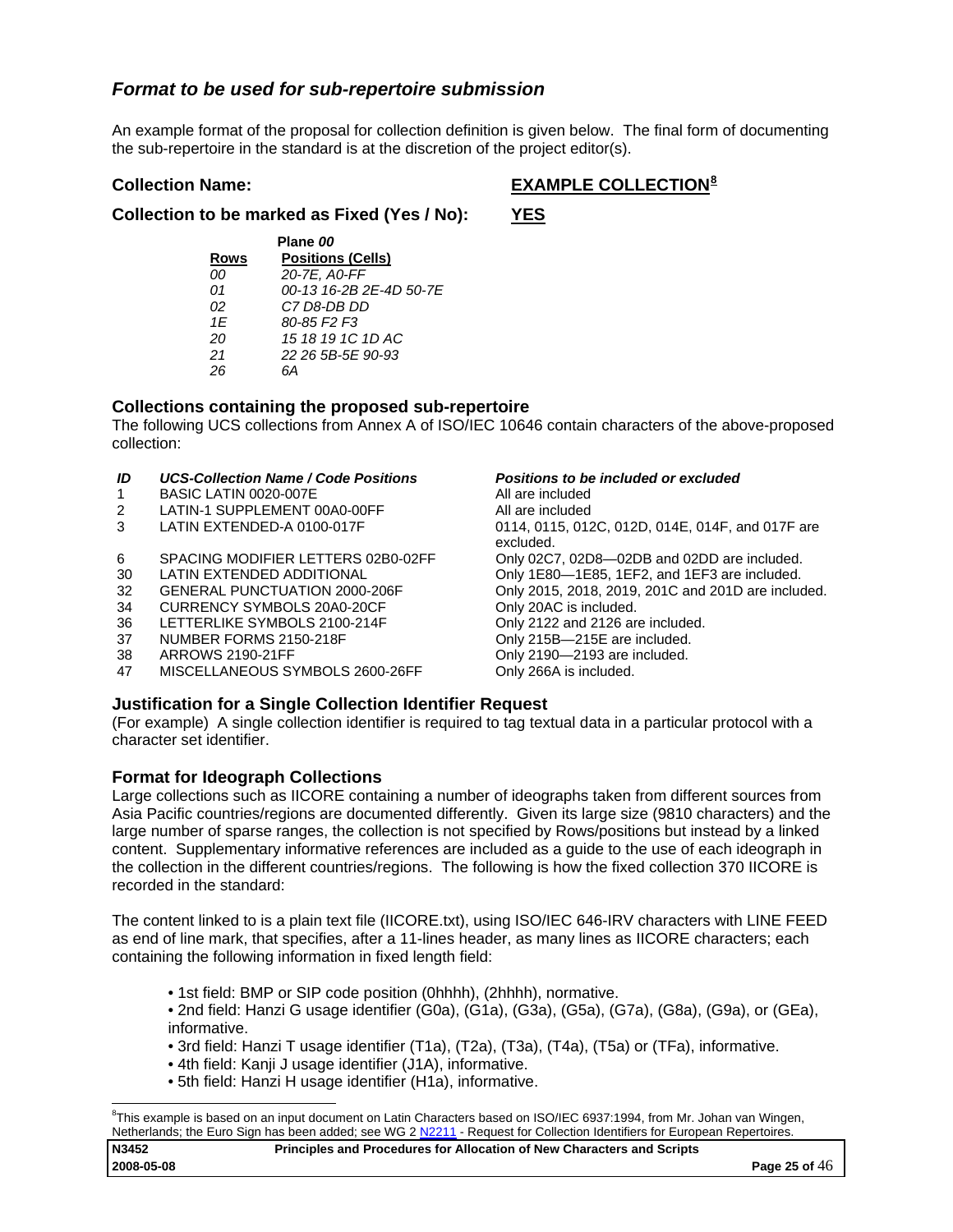- 6th field: Hanja K usage identifier (K0a), (K1a), (K2a) or (K3a), informative.
- 7th field: Hanzi M (for Macao SAR) usage identifier (M1a), informative.
- 8th field: Hanja KP usage identifier (P0a), informative.
- 9th field: General category, informative (A, B or C in decreasing order of priority).

The usage information provided with each entry describes the usage and priority level of individual IICORE characters in the context of each source (G, T, J, H, K, M, and KP). This should not be confused with the source references for CJK Ideographs in clause 27 of the standard, which establish the identity of all CJK Ideographs.

Example:

(Note: additional spaces between fields shown in the example below will not be present in IICORE.txt file)

| Fields (Column positions) |                |     |     |                     |     |                             |     |                |
|---------------------------|----------------|-----|-----|---------------------|-----|-----------------------------|-----|----------------|
| 1                         | $\mathfrak{D}$ | 3   | 4   | 5                   | 6   | 7                           | 8   | 9              |
| 00000                     | 000            | 011 | 111 | 111                 |     | 112 222 222                 |     | $\mathfrak{D}$ |
| 12345                     | 678            |     |     | 901 234 567         | 890 | 123 456                     |     | 7              |
|                           |                |     |     |                     |     |                             |     |                |
| 048D3 G3D                 |                |     |     |                     |     |                             |     | C              |
| 049D1 G9D                 |                |     |     |                     |     |                             |     | C              |
| 04A12                     |                |     |     |                     | K3D |                             |     | C              |
| 04AB8                     |                |     |     |                     | K3D |                             |     | C              |
| 04C7D                     |                |     |     | H1F                 |     |                             |     | C              |
| 04C81                     |                | T4B |     |                     |     |                             |     | C              |
| 04C85                     |                | T4B |     |                     |     |                             |     | C              |
| 04CB3                     |                | T3B |     |                     |     |                             |     | C              |
| 04D08                     |                | T4B |     |                     |     |                             |     | $\mathcal{C}$  |
| 04E00                     |                |     |     |                     |     | GOA T1A J1A H1A KOA M1A POA |     | A              |
| 04E01                     | G0A            | T1A | J1A | H1A                 | K0A | M1A                         | P0A | A              |
| 04E03                     |                |     |     | GOA T1A J1A H1A KOA |     | M1A                         | P0A | A              |
| 04E07                     | G0A            |     | J1A |                     | K0A |                             | P0A | A              |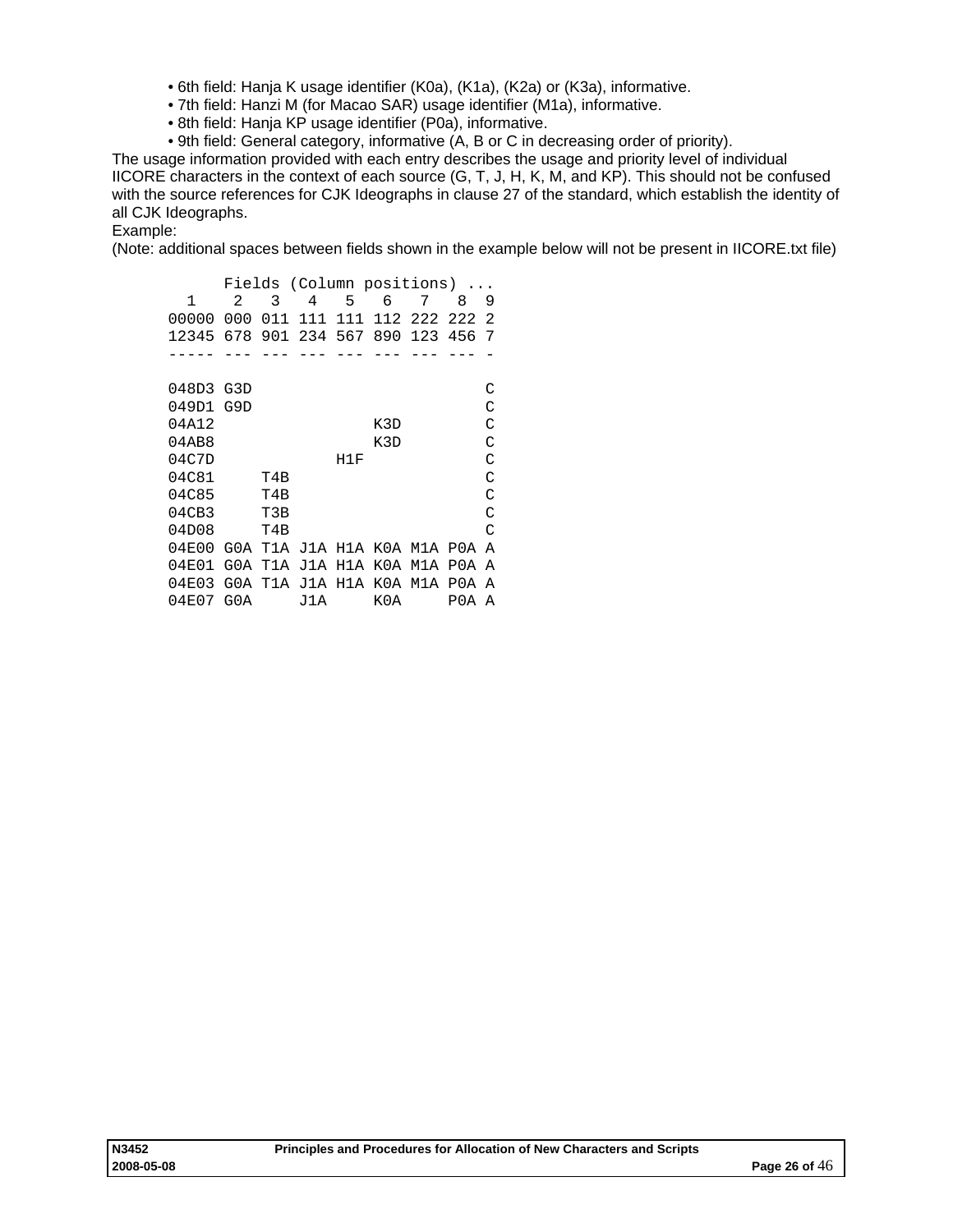## <span id="page-26-0"></span>**Annex F: Formal criteria for disunification**

#### **(Source: [ISO/IEC JTC 1/SC 2/WG 2 N1724](http://std.dkuug.dk/JTC1/SC2/WG2/docs/n1724r.pdf) - 1998-03-05- adopted with revisions at M34 - action item M34-7d.)**

There have been repeated proposals to disunify existing characters. These proposals cannot be fully evaluated without a more rigorous framework concerning the disunification / unification of characters. Without such formal criteria, all decisions are 'ad-hoc' and different proposals may get different levels of review. Both WG 2 and the Unicode Technical Committee need to spend some time in evaluating and possibly formalizing the criteria that we use to decide these cases. This is similar to the formalization we have done for script prioritization, but uses different criteria.

Note: The unification criteria used for the Han script are very thorough and quite sufficient. This document attempts to establish formal criteria for use in other scripts. There is no attempt to change the procedures used in Han unification.

A special case of the disunification question is whether or not to encode script-specific Dandas - punctuation or decorative marks that look approximately like a single or double vertical stroke -- used in several Brahmi-derived scripts - see section *[F.7 Criteria for encoding script-specific](#page-29-0)* on page [30.](#page-29-0)

## *F.1 What is disunification?*

Disunification is the introduction of a new character that can also be encoded by an existing character. A strong case of disunification occurs where there is prevalent practice of using the existing character. A weak case of disunification occurs where there is little or no use of the existing character for the purpose for which the new character is intended.

*Example*: Adding a period in a new script is a weak disunification if we assume that nobody has an existing implementation of that script using the regular period. Adding a clone of a Latin letter for use with Cyrillic script is a strong disunification as mixed Latin/Cyrillic character sets exist and have been used for encoding the languages that the new characters are intended for.

## *F.2 Cost and benefits*

Proposals always claim that disunification brings benefits. Formal criteria attempt to critically evaluate those benefits, but also compare them to the costs. Any disunification, especially strong disunification, introduces several types of cost to *all* complete implementations of the Standard.

- 1. Any complete implementation will have to add and support both an additional entry in the properties as well as an additional glyph, or glyph mapping for the disunified character.
- 2. Whenever the character in question has no appearance distinction, there is the cost of accidental confusion and mis-identification. All implementations will need sophisticated handling of equivalencies, especially, where disunification occurs on well-established characters (as opposed to among the characters of an entirely new script being fine-tuned in the proposal stage).
- 3. Keyboards that support the disunification need to be widely (and by default) available; this is especially troublesome for strong disunification of Latin characters as most keyboards have a Latin layer from which it is easy to type the existing and now-disunified character.

## *F.3 Criteria of analysis*

#### **I. Costs**

The following questions are designed to evaluate the costs associated with the disunification.

- 1. Is there a glyphic distinction?
- 2. Is there a behaviour difference?
- 3. Is the use of the new character restricted to a new context (for example, use with a novel script)?
- 4. Is the use of the existing, ambiguous character instead of the proposed new character common, prevalent or established practice?
- 5. Does the character exist in ASCII (ISO 646 IRV)?

See additional guidelines in section F.5 on page [29](#page-28-0).

| N3452      | Principles and Procedures for Allocation of New Characters and Scripts |                 |
|------------|------------------------------------------------------------------------|-----------------|
| 2008-05-08 |                                                                        | Page 27 of $46$ |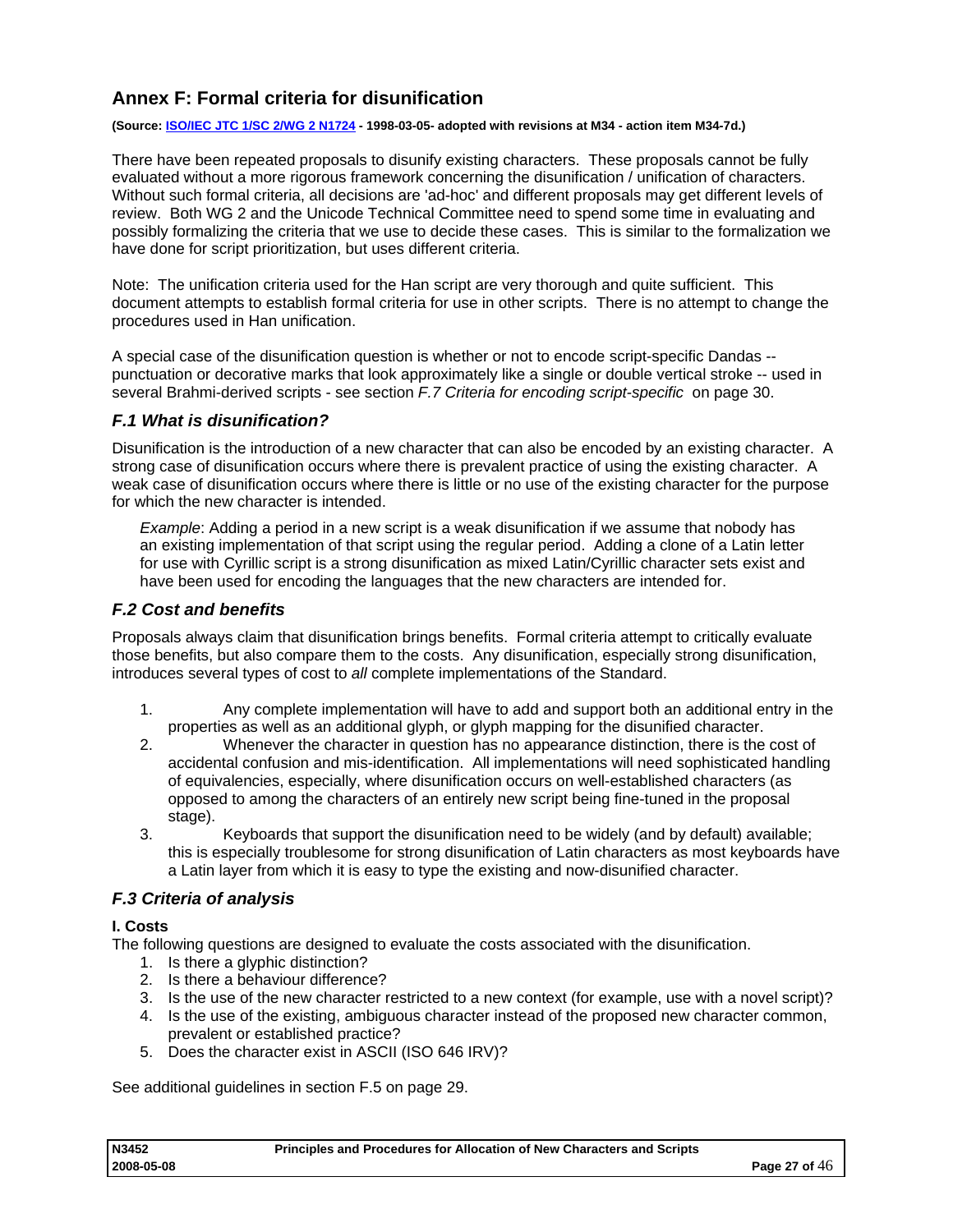## <span id="page-27-0"></span>**II. Benefits**

- 1. Appearance: does disunification help to allow multilingual monofont text in an environment where this is commonly needed? In what way?
- 2. Layout: does disunification solve common layout differences (this would mostly be true for punctuation)?
- 3. Searching/sorting: Is there a *common* case where disunification allows better support for these?
- 4. Mapping to another standard: Is there a widely used standard that disunifies the characters in question? Are the characters in question the *only* ones that prevent cross mapping?

#### **III. Alternatives**

Finally, the analysis must explore whether other alternatives are possible.

- 1. Can the desired effect be achieved by changes to the display layer?
- 2. Can the desired effect be achieved by changes to protocols?
- 3. Can the desired effect be achieved by processing algorithms?

#### **IV. Previously rejected proposals**

WG 2 may have rejected previous proposals for a character on the basis of it being a glyphic variant of an already coded character. Any proposal, which later suggests that one or more of these variant forms is actually a *distinct* character requiring separate encoding, should provide detailed printed evidence that there is actual, contrastive use of the variant form(s). It is insufficient for a proposal to claim a requirement to encode *as characters* in 10646, glyphic forms that happen to occur in another character encoding that did not follow *[TR 15285 - Character-Glyph Model](http://www.iso.ch/iso/en/ittf/PubliclyAvailableStandards/c027163_ISO_IEC_TR_15285_1998(E).zip)* that guides the choice of appropriate characters for encoding in 10646.

(For example, the forms in the American Library Association / Latin Cyrillic Romanization tables were considered during the development of the original Cyrillic repertoire for 10646, and the variant glyph forms were explicitly unified, so that duplicate characters would not be encoded for Cyrillic. Later, a proposal was being prepared by TC46 on the basis that some of the variant forms were in an existing ISO standard, without due consideration for the Character Glyph Model - and hence Rejected.)

## *F.4 Some examples of precedents*

#### *Example 1:*

#### **Character**: *Generic Decimal Separator Mark*

In 1991 the proposal was made to add a new punctuation character in the General Punctuation block that would have the semantic property of decimal separator, but could be imaged as period, comma, space or apostrophe depending on the locale.

*Asserted benefit:* Solve the locale dependent display of numbers.

- *Costs:* This new character would have disunified four widely used characters. Mapping from existing character sets would have become locale dependent. Users would have to turn on a special show-invisible-character mode to distinguish the new character from existing characters. Such modes exist, but are limited to word processing software, where numbers usually occur embedded in text, which in turn is 'frozen' into a given language. Database software, where locale dependent numeric displays are much more of an issue, does not normally need or support a show-invisible-character mode. Finally, in 1991 there were no keyboards supporting this new character, but it would be needed in *all* languages and applications, and *all* software would have to be specially adapted for it.
- *Alternatives:* There already is an established technology to deal with locale differences, and in a way that is not limited to decimal numbers*.*

*Result:* **Rejected.** The costs outweigh the benefits.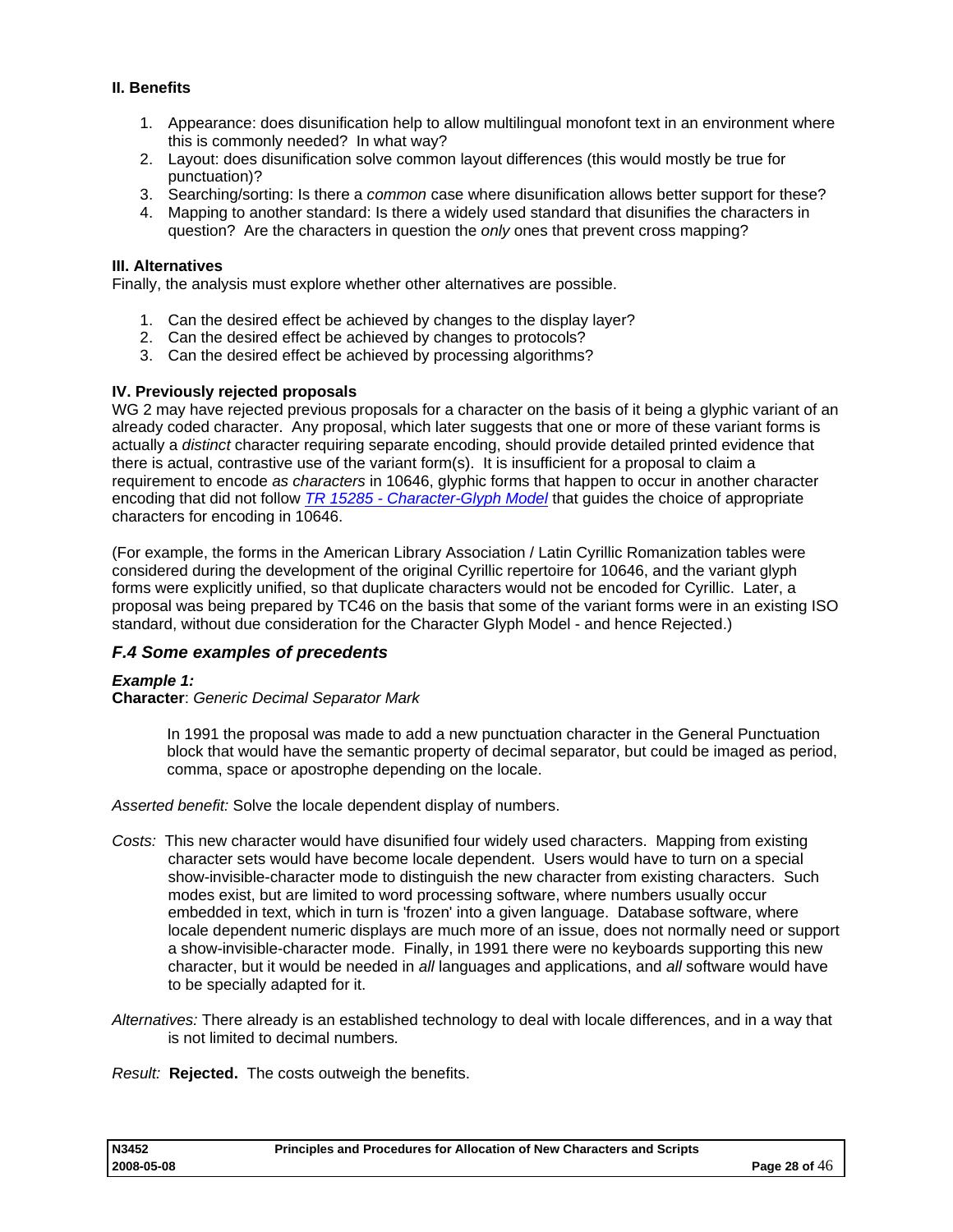## <span id="page-28-0"></span>*Example 2:*  **Character:** *Angstrom Symbol*

*Asserted benefit:* Provide roundtrip mapping for East Asian character sets.

*Costs:* This character disunifies A WITH RING, which is in wide use in only a limited number of languages that all use Latin-1. In the Latin-1 context, it would be natural to use A WITH RING as the Angstrom Symbol. The Angstrom unit is not one of the preferred powers for the metric units of SI, but it is still commonly used in some disciplines, as it is convenient for atomic length scales. Disunifying the A WITH RING adds the important round trip mapping capabilities for East Asian character sets, but makes it harder to use the Standard as a pivot between these character sets and Latin-1. However, almost none of the other SI units that have explicit character codes in East Asian character sets can be mapped 1:1 with Latin-1, so the Angstrom Symbol adds little to that problem. Searching needs to support equivalencies; however, in the East Asian context the need for extended equivalencies (beyond simple case equivalence) is common.

#### *Alternatives:* None.

*Result:* **Accepted.** The benefits far outweigh the costs.

## *F.5 Some additional guiding principles*

#### (*See resolution M47.4*)

Some additional guiding principles to preserve the pre-disunification use of existing characters also after disunification are provided here.

F5.1 The representative glyphs of existing characters will not be changed in such a way as to change their identity, and the range of glyphs expected for existing characters will not increase as a result of disunification.

F5.2 Very significant character properties (such as case) for existing characters shall not be changed, because of the large risk of adverse impact on existing implementations of the standard.

If a character disunification cannot be achieved by adding one new character without requiring a change in very significant properties of the existing character and without changing the representative glyph or range of expected glyphs for the existing character, then new characters will be added for each of the distinct, specific letterforms required. The existing character will not be intended for use in scenarios in which the distinct, specific letterforms are used. This may result in visually duplicate characters, which may be necessary under the above conditions. While it is desirable that a character name be fully appropriate to the given character and its representative glyph, concern over less-than-ideal names will not provide a sufficient basis for overriding these guidelines. Exceptions will be permitted only after careful consideration of hits on existing implementations and on the basis of substantial rationale.

The following additions to the standard at meeting M45 are some examples that have shown some particular difficulties for existing implementations (see document N2987 for more details).

- a. Addition of HEBREW POINT QAMATS QATAN
- b. Addition of HEBREW ACCENT ATNAH HAFUKH
- c. Addition of LATIN CAPITAL LETTER GLOTTAL STOP to cater for orthographies that use the phonetic symbol LATIN LETTER GLOTTAL STOP as a lower case letter. (Note: a separate LATIN SMALL LETTER GLOTTAL STOP was added at M47 based on further input and discussion.)

## *F.6 Criteria for disunification of combining diacritical marks*

#### (*See resolution M47.2*)

A number of criteria may be considered when deciding whether a proposed combining diacritical mark for a particular script should be unified with an existing encoded combining diacritical mark. One or more of these the criteria could favour a decision to disunify when encoding.

a. The main criterion is that of the shape of the glyph, since that is the chief identifier of a diacritical mark. When the range of glyphic appearance of a diacritical mark may be markedly different from the range typical of the generic diacritical mark, disunification may be preferred. When the mark has been

| N3452      | Principles and Procedures for Allocation of New Characters and Scripts |                 |
|------------|------------------------------------------------------------------------|-----------------|
| 2008-05-08 |                                                                        | Page 29 of $46$ |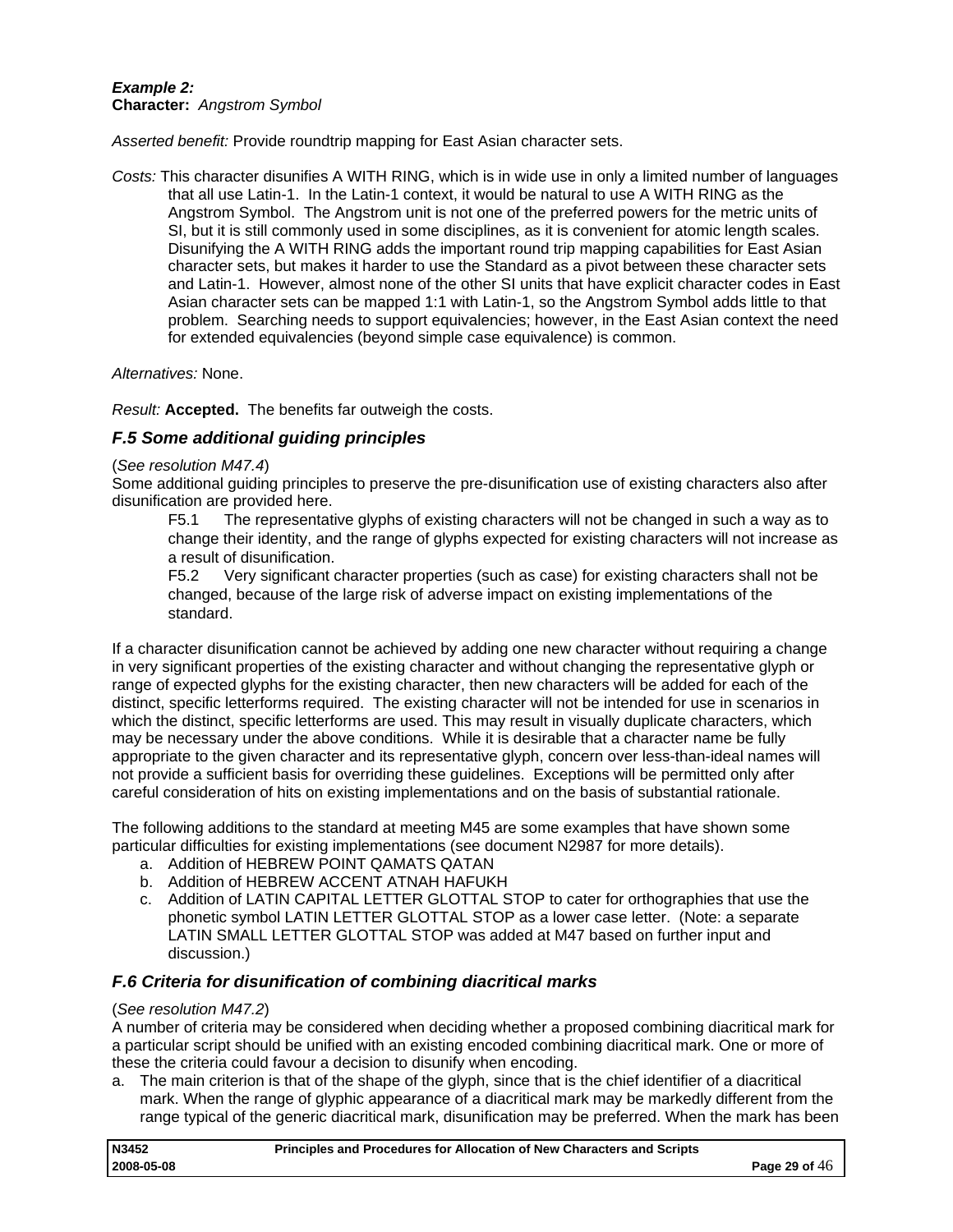<span id="page-29-0"></span>borrowed from another script, but has been significantly modified to fit with the ductus of the borrowing script, disunification may be preferred. These and other criteria have been used in the past, and may be used in the future, as deciding factors in whether to encode separate diacritical marks (or to disunify) for particular scripts.

- b. The mark forms part of a set of marks in the script (for example a set of tone marks), but only some members of the set could be considered candidates for unification with existing marks.
- c. The mark has a specific function fundamentally unrelated to the generic diacritical mark; for instance, the use of the mark as a vowel sign as opposed to the use of a similar-shaped mark as a modifying diacritic. In such a case the two uses might also require explicit differences in their character properties.
- d. The display behaviour is fundamentally different and requires different support. For example, U+A806 SYLOTI NAGRI SIGN HASANTA looks like a combining circumflex, but requires different display support.

The more of these criteria are satisfied, and the stronger the degree to which each is satisfied, the stronger the case for encoding a script-specific diacritical mark. It is not a matter of a rule that deterministically yields a "yes/no" decision; rather, it is a question of degree, which can then form a basis for a proper judgment of the encoding question. In general, these criteria are not much different from those used for assigning script-specific punctuation.

## *F.7 Criteria for encoding script-specific Dandas*

The recommendations for encoding Danda characters are parallel but somewhat distinct in the case of already encoded scripts and for new scripts not yet encoded. For clarity, these recommendations are written out completely for each case.

## **F.7.1. For currently encoded scripts**

- 1. If the orthographies using the existing script do not make use of Dandas, do not encode any script-specific Dandas for it. Example: Sinhala;
- 2. If the orthographies using the existing script do make use of Dandas, and there are already encoded script-specific Dandas, use those Dandas in the context of that script. List: Tibetan, Myanmar, Khmer, Balinese, Phags-pa, Lepcha, Ol-Chiki, Saurashtra, Kayah Li, Cham;
- 3. If the orthographies using the existing script do make use of Dandas, and there are no scriptspecific Dandas already encoded, then a clear determination should be made between one of several possible alternatives. And to ensure the stable representation of text, that determination, once made, should not be reversed. The options are:
	- a) Specify the use of particular, already-encoded Dandas from another block in the standard; or,
	- b) Encode new, script-specific Dandas for use with the existing script; or,
	- c) If and only if it can be demonstrated that orthographies using the existing script have a plain text contrastive use between two types of Dandas, use a combination of option a) and option b) above, to represent the distinction.

To change existing practice, there should be demonstrable evidence that there is a need to change.

*(Note: WG2 has an action item to validate the following existing practice. Once the final determination is made, the recommendations will be clearly documented here and will not be changed in the future.)* 

Use of already-encoded Dandas from another block:

- 1735/1736 in the Hanunoo block in Tagalog, Buhid, Tagbanwa, (and Hanunoo itself).
- 0964/0965 in the Devanagari block in Bengali, Gurmukhi, Gujarati, Oriya, Syloti Nagri, Tamil, Telugu, Kannada, Malayalam, (and Devanagari itself).

Existing practice notwithstanding, the existence of the use of Dandas in orthographies for one of these scripts **might** be taken as supporting a determination to encode script-specific Dandas for that script, if evidence of formal difference is persuasive.

All the other Brahmi-derived scripts have their own Dandas where needed.

*Note* that use of Dandas is not usual for South Indian scripts (Tamil, Telugu, Kannada, Malayalam), but is seen for Sanskrit texts rendered in those scripts (and Tamil Grantha).

| N3452      | Principles and Procedures for Allocation of New Characters and Scripts |                 |
|------------|------------------------------------------------------------------------|-----------------|
| 2008-05-08 |                                                                        | Page 30 of $46$ |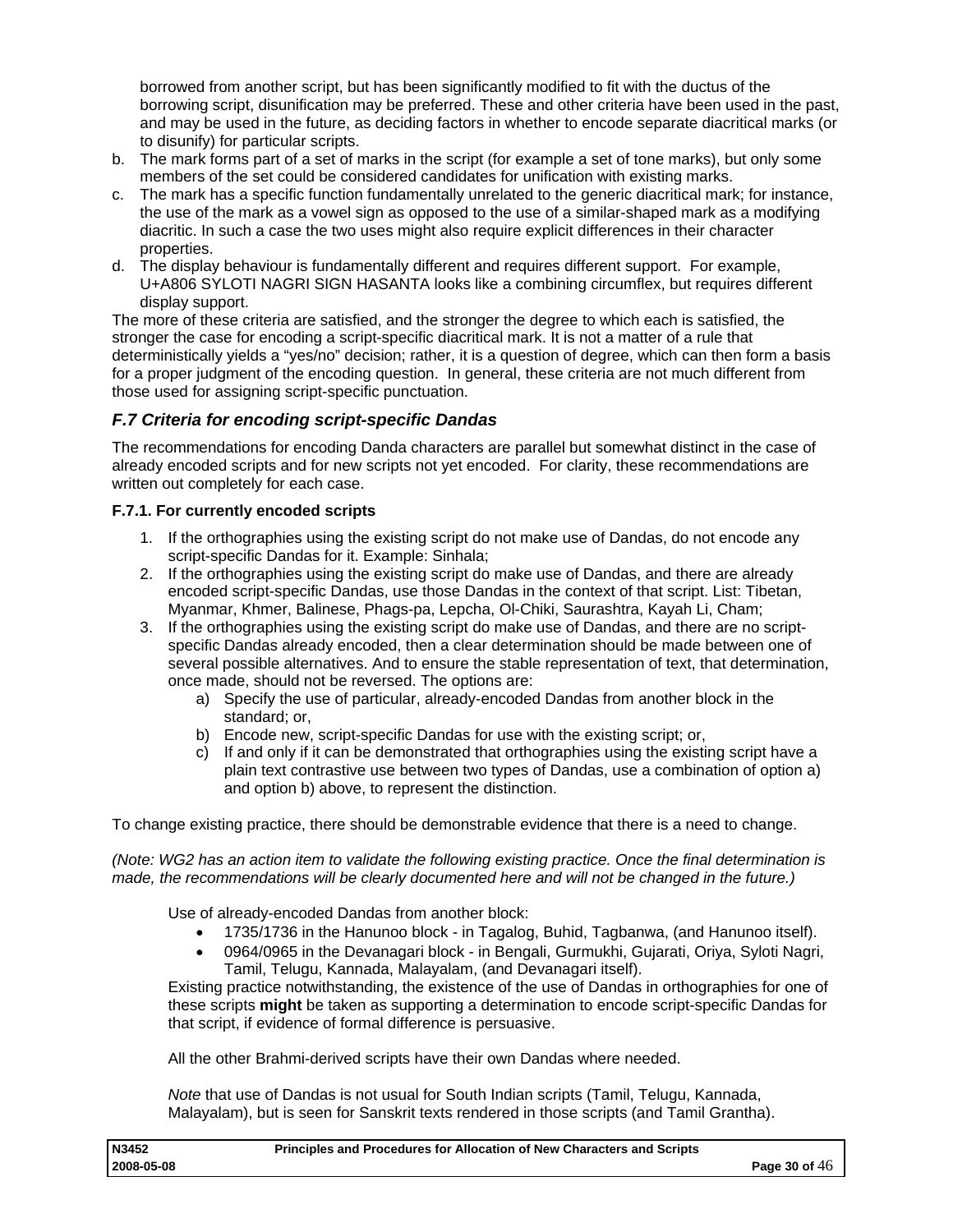<span id="page-30-0"></span>*Note* that contrastive use of Dandas is reported for the Bengali script, which should be taken into account for determining whether a decision to encode script-specific Dandas along side the already-encoded Dandas is appropriate for that particular script.

## **F.7.2. For new scripts proposed for encoding**

- 1. If the orthographies using the proposed script do not make use of Dandas, do not encode any script-specific Dandas for it.
- 2. If the orthographies using the proposed script do make use of Dandas, then a clear determination should be made between one of several possible alternatives. And to ensure the stable representation of text, that determination, once made, should not be reversed. The options are:
	- a) Specify the use of particular, already-encoded Dandas from another block in the standard; or,
	- b) Encode new, script-specific Dandas for use with the proposed script; or,
	- c) If and only if it can be demonstrated that orthographies using the existing script have a plain text contrastive use between two types of Dandas, use a combination of option a) and option b) above, to represent the distinction.

The existence of the use of Dandas in orthographies for a script proposed for encoding is generally taken as sufficient justification for encoding of script-specific Dandas for that script. However, there may be considerations that would favor use of particular already-encoded Dandas from another block instead. In any case, the determination **must** be made when the script is approved for encoding.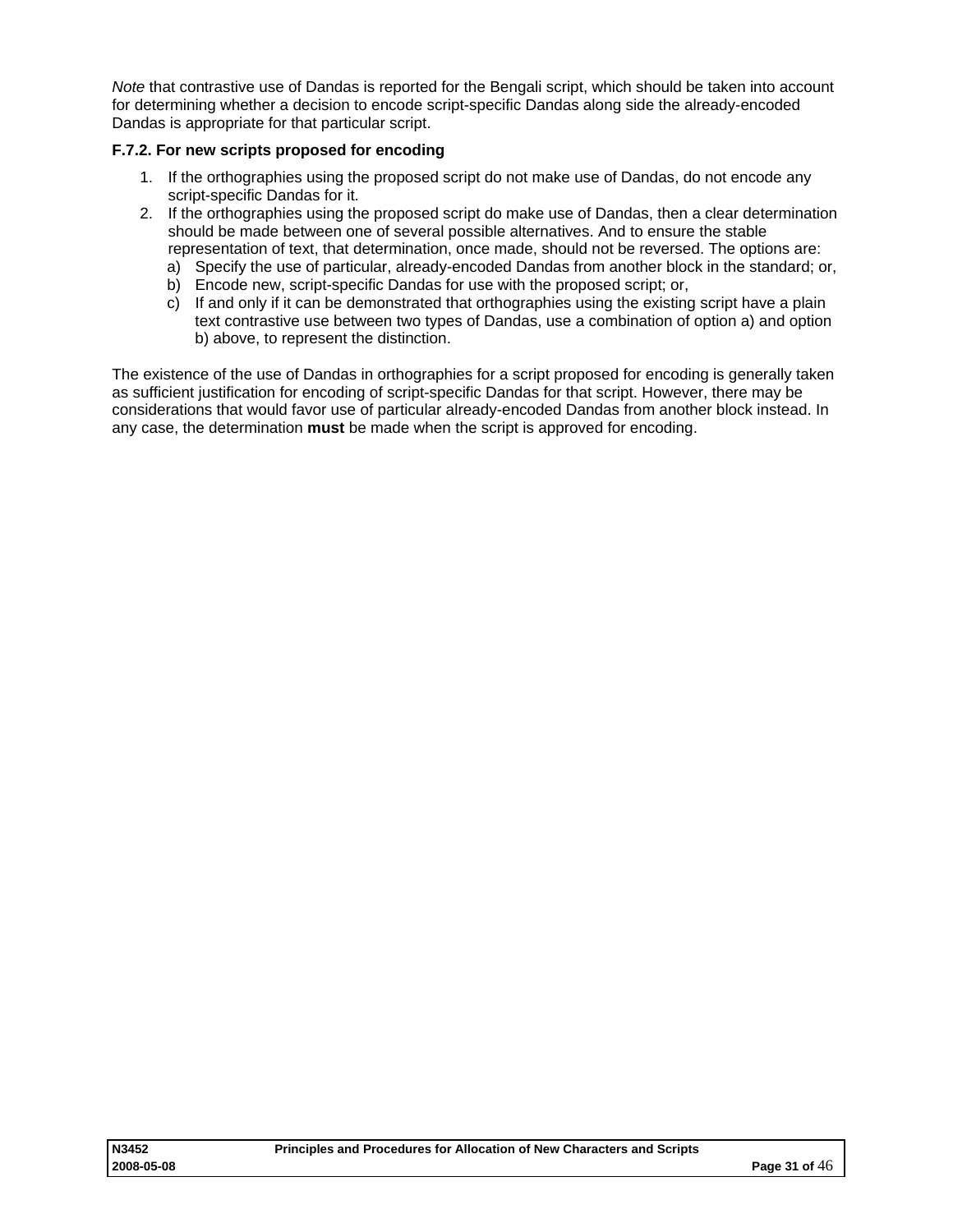## <span id="page-31-0"></span>**Annex G: Formal criteria for coding precomposed characters**

**(Sources: [ISO/IEC JTC 1/SC 2/WG 2 N1725](http://std.dkuug.dk/JTC1/SC2/WG2/docs/n1725.doc) (1998-03-17) - adopted with revisions at M34 - action item M34-7e; [ISO/IEC JTC 1/SC 2/WG 2 N2176R](http://std.dkuug.dk/JTC1/SC2/WG2/docs/n2176R.pdf) (2000-03-07- adopted at M38 - action item M38-5d.)**

WG2 evaluation procedure 1b on page [5](#page-4-0) addresses precomposed characters. This annex addresses in brief the criteria that support or rule against encoding of any specific proposed character as a precomposed character instead of as a combining character sequence. It also describes the impact of normalization of multiple representations of characters arising out of combining sequences in the standard on proposals for new precomposed characters.

## *G.1 Criteria*

The positive criteria are of the form of necessary conditions, but not in themselves sufficient to make the decision. Proposals that meet the negative criteria should use composed character sequences instead. The cost criteria are provided as a help to gauge the impact of encoding new precomposed forms.

#### **Positive:**

- Existence in another character encoding standard (for the purpose of 1:1 character conversion)
- Existence of a precomposed letter in a well-established or official alphabet.

#### **Negative:**

- If it were to introduce multiple spellings (encodings) for a script where NO multiple spellings existed previously.
- If combining character sequences can be shown to meet the stated information processing needs (e.g. archival use)
- If solely intended to overcome short-term deficiency of rendering technology.
- If the intended use of the character is solely for transliteration purposes.

#### **Cost criteria**

- Incremental cost for each additional character
- Incremental cost for each new multiple spelling
- Declining benefit if immediate and widespread use is not anticipated.
- Effect on system / products that use pre-composed form as canonical (since addition of precomposed characters makes this set of canonicals unstable).

**Note**: some existing and widely available implementations of internal processes (collation) may use decomposed characters even where the editing interface does not support them. For these cases, additional multiple spellings provide explicit additional costs without *any* benefit.

• Short-term solution versus permanent cost

**Note**: the level of support for combining characters in Latin, Greek and Cyrillic documents is not as widespread as was anticipated when the first edition of the standard was published. It may be tempting to introduce precomposed forms as a short-term solution as long as the level of support for combining characters in Latin, Greek and Cyrillic documents is not yet widespread. Key font technologies with support for combining characters have been developed and at the same time, an increasing number of platforms routinely know how to handle combining marks for other scripts. Adding new precomposed characters could be a permanent unwarranted cost for such newer technologies versus the short-term benefit of being able to reuse not-so-new technologies. See also the discussion in the next section.

## *G.2 Implications of normalization on character encoding*

As the standard has become more prevalent in implementations and in other standards, it has become necessary to produce very stable specifications for the comparison of text. In particular, a unique, normalized form of text is required for comparisons in domain names, XML element names, and other areas where a precise, stable, comparison of strings is required. Programs that require uniqueness also require forward compatibility: programs all over the web *must* be able to depend on the unique format not changing over time.

| N3452      | Principles and Procedures for Allocation of New Characters and Scripts |                 |
|------------|------------------------------------------------------------------------|-----------------|
| 2008-05-08 |                                                                        | Page 32 of $46$ |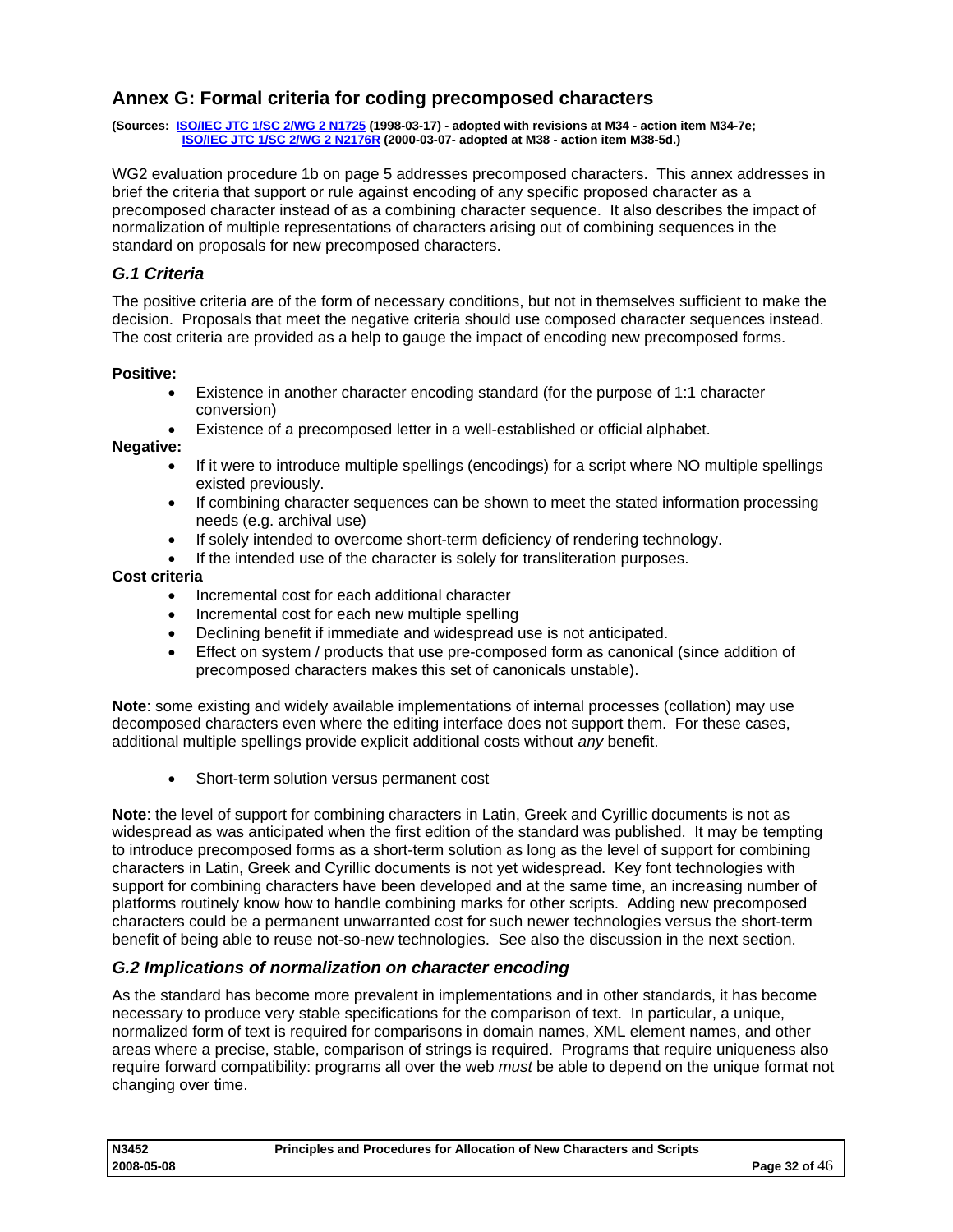There are characters that are equivalently represented either as sequences of code points or as a single code point (called a *composite character*). For example, the *i* with 2 dots in *naïve* could be presented either as *i* + *diaeresis* (0069 0308) or as the composite character i-*diaeresis* (00EF). There are other cases where the order of two combining characters does not matter. For example, the pair of combining characters *acute* and *dot-below* can occur with either one first; both alternate orders are equivalent. In response to the need for a unique form, the Unicode Consortium has produced an exact algorithmic specification of normalized forms (see *UTR #15: Unicode Normalization Forms*  [http://www.unicode.org/unicode/reports/tr15\)](http://www.unicode.org/unicode/reports/tr15).

One of these forms, Normalization Form C, is designed to favour precomposed characters such as ã over combining character sequences such as a + ~. The W3C *Character Model for the World Wide Web (*<http://www.w3.org/TR/charmod>*)* requires the use of Normalization Form C for XML and related standards (this document is not yet final, but this requirement is not expected to change). See also the W3C *Requirements for String Identity Matching and String Indexing (*[http://www.w3.org/TR/WD-charreq](http://www.w3c.org/TR/WD-charreq)) for more background. We expect that the number of standards and implementations requiring normalization will continue to grow. Such implementations must produce precisely the same result for normalization *even if* they upgrade to a new version of Unicode / 10646. Thus it is necessary to specify a fixed version for the composition process, called the *composition version.* The composition version is defined to be Version 3.0.0 of the Unicode Character Database, which corresponds to ISO/IEC 10646-1:2000.

To see what difference the composition version makes, suppose that a future version of the standard adds the composite *Q-caron*. For an implementation that uses that version of the standard, strings in Normalization Forms C or KC will continue to contain the sequence *Q + caron,* and **not** the new character *Q-caron*, since a canonical composition for *Q-caron* was not defined in the composition version. The implications for encoding new characters are that new precomposed characters are important to recognize. If Q WITH CARON were added to a future version of Unicode or 10646, then it would represent a duplicate encoding. This could be tolerated before Unicode 3.0 because canonical equivalence could be used to equate the two forms. But due to the need for stability in comparison by so much of the world's infrastructure, this situation cannot be tolerated in the future. For stability, characters that can be currently represented as sequences will always stay represented only as sequences. These include the following examples:

| Character | <b>Code Point Sequence</b> | <b>Comments</b>                               |  |
|-----------|----------------------------|-----------------------------------------------|--|
| ch        | $<$ 0063, 0068>            | Slovak, traditional Spanish                   |  |
| ٠h        | $<$ 0074, 02B0 $>$         |                                               |  |
| Ķ         | $<$ 0078, 0323>            | Native American languages                     |  |
|           | $<$ 019B, 0313>            |                                               |  |
| ą         | $<$ 00E1, 0328 >           | LATIN SMALL LETTER A WITH OGONEK AND TILDE    |  |
|           | $<$ 0069, 0307, 0301>      | LATIN SMALL LETTER I WITH DOT ABOVE AND ACUTE |  |
|           | $<$ 30C8, 309A $>$         | Ainu in kana transcription                    |  |

Moreover, the need for separate precomposed characters is diminishing quickly. The major GUI vendors are currently in the process of upgrading their systems to handle accurate positioning of combining marks, with such technologies as Open Type and AAT. By the time new precomposed characters could be added, there would be little need for them. It *is* possible to add future precomposed characters in the case where they cannot already be represented by combining character sequences. In such cases the situation is reversed; the component characters that would make up an equivalent combining character sequence cannot be added.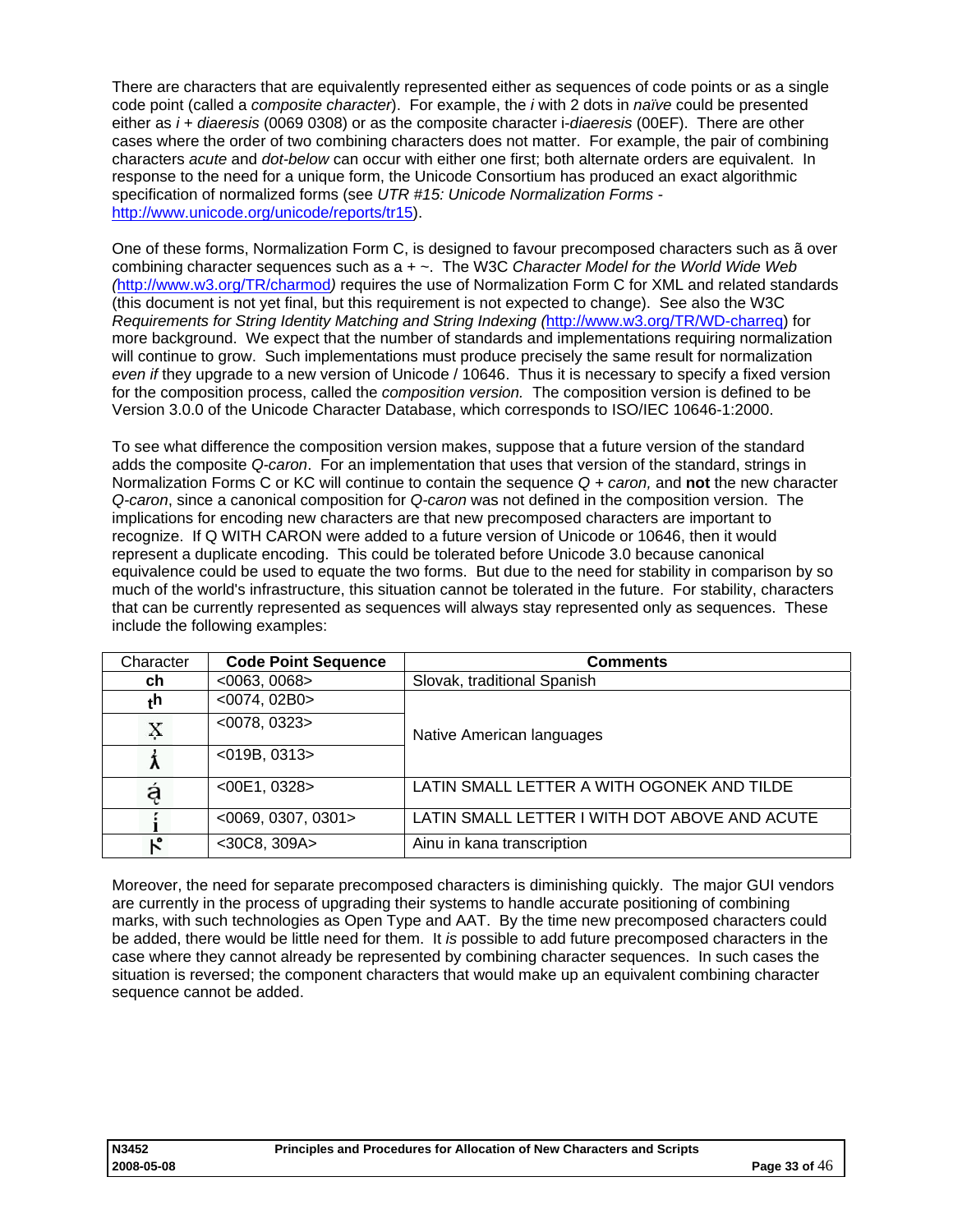## <span id="page-33-0"></span>**Annex H: Criteria for encoding symbols**

#### **(Source: [ISO/IEC JTC 1/SC 2/WG 2 N1982](http://std.dkuug.dk/JTC1/SC2/WG2/docs/n1982.doc) - 1998-02-26 - adopted at M36 - action item M36-6a.)**

## *H.1 Symbols and plain text*

The primary goal of ISO/IEC 10646 and Unicode is plain text encoding. Only a very limited class of symbols are strictly needed in plain text, if it is understood that an e-mail message is representative for plain text. A more expanded interpretation of plain text acknowledges plain text as the backbone for more elaborate and rich implementations. An example of such expanded use are the plain text buffer for a rich document, or searchable representation of text or notational system, such using character codes to access unit symbols in a CAD package, or to implement a complex notational system such as musical notation.

In the latter cases, the class of symbols for which encoding makes sense becomes much larger. It encompasses all symbols for which it is not enough to merely be able to provide an image, but whose identity and semantics must be able to be automatically interpreted and processed in ways that are similar to processes on text.

## *H.2 The 'symbol fallacy'*

The 'symbol fallacy' is to confuse the fact that '*symbols have semantic content'*, with '*in text, it is customary to use the symbol directly for communication'*. These are two different concepts. An example is traffic signs and the communication of traffic engineers about traffic signs. In their (hand-) written communication the engineers are much more likely to use the words *stop sign* when referring to a stop sign, than to draw the image. On the other hand, mathematicians are more likely to draw an integral sign and its limits and integrands than to write an equation in words.

## *H.3 Classification*

Symbols can be classified in two broad categories, depending on whether a symbol is part of a symbolic notational system or not.

#### **H.3.1 Symbols that are part of a notational system**

Symbols that are part of a notational system have uses and usage patterns analogous to the notational systems used for writing. They feature a defined<sup>[9](#page-33-1)</sup> repertoire and established rules of processing and layout. In computers they are treated similar to a complex script, i.e. with their own layout engines (or sub engines). Core user groups have shared legacy encodings, which allow at least their data to be migrated to the new encoding.

#### **H.3.2 Symbols that are not part of a notational system**

There are many distinct repertoires of non-notational symbols, some with very small frequency of occurrence. The design and use of many of these symbols tends to be subject to quick shifts in fashion; in many cases they straddle the realms of the informative and the decorative. Layout is usually quite simple and directly equivalent to an inline graphic. In computers they are treated as un-encoded entities today: they are provided as graphics or via fonts with ad-hoc encodings, with no additional support for rendering. Because of the ad-hoc nature of the legacy encodings for these symbols, data migration is near impossible.

#### *H.3.2.1 Legacy symbols*

An important subclass of non-notational symbols is the class of technical symbols found in legacy implementations and character sets for which plain text usage is established. Prominent examples are compatibility symbols used in character mode text display, e.g. terminal emulation.

## *H.4 Kinds of symbols found in ISO/IEC 10646 and Unicode*

- 1) Part of a notational system
	- Mathematical operators
	- Electrotechnical symbols
	- APL
	- **Braille**

<span id="page-33-1"></span>-<sup>9</sup> All large repertoires can have a sizeable 'gray zone', even if they can be called 'defined' here.

**N3452 Principles and Procedures for Allocation of New Characters and Scripts**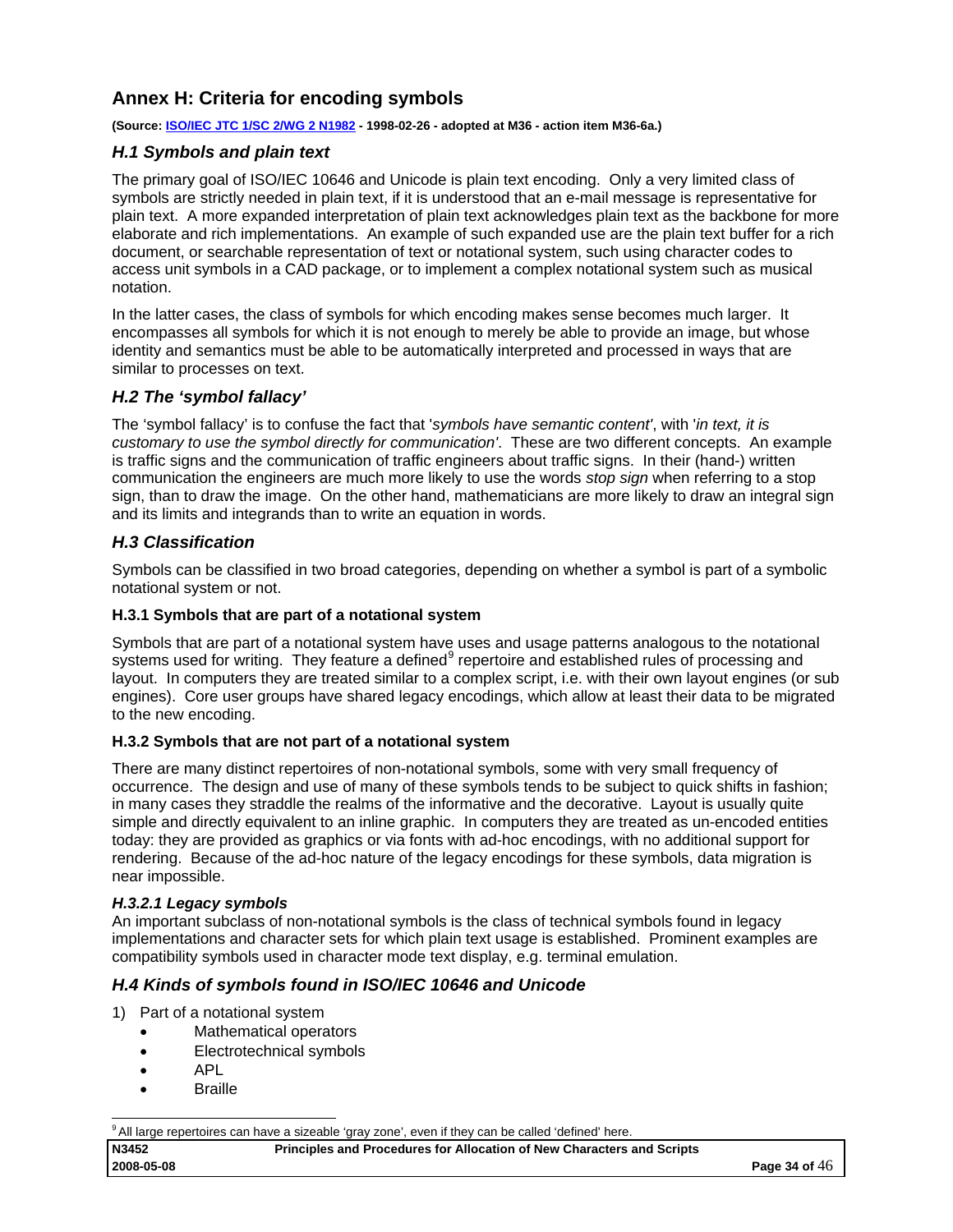- Musical notations (accepted for Plane 1)
- <span id="page-34-0"></span>2) Compatibility for text mode display
	- Chess pieces
	- Forms and blocks
	- Control pictures
	- Integral pieces
- 3) Text ornaments
	- **Dingbats**
	- Enclosed/parenthesized
- 4) Traditional signs and icons
	- Astrological symbols
	- Religious symbols
- 5) Abbreviations or units used with text or numbers
	- Currency symbols
	- Units
	- Prescription etc.
- 6) Other
	- Environment protection related symbols

## *H.5 Discussion*

Any proposal to encode additional symbols must be evaluated in terms of what the benefit will be of cataloguing these entities and whether there is a realistic expectation that users will be able to access them by the codes that we define. This is especially an issue for non-notational, non-compatibility symbols.

The trend so far has not been encouraging there. The last few years have seen enormous progress in the end-user available support of ISO/IEC 10646 and Unicode as encoding for letters and punctuation. Instead of a collection of fonts with legacy encodings, system and font vendors now provide fonts with a common encoding, and, where scripts have similar typography, with combined repertoire. The most widely available fonts for symbols, however, have **not** followed that trend. Users of these symbols continue to use ad-hoc fonts in their documents.

Existing data encoded using legacy encodings for letters and punctuation can be converted to ISO/IEC 10646 and Unicode quite easily, and many systems and applications provide such translations in a transparent matter. A different story holds for symbols. Because almost all legacy data use ad-hoc encodings or even in-line images for non-notational symbols, one cannot easily convert existing data. Therefore there is more resistance to changing the status quo.

As a conclusion, any successful proposal would need to contain a set of non-notational symbols for which the benefits of a shared encoding are so compelling that its existence would encourage a transition.

## *H.6 Some criteria that strengthen the case for encoding*

The symbol

- is typically used as part of computer applications (e.g. CAD symbols)
- has well defined user community / usage
- always occurs together with text or numbers (unit, currency, estimated)
- is required to be searchable or indexable
- is customarily used in tabular lists as shorthand for characteristics[10](#page-34-1)
- (for example, check mark, maru etc.)
- is part of a notational system
- is used in 'text-like' labels (even if applied to maps and 2D diagrams)
- has well-defined semantics
- has semantics that lend themselves to computer processing
- completes a class of symbols already in the standard
- is letter-like (i.e. ordinarily varies with the surrounding font style)
- itself has a name, (for example, *ampersand*, *hammer-and-sickle*, *caduceus*)
- is commonly used amidst text

<span id="page-34-1"></span>**N3452 Principles and Procedures for Allocation of New Characters and Scripts 2008-05-08 Page 35 of** 46

<sup>-</sup> $10$  The typical camping, boating, or hiking symbols are often used in that way.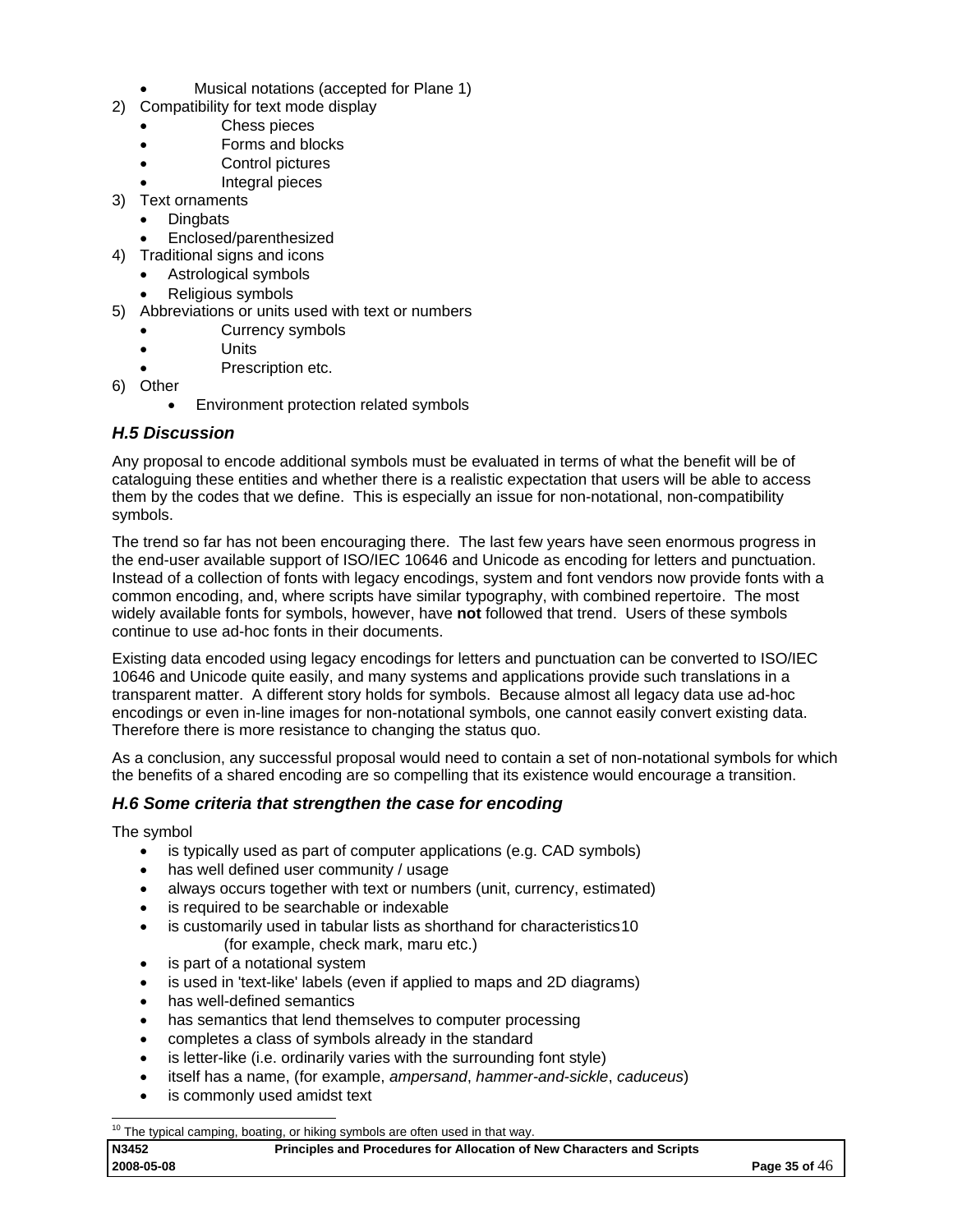<span id="page-35-0"></span>• is widespread, i.e. actually found used in materials of diverse types/contexts by diverse publishers, including governmental

## *H.7 Some criteria weaken the case for encoding*

There is evidence that

- the symbol is primarily used free-standing (traffic signs)
- the notational system is not widely used on computers (dance notation, traffic signs)
- the symbol is part of a set undergoing rapid changes (short-lived symbols)
- the symbol is trademarked (unless encoding is requested by the owner)
- (logos, Der grüne Punkt, CE symbol, UL symbol, etc)
- the symbol is purely decorative
- the symbol is an image of something, not a symbol for something
- the symbol is only used in 2-Dimensional diagrams, (e.g. circuit components)
- the symbol is composable (see diacritics for symbols)
- the identity of the symbol is usually ignored in processing
- font shifting<sup>[1](#page-35-1)1</sup> is the preferred access and the user community is happy with that (logos, etc.)

Or, conversely, there is not enough evidence for its usage or its user community.

## *H.8 Completion of a set*

Completion of an incomplete set of symbols for which some are already encoded is given higher priority. Otherwise, for lack of usability, alternative encodings or mark-up will become the method of choice, stranding the large repertoire already encoded.

By extension, a proposal that contains incomplete repertoires of a given category of symbol should be given a very low priority until they reach a level of completeness that makes a compelling case for a given user community.

## *H.9 Instability*

The case has been made that either *rapid changes in the glyph representation*, or *changes in the meaning of the character* have nothing to do with encoding (defined as a purely positional assignment), as long as the general category of use of the symbol does not change.

The counter example to that is the recent decision to encode the euro sign as a new character and not to reclaim the Euro-Currency sign based on a definite change in glyph. There are glyph changes that cannot be absorbed quietly since the new glyph bears so little relation to the old one that the change exceeds the implied range of glyphic variation.

It is normally allowable for a symbol (same glyph) to acquire some additional meaning(s) over time. However, for some symbols (part of a notational scheme) this could mean that the symbol would need to be processed differently (i.e. a change in operational semantics a.k.a. character properties). Such a change would necessarily affect coding.

In either case, rapid change means by definition that the situation is not settled, and reliable information on the range of acceptable glyphic variation or character properties is unavailable. Therefore it is a good reason to wait with coding.

## *H.10 Perceived usefulness*

The fact that a symbol merely *seems to be useful or potentially useful* is precisely not a reason to code it. Demonstrated usage, or demonstrated demand, on the other hand, does constitute a good reason to encode the symbol. The euro sign is the classical example of the latter. It is a novel symbol for which there is demonstrated and strong demand.

It is important to distinguish the perception of 'usefulness' from the question of whether a symbol is in widespread use or not. ISO/IEC 10646 and Unicode cater to both general and specialized users, from modern world languages to historic and minority scripts. Widespread use will influence the prioritization, but should be somewhat independent from the decision of whether a symbol is an encodable entity in the first place. In order to be truly useful, an encoded symbol must be accessible to the user community in its

**N3452 Principles and Procedures for Allocation of New Characters and Scripts 2008-05-08 Page 36 of** 46

<span id="page-35-1"></span><sup>-</sup> $11$  Shifting of fonts, however, is not a reliable method for the web.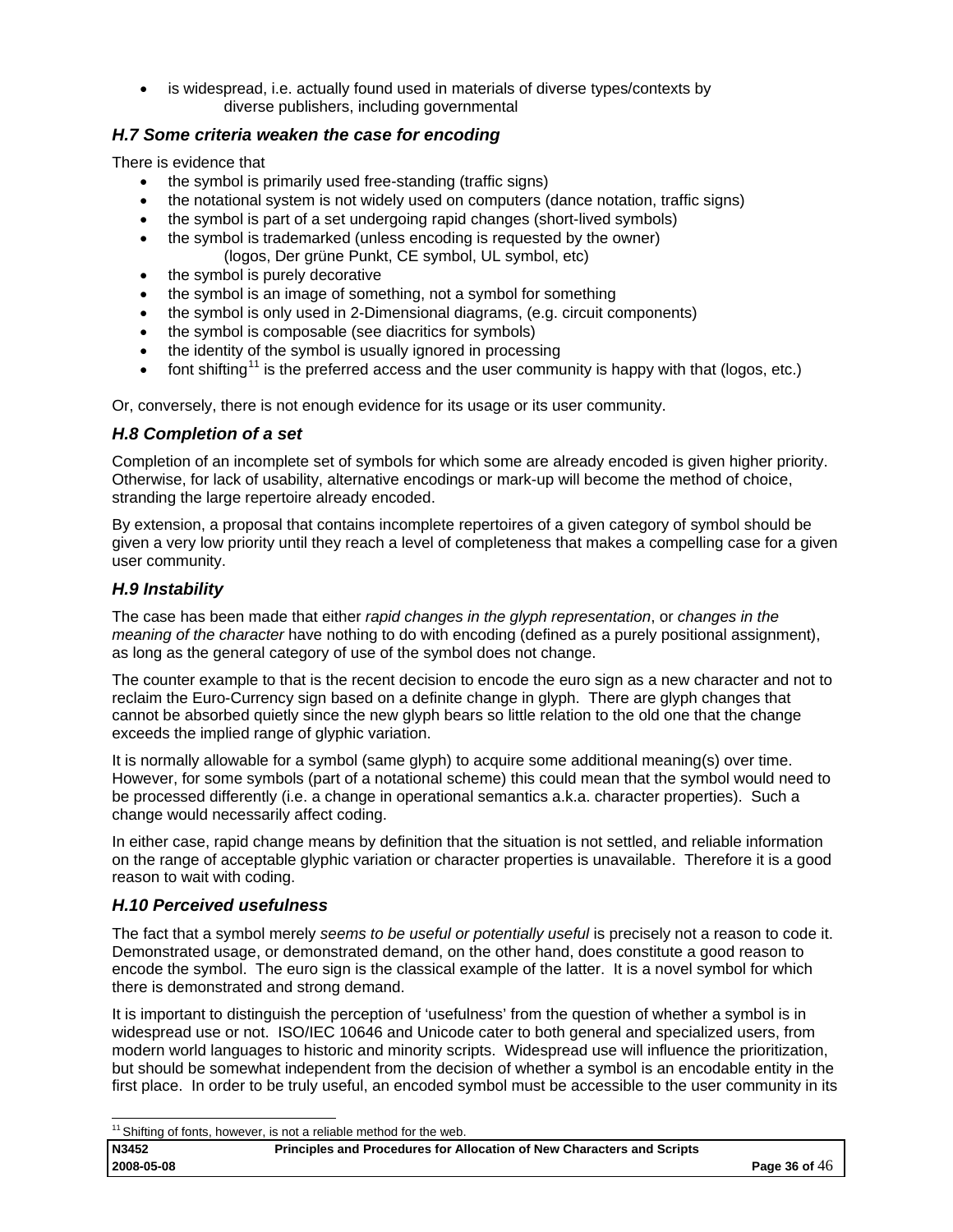encoded form. It requires implementers ready to supply implementations using the new encoding, and user community ready to migrate to those implementations.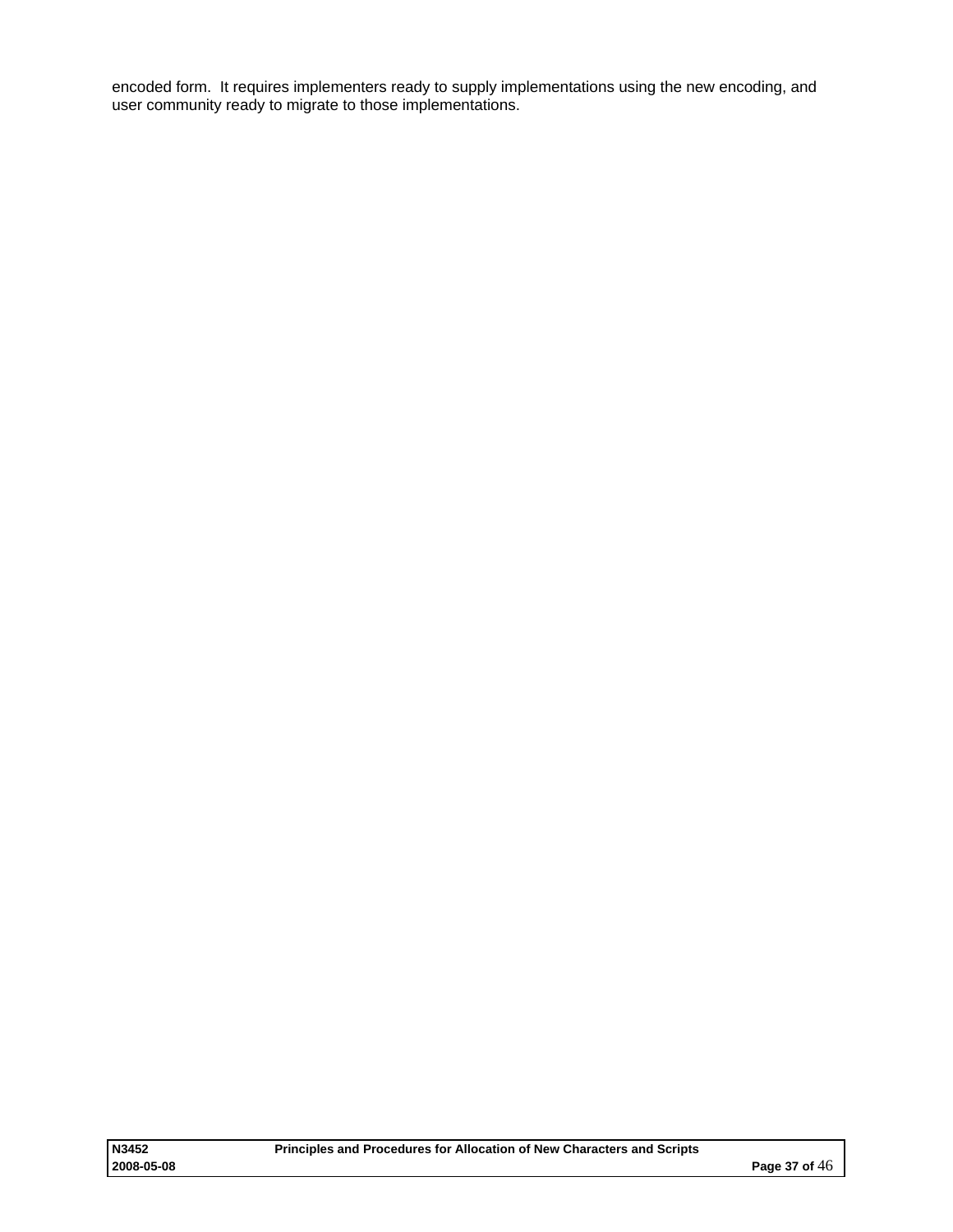## <span id="page-37-0"></span>**Annex I: Guideline for handling of CJK ideograph unification and/or disunification error**

**(Source: [ISO/IEC JTC 1/SC 2/WG 2 N2576R](http://std.dkuug.dk/JTC1/SC2/WG2/docs/n2576R.pdf) – 2003-10-21)** 

There are two kinds of errors that may be encountered related to coded CJK unified ideographs.

Case 1: *to be unified* error - Ideographs that should have been unified are assigned separate code points.

Case 2: *to be disunified* error - Ideographs that should not have been unified are unified and assigned a single code point. An example of this is the request from TCA in document [N2271](http://std.dkuug.dk/jtc1/sc2/wg2/docs/n2271.pdf). When such errors are found, the following guidelines will be used by WG 2 to deal with them.

# *I.1 Guideline for "to be unified" errors*

- A. The "*to be unified"* pair will be left disunified. Once a character is assigned a code position in the standard, it will not be removed from the standard.
- B. If necessary, an additional note may be added to an appropriate section in the standard.

## *I.2 Guideline for "to be disunified" errors*

- A. The ideographs to be disunified should be disunified and should be given separate code positions as soon as possible (disunification in some sense, and character name change in some sense also). These ideographs will have two separate glyphs and two separate code positions. One of these ideographs will stay at its current encoded position. The other one will have a new glyph and a new code position.
- B. For the ideographs that are encoded in the BMP, the code charts in ISO/IEC 10646 are presented in multiple columns, with possibly differing glyph shapes in each column. The question of which glyph shall be used for the currently encoded ideograph will be resolved as follows. In the interest of synchronization between ISO/IEC 10646 and the Unicode standard, the ideograph with the glyph shape that is similar to the glyph that is published in the "[Unicode Charts"](http://www.unicode.org/charts/) will continue to be associated with its current code position. For the ideographs outside the BMP, the glyph shape in ISO/IEC 10646 and the Unicode Charts are identical and will be used with its current code position.
- C. The disunified ideograph will have a glyph that is different from the one that retains the current code position.
- D. The net result will be an addition of new ideograph character and a correction and an additional entry to the source reference table.

## *I.3 Discouragement of new disunification request*

There is a possibility of "pure true disunification" request. This is almost like the new source code separation request. This kind of request shall not be accepted disregarding the reasoning behind. Key difference between "TO BE DISUNIFIED" and "SHALL NOT BE DISUNIFIED is as follows.

- a. If character pair is non-cognate (meanings are different), that pair of characters is TO BE DISUNIFIED.
- b. If a character pair is cognate (means the same but different shape), that pair of characters SHALL NOT BE DISUNIFIED.

Disunification request with reason of mis-application (over-application usually) of unification rule should NOT be accepted due to the principle in resolution [M41.11](http://std.dkuug.dk/jtc1/sc2/wg2/docs/n2404r.doc).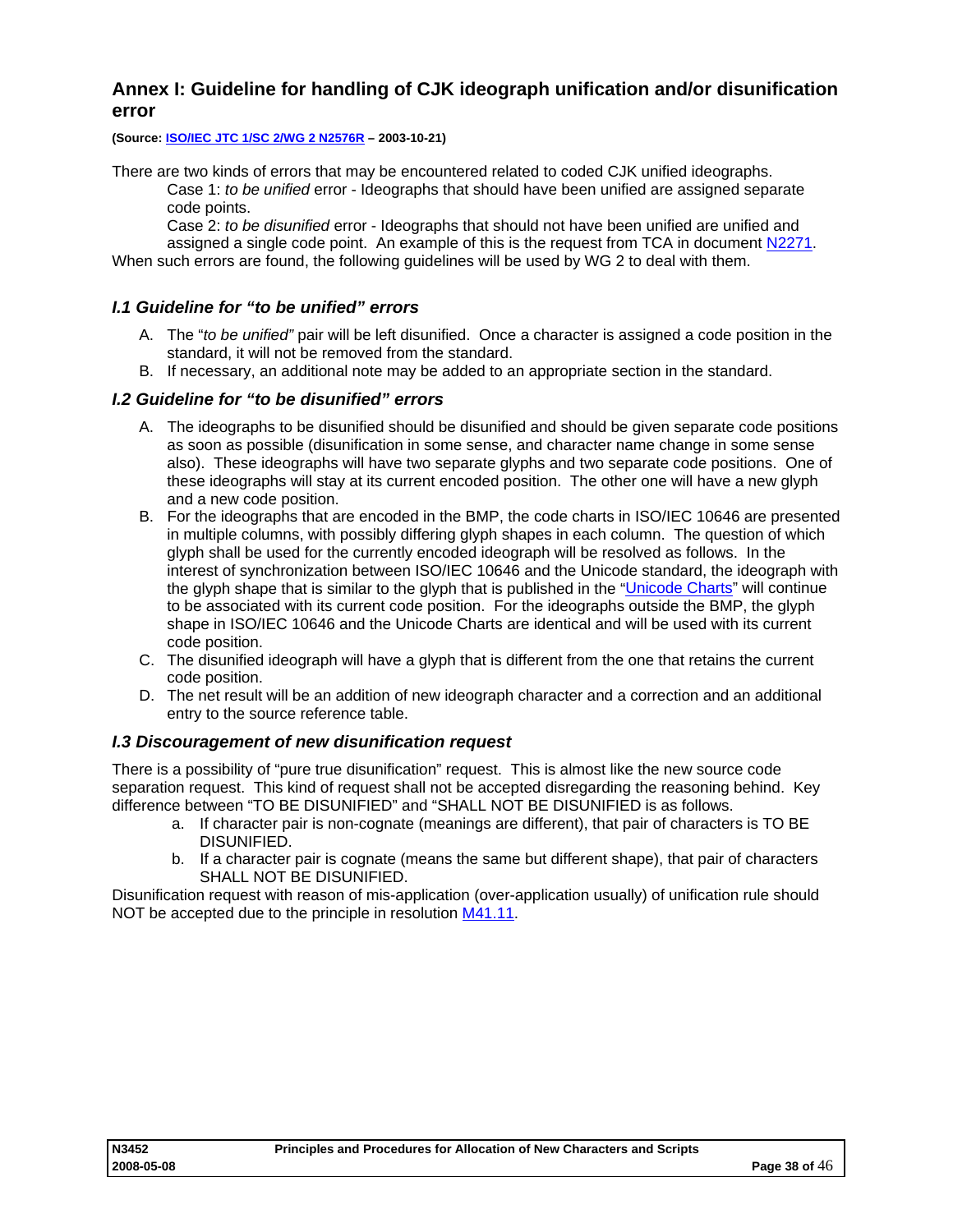## <span id="page-38-0"></span>**Annex J: Guideline for correction of CJK ideograph mapping table errors**

#### **(Source: [ISO/IEC JTC 1/SC 2/WG 2 N2577](http://std.dkuug.dk/JTC1/SC2/WG2/docs/N2577.pdf) – 2003-09-02)**

In principle, mapping table or reference to code point of existing national/regional standard (in the source reference tables) must not be changed. But once a fatal error is found it should be corrected as early as possible, under following guidelines:

#### **J.1 Priority of error correction procedure**

- A. Consider adding new code position and source-reference mapping for the character in question rather than changing the mapping table.
- B. If change of mapping table is unavoidable, correction should be done as soon as possible.

#### **J.2 Announcement of addition or correction of mapping table**

Once any addition or correction of mapping table is made, an announcement of the change should be made immediately. Usually this will be in the form of a resolution of a WG 2 meeting, followed by subsequent process resulting in an appropriate amendment to the standard.

#### **J.3 Collection and maintenance of mapping tables that are not owned by WG 2**

There are many mapping tables, which are included in national/regional standards or developed by third parties. These are out of WG 2's scope. Any organization (such as Unicode Consortium) that collects mapping information, maintains it consistently and makes this information widely available is invited and encouraged to do so.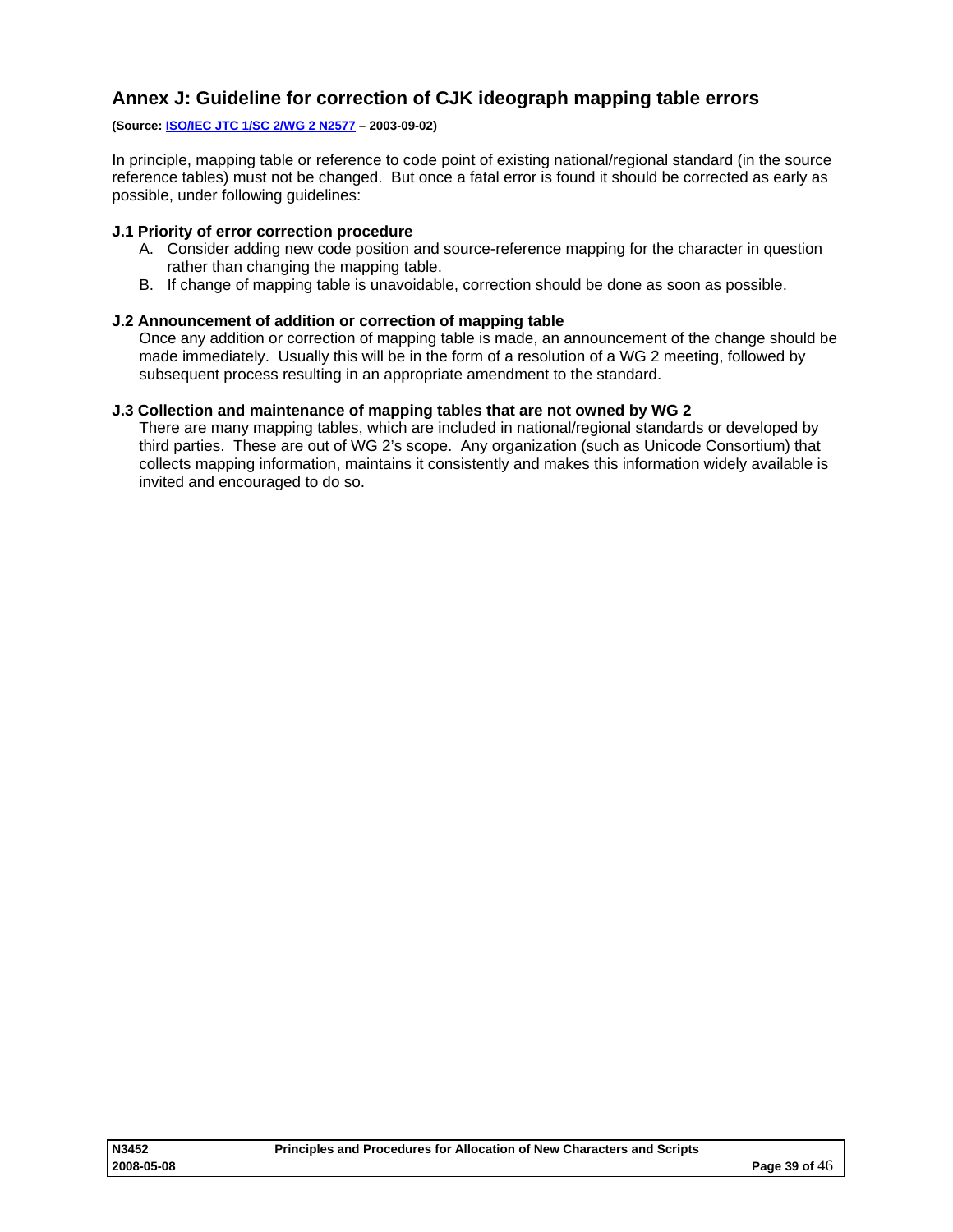# <span id="page-39-0"></span>**Annex K**

The content of this Annex has been deleted per resolution [M49.26](http://std.dkuug.dk/jtc1/sc2/wg2/docs/n3154.pdf).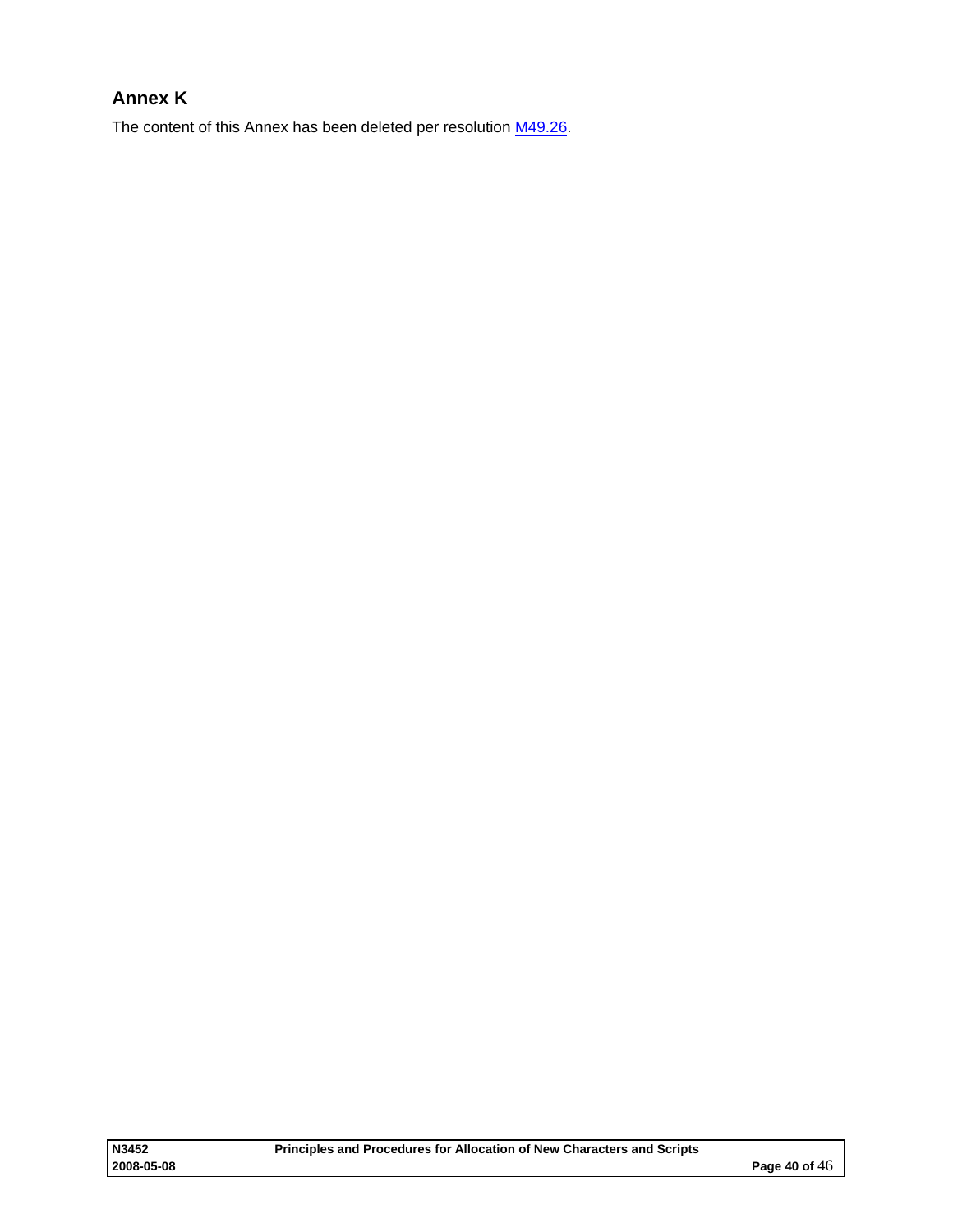## <span id="page-40-0"></span>**Annex L: Character-naming guidelines**

*(Refer to ISO/IEC 10646: 2003 available at [http://standards.iso.org/ittf/PubliclyAvailableStandards/c039921\\_ISO\\_IEC\\_10646\\_2003\(E\).zip\)](http://standards.iso.org/ittf/PubliclyAvailableStandards/c039921_ISO_IEC_10646_2003(E).zip)* 

The clause 28 of this standard specifies rules for name formation and name uniqueness. These rules are used in other information technology coded character set standards such as ISO/IEC 646, ISO/IEC 6937, ISO/IEC 8859, and ISO/IEC 10367.

Annex L in the standard provides additional guidelines for the creation of these entity names.

These guidelines do not apply to the names of CJK Ideographs and Hangul syllables which are formed using the rules specified in clause 28.2 and 28.3 respectively.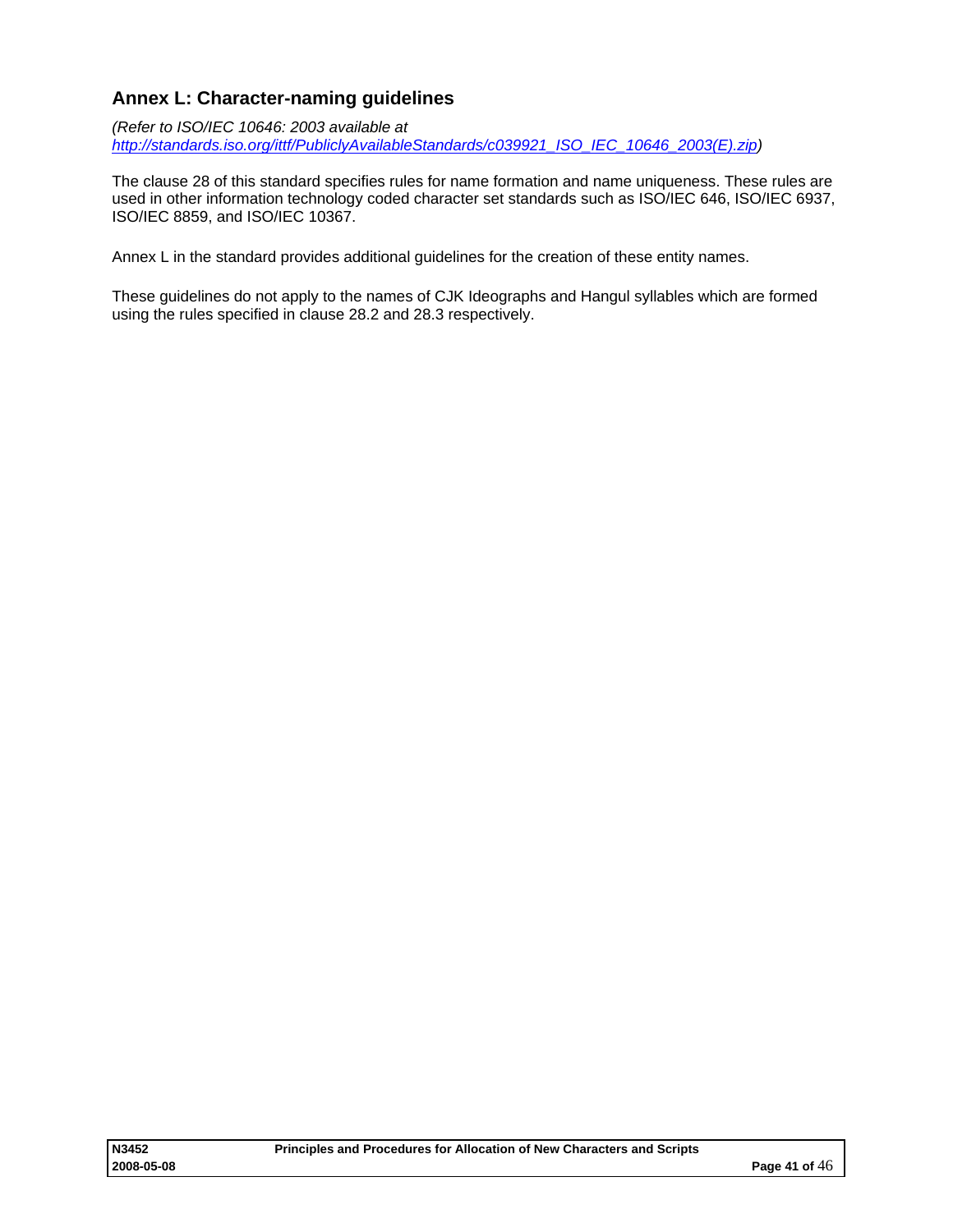## <span id="page-41-0"></span>**History of changes**

This document was originally prepared by Messrs. Mark Davis, Edwin Hart and Sten G. Lindberg, as document N946 (1994-10-11), based on N884 (1993-04-06) (authored by Messrs. Rick McGowan and Joe Becker). It has been enhanced by an ad hoc group on principles and procedures set up at the San Francisco WG 2 meeting no. 26. The result was presented as WG 2 document [N1116](http://anubis.dkuug.dk/jtc1/sc2/wg2/docs/n1116.html) (1994-10-12). The following is a summary of changes made since that time:

- 1. At the Geneva WG 2 meeting no 27 (1995-04-07), where some enhancements were proposed. The result was presented as document [N1202](http://www.dkuug.dk/jtc1/sc2/wg2/docs/n1202.doc) (1995-06-26)).
- 2. At the Helsinki WG 2 meeting no 28 (1995-06-26), some enhancements were proposed and adopted. The result was presented as document [N1252](http://anubis.dkuug.dk/jtc1/sc2/wg2/docs/n1252.doc) (1995-06-27). The document was accepted, following Resolution M28.6 at that meeting.
- 3. At the meeting no 31 (1996-08-16) a new Annex C: Description of the UCS workflow and stages in progression from initial proposal to final publication were added. Furthermore a new question (C 10) regarding some properties of proposed characters has been included in the proposal summary form.
- 4. At the meeting no 32 (1997-01-24) a new Annex D: BMP and Supplementary Planes Allocation Roadmap was added. The Annex D is the inclusion of the US contribution N1499 (1996-12-27) only with minor editorial changes. Minor editorial changes have been made to align the different standing documents.
- 5. Principles regarding allocation of '00' position in a block (resolution M33.12) and regarding considerations for half-block boundary (per resolution M33.11) have been added from meeting M33 (1997-07-04).
- 6. The ad hoc report on collection identifiers for parts 1 and 2 (document [N1726](http://anubis.dkuug.dk/jtc1/sc2/wg2/docs/n1726.doc)  1998-03-19) from meeting 34 (1998-03-20), and a form for submission of requests for collection identifiers (document [N1735](http://anubis.dkuug.dk/jtc1/sc2/wg2/docs/n1735.doc) - 1998-03- 23, amended per AI-35-6-b) were consolidated into document [N1877](http://anubis.dkuug.dk/jtc1/sc2/wg2/docs/n1877.pdf) - 1998-09-20; and has been incorporated in this document.
- 7. Formal Criteria for Disunification (per AI-34-7-d, based on document [N1724](http://anubis.dkuug.dk/jtc1/sc2/wg2/docs/n1724r.pdf) 1998-03-05) was added.
- 8. Formal Criteria for Coding Pre-Composed Characters (per AI-34-7-e, based on document [N1725](http://anubis.dkuug.dk/jtc1/sc2/wg2/docs/n1724r.pdf)  1998-03- 17) was added.
- 9. The principle of '1K boundary for allocations in Plane 1 for ease of use with UTF-16' (per Action Item AI-35- 6-a - 1998-09-25) has been added.
- 10. The unused 'WG 2 administration section D' has been removed from the proposal summary form (at meeting 36 - 1999-03-15).
- 11. A note has been added on the need for stronger justification for proposals to include 'Glyph Variants'.
- 12. A sample picture of the 'spread sheet' illustrating the skeleton format and column headings used in the parallel WG 2 standing document 'Status summary of WG 2 work items' has been removed, with the reference to that standing document.
- 13. The document has been reorganized slightly for better readability. This is presented as document [N2002](http://anubis.dkuug.dk/jtc1/sc2/wg2/docs/n2002.pdf) at M36 (1999-03-15) (the revised Annex D is left as 'to do' pending acceptance of other roadmap contributions).
- 14. A new Annex on criteria for encoding symbols based on document [N1982](http://anubis.dkuug.dk/jtc1/sc2/wg2/docs/n1982.doc) (1998-02-26) has been added, per action item M36-6a (1999-03-15).
- 15. Annex on Pre-Composed characters has been enhanced with information on implications of Unicode normalization - based on document [N2176R](http://anubis.dkuug.dk/jtc1/sc2/wg2/docs/n2176r.pdf) (2000-03-07), per action items M37-6a and M38-5d.
- 16. Information on use of UCS Sequence Identifier, based on document [N2230](http://anubis.dkuug.dk/jtc1/sc2/wg2/docs/n2230.rtf) (2000-07-21) has been incorporated, per action item M39-5a.
- 17. Annex D has been updated to reference WG 2 standing documents containing the Roadmaps (documents [N2316](http://anubis.dkuug.dk/jtc1/sc2/wg2/docs/n2316.pdf) - 2001-01-10, [N2314](http://anubis.dkuug.dk/jtc1/sc2/wg2/docs/n2314.pdf) - 2001-01-10, [N2215](http://anubis.dkuug.dk/jtc1/sc2/wg2/docs/n2215.pdf) - 2000-03-30, and [N2216](http://anubis.dkuug.dk/jtc1/sc2/wg2/docs/n2216.pdf) - 2000-03-30) - details have been moved and updated from this document.
- 18. References to different clauses in 10646-1 in the document and in the Proposal Summary Form have been updated to the renumbered clauses and Annexes of 10646-1:2000.
- 19. References to relevant clauses and Annexes of 10646-2: 2001 have been added.
- 20. Refinements based on discussion at meeting M40 2001-04-02/05:
	- a) Section 3 on Character names was expanded.
		- b) Added a note about open collection identifiers when there is need to expand the ranges or add new ranges
		- c) Section 9 on Relative Ordering of Characters was added with references to ISO/IEC 14651 and Unicode Collation Algorithm.
		- d) Under section B General section of the proposal summary form, a new item 9 was added inviting more information regarding properties of the character(s) or script along with a condensed statement in section A.1.
		- e) Under technical justification section of the proposal summary form, a new question 9 was added along with a similar statement under A.1, renumbering questions 9.10, and 11 to 10, 11 and 12 respectively; new question 13 was added.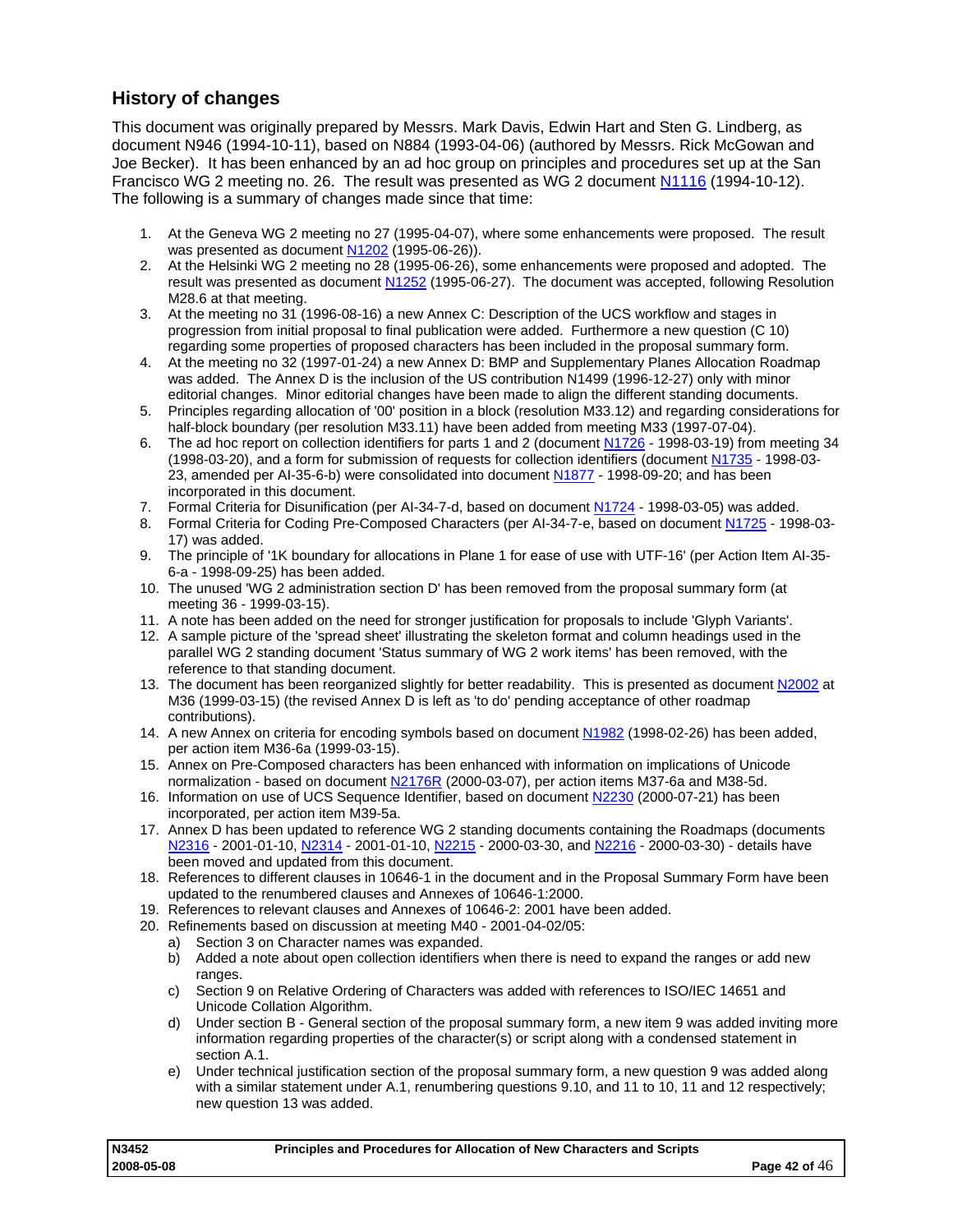- f) Added a new section in Annex D, explaining the use of reserved positions in the gaps in a range of assigned code positions.
- g) Removed WG 2 administrative portion from Annex E on collection identifier submissions.
- h) Numbers for sub items under item 1 of WG 2 Evaluation Procedure were corrected and reordered.
- i) Footnote for bullet 3 under H.7 was replaced with a parenthetical phrase.
- j) New footnote was added for last bullet on font shifting under H.7.
- k) Deleted the note about allowing use of USIs in a collection submission
- l) 96x96 bit-mapped format has been removed as one of the acceptable formats for printing the standard or its amendments - in section A.1, item 5 and in the submission form Section B, item 6.
- 21. The first HTML version of this document has been created in July 2001. The broken links have been repaired since then.
- 22. The following changes are made in this version dated October 2003:
	- a) The HTML version of this document is discontinued. Only .doc and .pdf versions are generated.
	- b) Changed all references to 10646-1 and 10646-2 to consolidated 10646 single part edition.
	- c) Item 3c is added to section 2.4.<br>d) Pointers to the roadmap annex
	- d) Pointers to the roadmap annex from section 2 are removed.<br>e) Resolution M41.11 Policy regarding acceptable changes to
	- Resolution M41.11 Policy regarding acceptable changes to 10646 is reproduced in Section 3.
	- f) Text referring to resolution M34.18 on documentation of collections spanning 10646-1 and 10646-2 has been deleted, in view of the consolidated edition of 10646: 2003.
	- g) Section 5.1 on 'Checking the status of a proposal' is added.
	- h) Section 10 on 'Referencing ISO/IEC 10646' is added.
	- i) Annex I on 'Guideline for handling of CJK unification and/or disunification error' is added.
	- j) Annex J on 'Guideline for correction of mapping table error is added.
	- $\hat{k}$ ) Annex K on 'Levels of implementation in ISO/IEC 10646', giving a brief summary of the levels 1, 2 and 3 is added.
	- l) Annex L on 'Character-naming guidelines' (reproduced from the standard) is added.
	- m) Pointer to "where is my character" on the Unicode web site is added in section 1 and in Annex A.
	- n) Additional guideline paragraphs referencing TR15285 Character Glyph Model, how to check the status of a proposal, and optional email ids of submitters and experts who were consulted, added in Annex A.
	- o) Added extracted clauses 4.12 and 4.14 into section A.1 for reference from proposal summary form.
	- p) Expanded item 3 in section B of summary form to a checklist.
	- q) Changed references from the standard to extracted annexes in P&P document for items 4 and 5 in section B. Updated reference to UCD.html in item 9.
	- r) Updated links in UCS work flow in Annex C.
	- s) Minor edits to section C items 6, 10 and 11 of proposal summary form.
- t) Updated references list, removing entries that are no longer relevant and fixing changed hyper links. 23. The following changes are made in this version dated January 2005:
	- a) Added a sentence at the end of section 4.1 noting that the USI definition includes unassigned code positions.
	- b) Reworded section 9 on Ordering of Characters to read better.
	- c) Reworded section 10 on referencing of ISO/IEC 10646.
	- d) Added new section on WG2 web site reflecting resolution on stable URL.<br>e) Reworded item 5 in Annex A.1 to reflect updated font requirements. and i
	- Reworded item 5 in Annex A.1 to reflect updated font requirements, and reflecting resolution on font policy. Also updated the footnote in table in section C.2 reflecting the need for quality fonts to create amendment text.
	- f) Expanded item 8 in Annex A.1 to reflect details regarding mapping information on CJK Compatibility Ideographs.
	- g) Added new item 9 requiring BiDi property information, renumbering current item 9 to 10.
	- h) Item c in B.1, changed … name change causes … ' to … 'name causes …'.
	- i) Removed reference in section C.3, to spread sheet on 'Status of Summary of WG2 work items', which has not been kept up to date.
	- j) Updated links in UCS work flow in Annex C.
	- k) Deleted section C.3 containing an example of names list.
	- l) Added a footnote regarding plane 3 in table showing allocation of planes in section D.1.
	- m) Added item í regarding stability of collections such as IICORE in Annex E.
	- n) Fixed errors in the Example collection in Annex E.
	- o) Added a sentence to the first paragraph in Annex G linking the annex to evaluation procedure 1b in the main body.
	- p) Reworded first paragraph in section H.8 in Annex H.
	- q) Reworded items a and b in Annex I.3 to read better.
	- r) Update Annex L, rule 4, to reflect changes from Amendment 1 to ISO/IEC 10646:2003.
	- s) Made a number of minor editorial changes and updated links in different sections of the document.
- 24. The following changes are made in this version dated September 2005:
	- a) Added section D.4 pointing to ranges of code positions for Syntax characters.

| N3452      | Principles and Procedures for Allocation of New Characters and Scripts |                 |
|------------|------------------------------------------------------------------------|-----------------|
| 2008-05-08 |                                                                        | Page 43 of $46$ |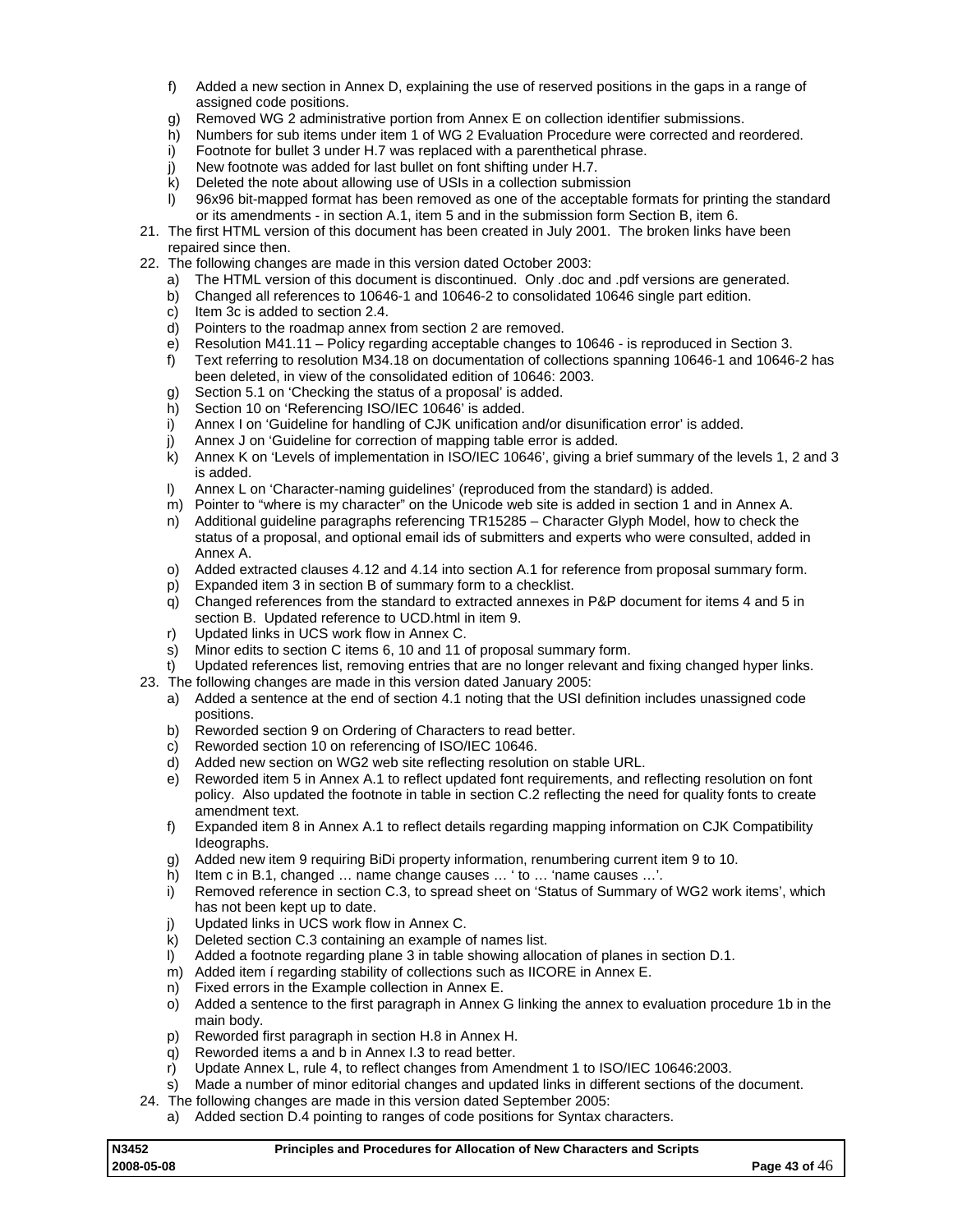- b) Added section F.5 on additional guiding principles for disunification of characters.
- c) Added a new section on format used for IICORE collection 370 in Annex E.
- d) Updated content of Annex L to reflect changes in the standard (Amendment 2 to 10646:2003)
- e) Added more references to the reference list.
- f) Added 'CJK ideograph' in the titles of Annexes I and J.
- 25. The following changes are made in this version dated October 2005:
	- a) Added section C.3 Dealing with urgent requests.
	- b) Updated the links to different roadmap pages in section D.1 to align with latest roadmap snapshot document N2986.
	- c) Modified section F.5 Some additional guiding principles, based on discussion at M47.
	- d) Added section F.6 Criteria for disunification of combining diacritical marks
	- e) Added new section 12 on Case-Folding stability principle.
	- f) Updated Annex L to reflect disposition of comments on FDAM2, post M47
- 26. The following changes are made in this version dated March 2007:
	-
	- a) Edits to Annex D on roadmaps to align with and eliminating duplication with roadmaps.html page.<br>b) Delete contents of Annex K on Levels of Implementation, based on removing the question on I eve b) Delete contents of Annex K on Levels of Implementation, based on removing the question on Levels of implementation in the proposal summary form.
	- c) Updated part B of the proposal summary form in Annex A to remove question on Level of Implementation; updated material in Annex A (before section A.1) accordingly.
	- d) Added new section C.4, providing some guidelines to the national bodes on proposing new material as part of ballot comments.
	- e) Added hyperlinks to several references including to the Freely Available ISO/IEC 10646.
	- f) Now that 10646 is accessible on the web, deleted texts extracted from the standard in Annex L replacing with pointers to the standard.
- 27. The following changes are made in this version dated May 2008:
	- a) Added text seeking input from experts from the user community and identifying them to ensure the input to WG2 is more stable.
	- b) Added criteria regarding using script-specific Dandas in Annex F on disunification criteria.
	- c) Added the corresponding input documents for these to the references list.

The ad hoc group on principles and procedures had different members over time. The current members of the ad hoc group are:

Messrs. V.S. Umamaheswaran (Current editor of this document), Mike Ksar; and Ken Whistler.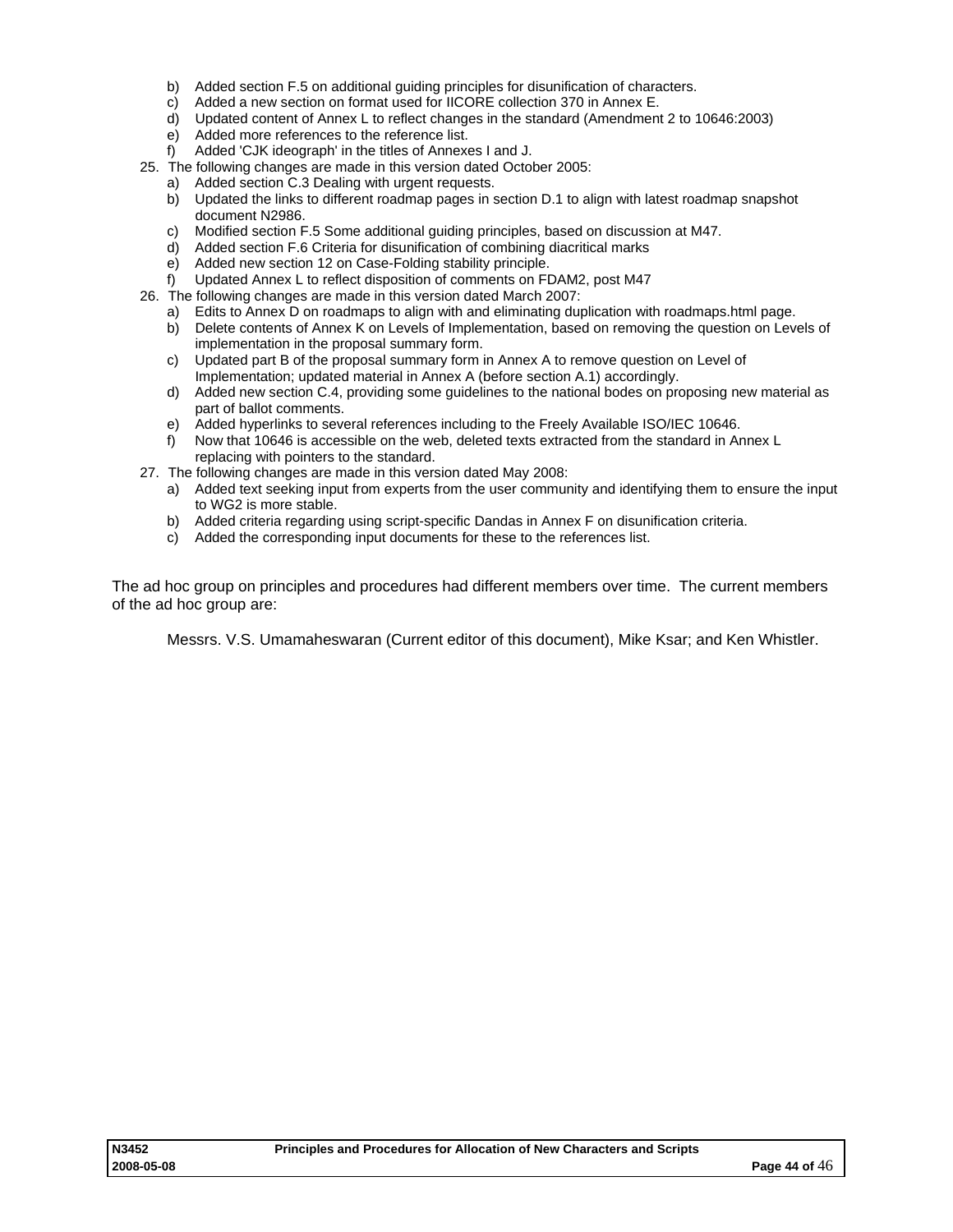## <span id="page-44-0"></span>**References**

Document numbers in the first column in the following table refer to WG 2 working documents (ISO/IEC JTC 1/SC 2/WG 2/ Nxxxx), except where noted otherwise. For those documents for which a link is not given, you may try <http://www.dkuug.dk/JTC1/SC2/WG2/docs>; some of the older documents are available only in paper form (contact the convener of JTC1/SC 2/WG 2 – Mr. Mike Ksar).

| Doc. No.          | <b>Title</b>                                                         | Author(s)               | Date       |
|-------------------|----------------------------------------------------------------------|-------------------------|------------|
| N884              | <b>Concerning Future Allocations</b>                                 | Joe Becker/Rick         | 1993-04-6  |
|                   |                                                                      | McGowan, Unicode Inc.   |            |
| N946              | Proposed principles and procedures for allocation of new characters  | Davis /Hart /Lindberg   | 1993-11-03 |
|                   | and scripts                                                          |                         |            |
| N947              | A proposed initial list of character allocations                     | Davis /Hart /Lindberg   | 1993-11-03 |
| N995              | 10646-1 Proposed Draft Amendment 3 (section 9-a-i.3)                 | Mark Davis WG 2         | 1994-03-03 |
|                   |                                                                      | <b>Project Editor</b>   |            |
| N1002             |                                                                      |                         |            |
|                   | Comments on N 947 - Proposed categorization and allocation of        | Japan (TKS)             | 1994-03-28 |
|                   | characters                                                           |                         |            |
| N1061             | IRG Comments to WG 2 N 946 (Proposed Principles and Procedures       | <b>IRG</b>              | 1994-09-14 |
|                   | for Allocation of New Character and Scripts)                         |                         |            |
| N1137             | Handling of Defect Reports on Character Names                        | Ad hoc group on         | 1995-01-27 |
|                   |                                                                      | Principles and          |            |
|                   |                                                                      | Procedures - Messrs.    |            |
|                   |                                                                      | V.S. Umamaheswaran,     |            |
|                   |                                                                      | Sven Thygesen, Peter    |            |
|                   |                                                                      | Edberg                  |            |
| N <sub>1218</sub> | Comments on Character Addition Proposal Summary Form (N 1116)        | Japan - TKS             | 1995-05-03 |
|                   | Guidance and Assistance in the Prioritization of the Allocation of   | Sven Thygesen           |            |
| N <sub>1464</sub> |                                                                      |                         | 1996-10-02 |
|                   | Code Positions in ISO/IEC 10646                                      |                         |            |
| N1502             | Update of N1402 - Principles & Procedures of WG 2; N1502.xls and     | Sven Thygesen           | 1997-01-24 |
|                   | .doc                                                                 |                         |            |
| N <sub>1724</sub> | Formal criteria on disunification                                    | US/Unicode - Asmus      | 1998-03-05 |
|                   |                                                                      | Freytag                 |            |
| N <sub>1725</sub> | Formal criteria for coding precomposed characters                    | Expert contribution -   | 1998-03-17 |
|                   |                                                                      | Asmus Freytag, Ken      |            |
|                   |                                                                      | Whistler                |            |
| N1726             |                                                                      | Ad Hoc on Collection ID | 1998-03-18 |
|                   | Report of Ad Hoc on Collection Identifiers for Parts 1 and 2         |                         |            |
|                   |                                                                      | at M34                  |            |
| N1735             | Request for Collection Identifier in ISO/IEC 10646                   | Ksar / Uma              | 1998-03-21 |
| N1791             | Repertoire additions for 10646-1 - Cumulative List 7                 | Paterson                | 1998-06-08 |
| N <sub>1876</sub> | Proposed replacement text for Annex D of N1502, Principles and       | $Uma + ad hoc$          | 1998-09-20 |
|                   | Procedures document                                                  |                         |            |
| N <sub>1877</sub> | New Annex in Principles and Procedures document N1502 - Request      | Uma                     | 1998-09-20 |
|                   | for Collection Identifiers                                           |                         |            |
| N1982             | Towards criteria for encoding symbols                                | Unicode Consortium/US   | 1997-02-27 |
|                   |                                                                      | Member Body (Asmus      |            |
|                   |                                                                      | Freytag)                |            |
| N2176R            | Implications of Normalization on Character Encoding                  | Unicode Technical       | 2000-03-06 |
|                   |                                                                      | Committee               |            |
|                   |                                                                      |                         |            |
| N2230             | Proposal for Unique Sequence Identifiers (USI-s) and repertoire      | US national body        | 2000-07-21 |
|                   | specifications including these USI-s                                 | (Author: V.S.           |            |
|                   |                                                                      | Umamaheswaran)          |            |
| N2271             | Propose to amend two source code changes in BMP CJK Unified          | Tseng, Shih-Shyeng,     | 2000-09-15 |
|                   | Ideographs block                                                     | <b>TCA</b>              |            |
| <b>N2576R</b>     | Annex I for N2352R (Guideline for Handling of CJK Unification and/or | T. L. Kobayashi, T.K.   | 2003-10-21 |
|                   | <b>Disunification Error)</b>                                         | Sato, V.S.              |            |
|                   |                                                                      | Umamaheswaran           |            |
| N <sub>2577</sub> | Annex J for N2352R (Guideline for correction of mapping table error) | T. L. Kobayashi, T.K.   | 2003-09-02 |
|                   |                                                                      | Sato, V.S.              |            |
|                   |                                                                      | Umamaheswaran           |            |
| N <sub>2687</sub> | IRG #21 Summary report of IICore Ad Hoc Group                        | <b>IRG Rapporteur</b>   | 2003-11-20 |
| N2987             | Proposed additions to P&P Document                                   | US and UTC (ed: Uma)    |            |
|                   |                                                                      |                         | 2005-09-05 |
| N3441             | Proposed additions to Principles and Procedures (N3102)              | <b>USNB</b>             | 2008-04-14 |
| N3457             | Criteria for the encoding of script-specific dandas                  | Unicode and USNB        | 2008-03-02 |
| WG <sub>2</sub>   | Links to Minutes and Resolutions WG2 meetings                        | Mike Ksar, Convener     |            |
| meeting           |                                                                      |                         |            |
| minutes and       |                                                                      |                         |            |
| resolutions       |                                                                      |                         |            |
| WG2               | The document register is linked from the WG2 home page               | Mike Ksar, Convener     |            |
| document          |                                                                      |                         |            |
| register          |                                                                      |                         |            |

**N3452 Principles and Procedures for Allocation of New Characters and Scripts**